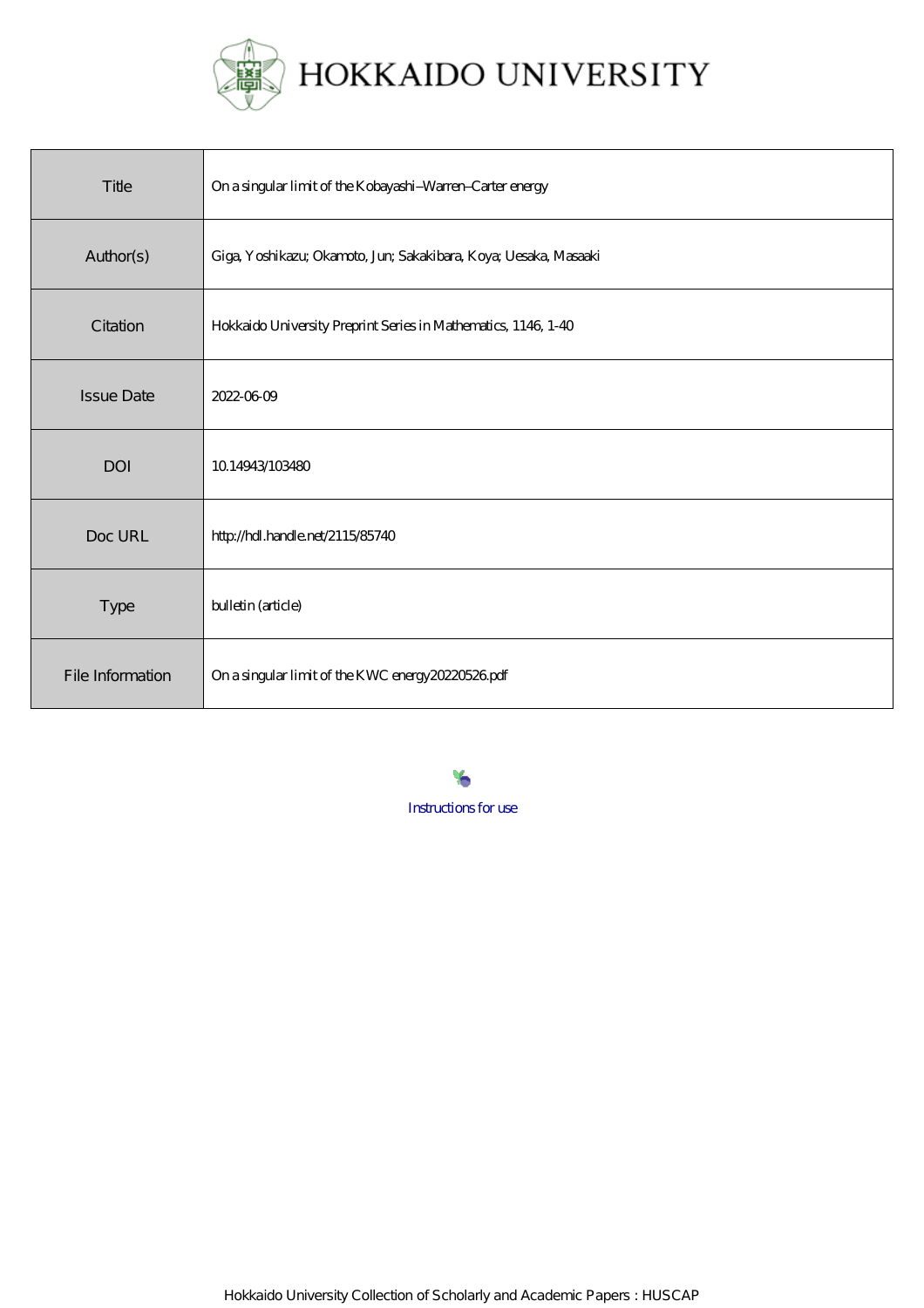# On a singular limit of the Kobayashi–Warren–Carter energy

Yoshikazu Giga, Jun Okamoto, Koya Sakakibara and Masaaki Uesaka

#### Abstract

By introducing a new topology, a representation formula of the Gamma limit of the Kobayashi–Warren–Carter energy is given in a multi-dimensional domain. A key step is to study the Gamma limit of a single-well Modica–Mortola functional. The convergence introduced here is called the sliced graph convergence, which is finer than conventional  $L^1$ convergence, and the problem is reduced to a one-dimensional setting by a slicing argument.

Keywords: Gamma limit, Modica–Mortola functional, Kobayashi–Warren–Carter energy, multi-dimensional domain.

# Contents

|                | Introduction<br>$\mathbf{1}$                                        |  | $\bf{2}$       |
|----------------|---------------------------------------------------------------------|--|----------------|
| $\bf{2}$       | Sliced graph convergence                                            |  |                |
|                | 2.1                                                                 |  |                |
|                | 2.2                                                                 |  | $\overline{9}$ |
| 3              | Lower semicontinuity                                                |  | 13             |
|                | 3.1                                                                 |  | 14             |
|                | 3.2                                                                 |  |                |
|                | 3.3                                                                 |  | -16            |
| $\overline{4}$ | Construction of recovery sequences                                  |  | 19             |
|                | 4.1                                                                 |  | 19             |
|                | 4.2                                                                 |  | 22             |
|                | Singular limit of the Kobayashi–Warren–Carter energy<br>$5^{\circ}$ |  | 30             |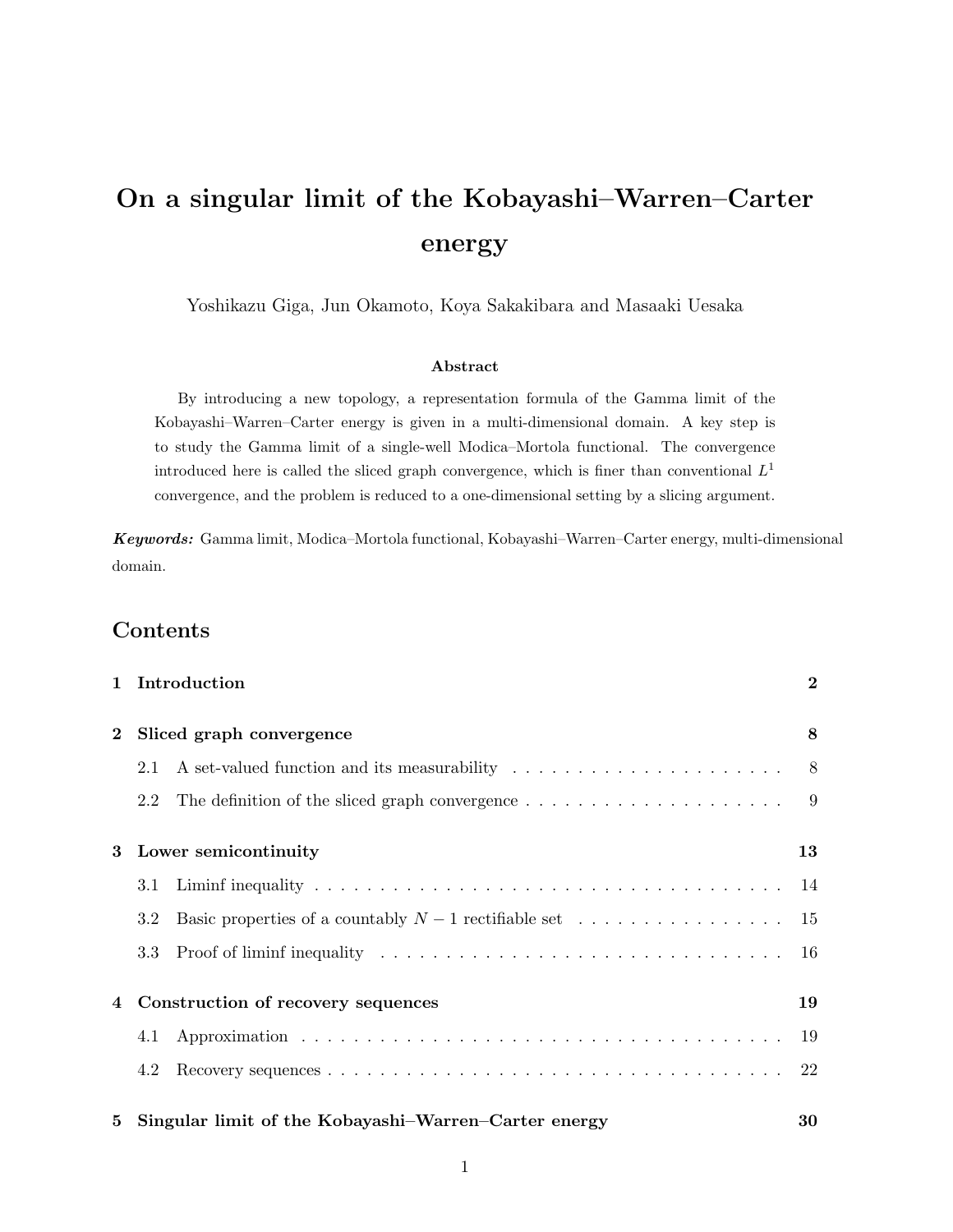## 1 Introduction

We consider the Kobayashi–Warren–Carter energy, which is a sum of a weighted total variation and a single-well Modica–Mortola energy. Their explicit forms are

$$
E_{\text{KWC}}^{\varepsilon}(u,v) := \int_{\Omega} \alpha(v)|Du| + E_{\text{sMM}}^{\varepsilon}(v),
$$
  
\n
$$
E_{\text{sMM}}^{\varepsilon}(v) := \frac{\varepsilon}{2} \int_{\Omega} |\nabla v|^2 d\mathcal{L}^N + \frac{1}{2\varepsilon} \int_{\Omega} F(v) d\mathcal{L}^N,
$$
\n(1.1)

where  $\Omega$  is a bounded domain in  $\mathbf{R}^N$  with the Lebesgue measure  $\mathcal{L}^N$ ,  $\alpha \geq 0$ ,  $\varepsilon > 0$  is a small parameter, and F is a single-well potential which takes its minimum at  $v = 1$ . Typical examples of  $\alpha$  and  $F$  are  $\alpha(v) = v^2$  and  $F(v) = (v - 1)^2$ , respectively. These are the original choices in [KWC1, KWC3]. The first term in (1.1) is a weighted total variation with weight  $\alpha(v)$ . This energy was first introduced by [KWC1, KWC3] to model motion of grain boundaries of polycrystal which have some structures like the averaged angle of each grain. This energy is quite popular in materials science.

We are interested in a singular limit of the Kobayashi–Warren–Carter energy  $E_{\text{KWC}}^{\varepsilon}$  as  $\varepsilon$ tends to zero. If we assume boundedness of  $E_{\text{KWC}}^{\varepsilon}$  for a sequence  $(u, v_{\varepsilon})$  for fixed u, then  $v_{\varepsilon}$  tends to a unique minimum of F as  $\varepsilon \to 0$  in the  $L^2$  sense. However, if u has a jump discontinuity, its convergence is not uniform near such places, even in a one-dimensional setting, suggesting that we have to introduce a finer topology than  $L^2$  or  $L^1$  topology. In fact, in a onedimensional setting, the notion of graph convergence of  $v^{\varepsilon}$  to a set-valued function is introduced, and representations of Gamma limits of  $E^{\varepsilon}_{\text{KWC}}$  and  $E^{\varepsilon}_{\text{sMM}}$  are given in [GOU].

In this paper, we extend this one-dimensional results to a multi-dimensional setting. For this purpose, we introduce a new concept of convergence called sliced graph convergence. Roughly speaking, it requires graph convergence on each line. Under this convergence in  $v_{\varepsilon}$  and the  $L^{1}$ convergence in u, one is able to derive a representation formula for the Gamma limit of  $E^{\varepsilon}_{\text{KWC}}$ as  $\varepsilon \to 0$ . It is

$$
E_{\text{KWC}}^{0}(u,\Xi) := \alpha(1) \int_{\Omega \setminus J_u} |Du| + \int_{J_u} \min_{\xi^- \le \xi \le \xi^+} \alpha(\xi) |u^+ - u^-| \, d\mathcal{H}^{N-1} + E_{\text{SMM}}^{0}(\Xi),
$$
  

$$
E_{\text{SMM}}^{0}(\Xi) := 2 \int_{\Sigma} \left\{ G(\xi^-) + G(\xi^+) \right\} d\mathcal{H}^{N-1}
$$

when  $v_{\varepsilon}$  converges to a set-valued function  $\Xi$  of form

$$
\Xi(z) = \begin{cases} [\xi^-(z), \xi^+(z)], & z \in \Sigma, \\ 1, & z \notin \Sigma, \end{cases}
$$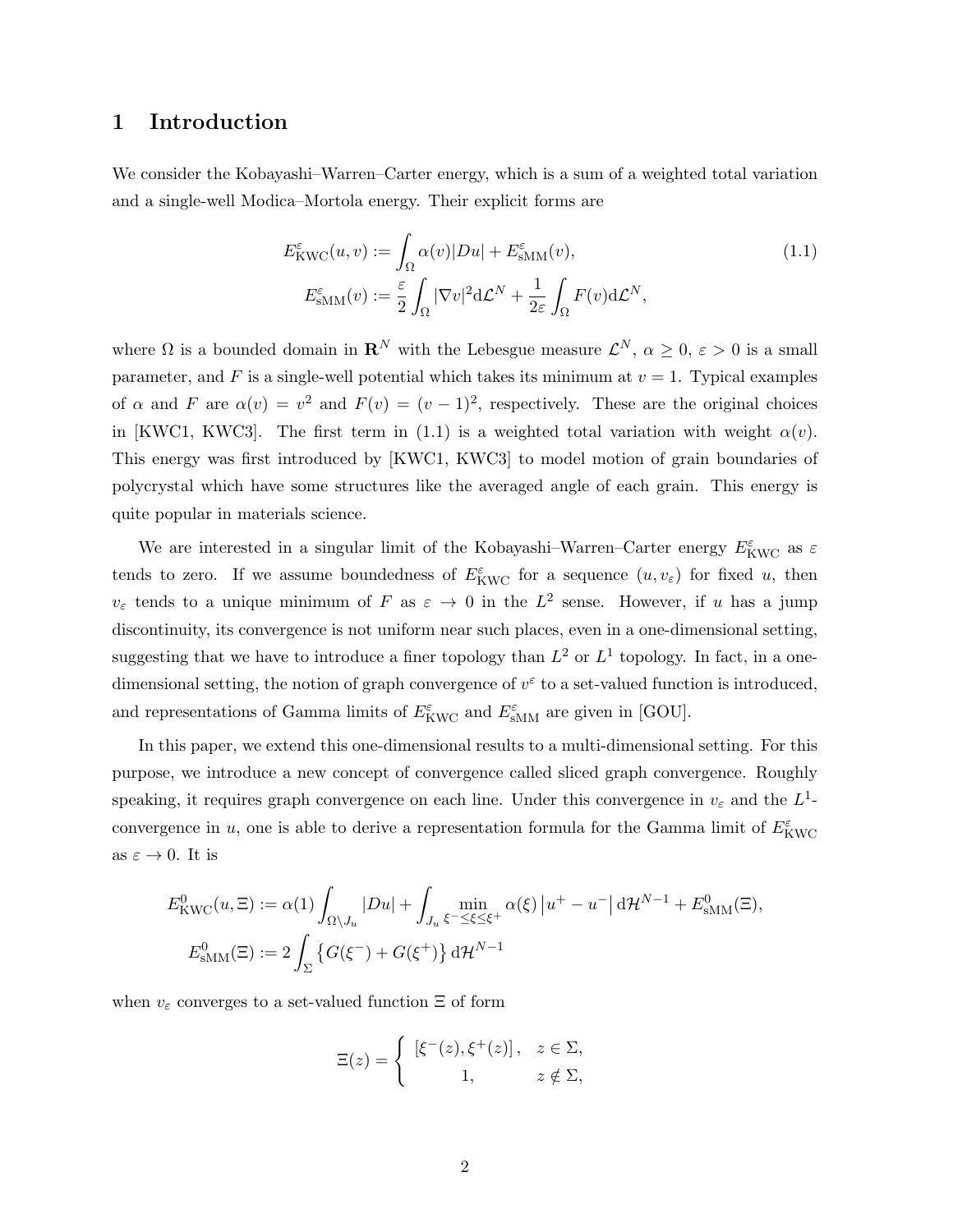where  $\Sigma$  is a countably  $N-1$  rectifiable set, and  $\xi^{\pm}$  are  $\mathcal{H}^{N-1}$ -measurable functions with  $\xi^- \leq 1 \leq \xi^+$ . Here  $\mathcal{H}^{N-1}$  denotes the  $N-1$  dimensional Hausdorff measure. The function G is defined by

$$
G(\sigma) := \left| \int_1^{\sigma} \sqrt{F(\tau)} \mathrm{d}\tau \right|.
$$

The functions  $u^+$  and  $u^-$  denote upper and lower approximate limits in the measure-theoretic sense [Fe].

In the case  $\alpha(v) = v^2$ , we see

$$
E_{\text{KWC}}^0(u,\Xi) = \int_{\Omega \setminus J_u} |Du| + \int_{J_u \cap \Sigma} (\xi_+^{\perp})^2 |u^+ - u^-| \, d\mathcal{H}^{N-1} + E_{\text{sMM}}^0(\Xi),
$$

where  $a_+$  denotes the positive part of a function a, i.e.,  $a_+ = \max(a, 0)$ . In [GOU], the case  $\alpha(v) = v^2$  is discussed for a one-dimensional setting. (Unfortunately,  $\xi_{+}^{-}$  has been misprinted as  $\xi^-$  in [GOU].) When  $F(v) = (v - 1)^2$ ,

$$
E_{\text{sMM}}^0(\Xi) = \int_{\Sigma} \left\{ (\xi^- - 1)^2 + (\xi^+ - 1)^2 \right\} d\mathcal{H}^{N-1}.
$$

In a one-dimensional setting, the results in [GOU] gave a full characterization of the Gamma limit: the compactness result and the mere convergence result. On the other hand, it is unclear what kind of set-valued functions should be considered as the limit of  $v_{\varepsilon}$  in a multidimensional setting, assuming  $E_{\text{sMM}}^{\varepsilon}(v_{\varepsilon})$  is bounded. A compactness result is still missing in a multi-dimensional setting.

The basic idea is to reduce a multi-dimensional setting to a one-dimensional setting by a slicing argument based on the following disintegration

$$
\int_{\Omega} f(z) d\mathcal{L}^N(z) = \int_{\pi_{\nu}(\Omega_{\nu})} \left( \int_{\pi_{\nu}^{-1}(x)} f d\mathcal{H}^1 \right) d\mathcal{L}^{N-1}(x),
$$

where  $\pi_{\nu}$  denotes the projection of  $\mathbf{R}^{N}$  to the subspace orthogonal to a unit vector  $\nu$ , and  $\Omega_{\nu} = \pi_{\nu}(\Omega)$ . This idea is often used to study the singular limit of the Ambrosio–Tortorelli functional

$$
\mathcal{E}^{\varepsilon}(u,v) = \int_{\Omega} v^2 |\nabla u|^2 d\mathcal{L}^N + \lambda \int_{\Omega} (u-h)^2 d\mathcal{L}^N + E_{\text{sMM}}^{\varepsilon}(v), \quad \lambda \ge 0
$$

as in [AT, AT2, FL], where h is a given  $L^2$  function and  $F(v) = (v - 1)^2$ . This problem can be handled in  $L^1$  topology, and its limit is known to be the Mumford–Shah functional

$$
\mathcal{E}^0(u,K) = \int_{\Omega \setminus K} |\nabla u|^2 d\mathcal{L}^N + \mathcal{H}^{N-1}(K) + \lambda \int_{\Omega} (u-h)^2 d\mathcal{L}^N,
$$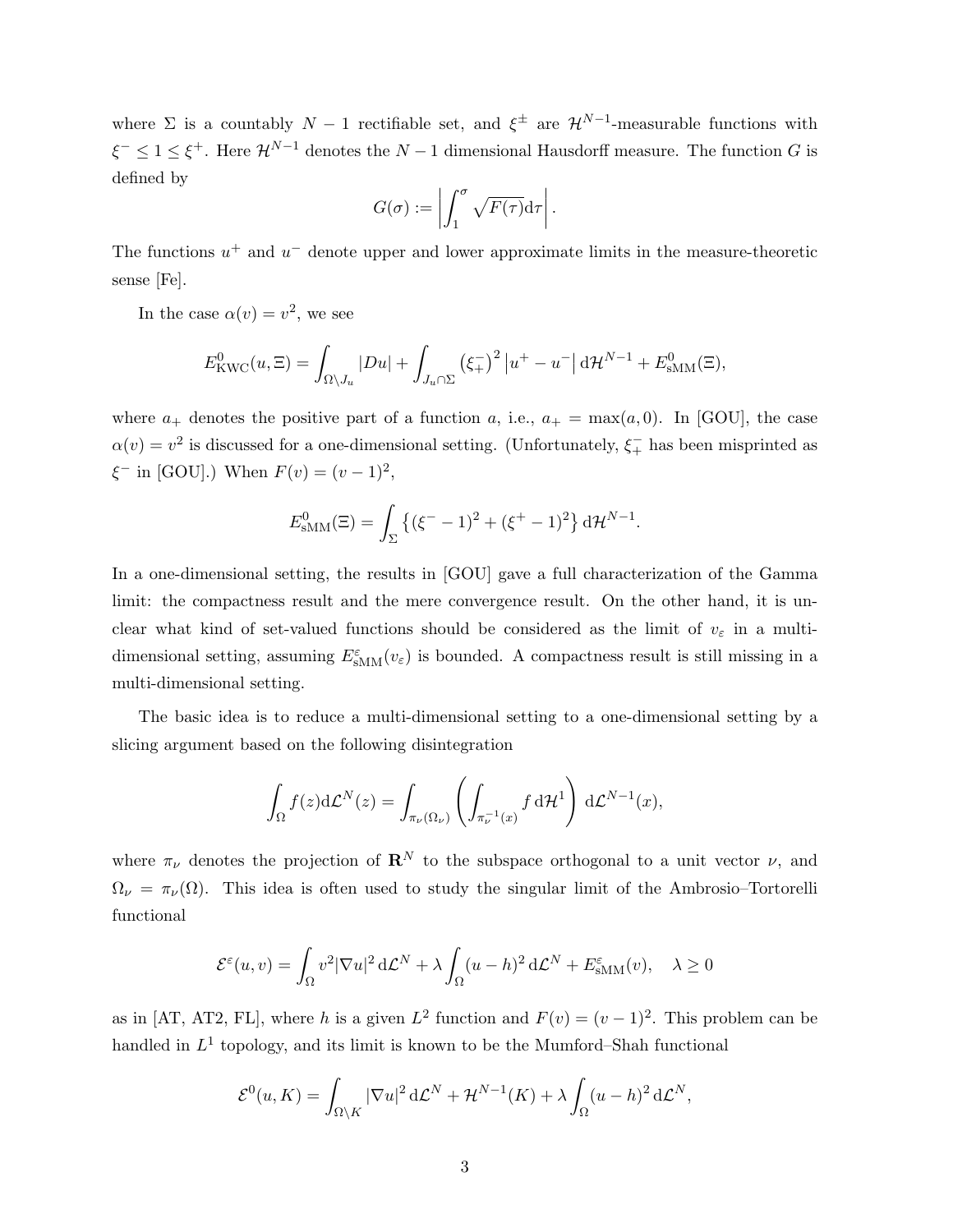where K is a countably  $N-1$  rectifiable set. In this case, in our language, it suffices to consider the case  $\xi^- = 0$ ,  $\xi^+ = 1$  on  $\Sigma = K$  so that

$$
\mathcal{E}_{\text{sMM}}^0(\Xi) = \mathcal{H}^{N-1}(K).
$$

In our case, however, as observed in the one-dimensional problem [GOU], it is reasonable to study non-constant  $\xi^{\pm}$ . Moreover, the fidelity term including  $\lambda$  is also allowed in our case.

Our first main result is the Gamma-convergence of

$$
E_{\text{sMM}}^{\varepsilon}(v) + \int_{J} \alpha(v) j(y) \mathrm{d} \mathcal{H}^{N-1}(y)
$$

for a given countably rectifiable set  $J$ , where  $j$  is an  $\mathcal{H}^{N-1}$ -integrable function on  $J$ . This energy is a special case of  $E^{\varepsilon}_{\text{KWC}}(u, v)$  when u has a jump in J while it is constant outside J. To show liminf inequality, we decompose  $\Sigma$  into a disjoint union of compact sets  $\{K_i\}_i$  lying in almost flat hypersurfaces. Then we reduce the problem in a one-dimensional setting like [FL]. To show limsup inequality, we approximate  $\xi^{\pm}$  so that they are constants in each  $K_i$ . This approximation procedure is quite involved because one should approximate not only energies but also approximate in the sliced graph topology. The basic choice of recovery sequences is similar to [AT, FL].

This paper's main result is the Gamma-convergence of the Kobayashi–Warren–Carter energy. The additional difficulty comes from the  $\int \alpha(v)|Du|$  part, and this part can be carried out by decomposing the domain of integration into two parts: place close to  $\Sigma$  of the limit  $\Xi$  of  $v_{\varepsilon}$ , and outside such place.

The most difficult problem is how to choose a suitable topology for  $v_{\varepsilon}$  to Ξ. We take a slice, a straight line passing through x with direction  $\nu$  for  $\mathcal{L}^{N-1}$ -almost every  $x \in \pi_{\nu}(\Omega)$  for some directions  $\nu$ . We need several concepts of set-valued functions to formulate the topology, including measurability, as discussed in [AF].

The compactness is missing for the convergence of  $E^{\varepsilon}_{\text{KWC}}$  to  $E^0_{\text{KWC}}$ . Therefore, we do not know whether a minimizer of  $E^0_{\rm KWC}$  exists under suitable boundary conditions or a minimizer of energy like  $E_{\text{KWC}}^0 + \lambda \int_{\Omega} (u - h)^2 d\mathcal{L}^N$  exists. If one minimizes  $E_{\text{KWC}}^0$  in the  $\Xi$  variable, i.e.,

$$
TV_{\text{KWC}}(u) := \inf_{\Xi \in \mathcal{A}_0} E^0_{\text{KWC}}(u, \Xi),
$$

this can be calculated as

$$
TV_{\text{KWC}}(u) = \int_{\Sigma} \sigma\left(|u^{+} - u^{-}|\right) d\mathcal{H}^{N-1} + \int_{\Omega \setminus J_u} |Du|
$$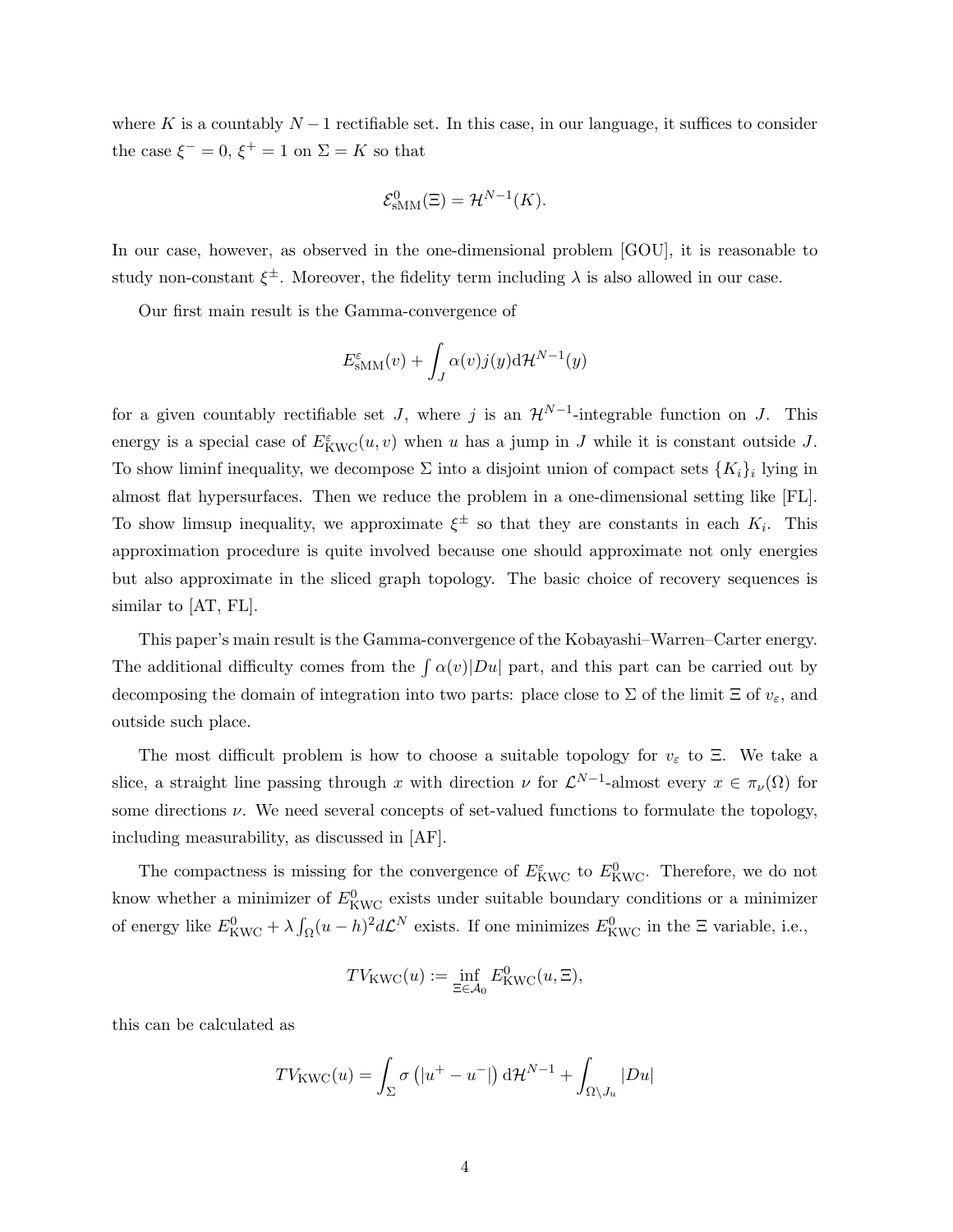with

$$
\sigma(r) := \min_{\xi^-,\xi^+} \left\{ r \min_{\xi^- \le \xi \le \xi^+} \alpha(\xi) + 2 \left( G(\xi^-) + G(\xi^+) \right) \right\}
$$

$$
= \min_{\xi^-} \left\{ r \min_{\xi^- \le \xi \le 1} \alpha(\xi) + 2G(\xi^-) \right\}, \ r \ge 0
$$

if  $\alpha(v) \ge \alpha(1)$  for  $v \ge 1$ . This  $\sigma$  is always concave. If  $F(v) = (v - 1)^2$ , then

$$
\sigma(r) = \min_{\xi^-} \left\{ r(\xi_+^r)^2 + (\xi^- - 1)^2 \right\} = \frac{r}{r+1}.
$$

In other words,

$$
TV_{\text{KWC}}(u) = \int_{\Sigma} \frac{|u^+ - u^-|}{1 + |u^+ - u^-|} d\mathcal{H}^{N-1} + \int_{\Omega \setminus J_u} |Du|.
$$

This functional is a kind of total variation but has different aspects. For example, if  $u$  is a piecewise constant monotone increasing function in a one-dimensional setting, the total variation  $TV(u) = \int_{\Omega} |Du|$  equals sup  $u - \inf u$ . This case is often called a staircase problem since TV does not care about the number and size of jumps for monotone functions. In contrast to  $TV$ , the  $TV_{KWC}$  costs less if the number of jumps is smaller, provided that each jump is the same size and sup  $u - \inf u$  is the same. The energy like TV<sub>KWC</sub> for a piecewise constant function is derived as the surface tension of grain boundaries in polycrystals [LL], which is an active area, as studied by [GaSp].

The Modica–Mortola functional is the sum of Dirichlet energy and potential energy. The Gamma limit problem was first studied in [MM1]. Since then, there has been much literature studying the Gamma-convergence problems. If F is a double-well potential, say  $F(v) = (v^2 - 1)^2$ , then the Modica–Mortola functional reads

$$
E_{\text{dMM}}^{\varepsilon}(v) = \frac{\varepsilon}{2} \int_{\Omega} |\nabla v|^2 d\mathcal{L}^N + \frac{1}{2\varepsilon} \int_{\Omega} (v^2 - 1)^2 d\mathcal{L}^N.
$$

If  $E_{\text{dMM}}^{\varepsilon}(v_{\varepsilon})$  is bounded,  $v_{\varepsilon}(z)$  converges to either 1 or -1 for  $\mathcal{L}^{N}$ -almost all  $z \in \Omega$  by taking a subsequence. The interface between two states,  $\{\lim v_{\varepsilon} = 1\}$  and  $\{\lim v_{\varepsilon} = -1\}$ , is called a transition interface. In a one-dimensional setting, its Gamma limit is considered in  $L^1$  topology and is characterized by the number of transition points [MM2]. This result is extended to a multi-dimensional setting in [M, St], and the Gamma limit is a constant multiple of the surface area of the transition interface. However, the topology of convergence of  $v_{\varepsilon}$  is either in  $L^1$ topology or in measure (including almost everywhere convergence). If we consider its Gamma limit in the sliced graph convergence, we expect that the limit equals

$$
E_{\text{dMM}}^{0}(\Xi) = 2 \int_{\Sigma} \left\{ G_{-}(\xi^{-}) + G_{+}(\xi^{+}) \right\} \mathrm{d} \mathcal{H}^{N-1} + G_{-}(1) \mathcal{H}^{N-1}(\Sigma)
$$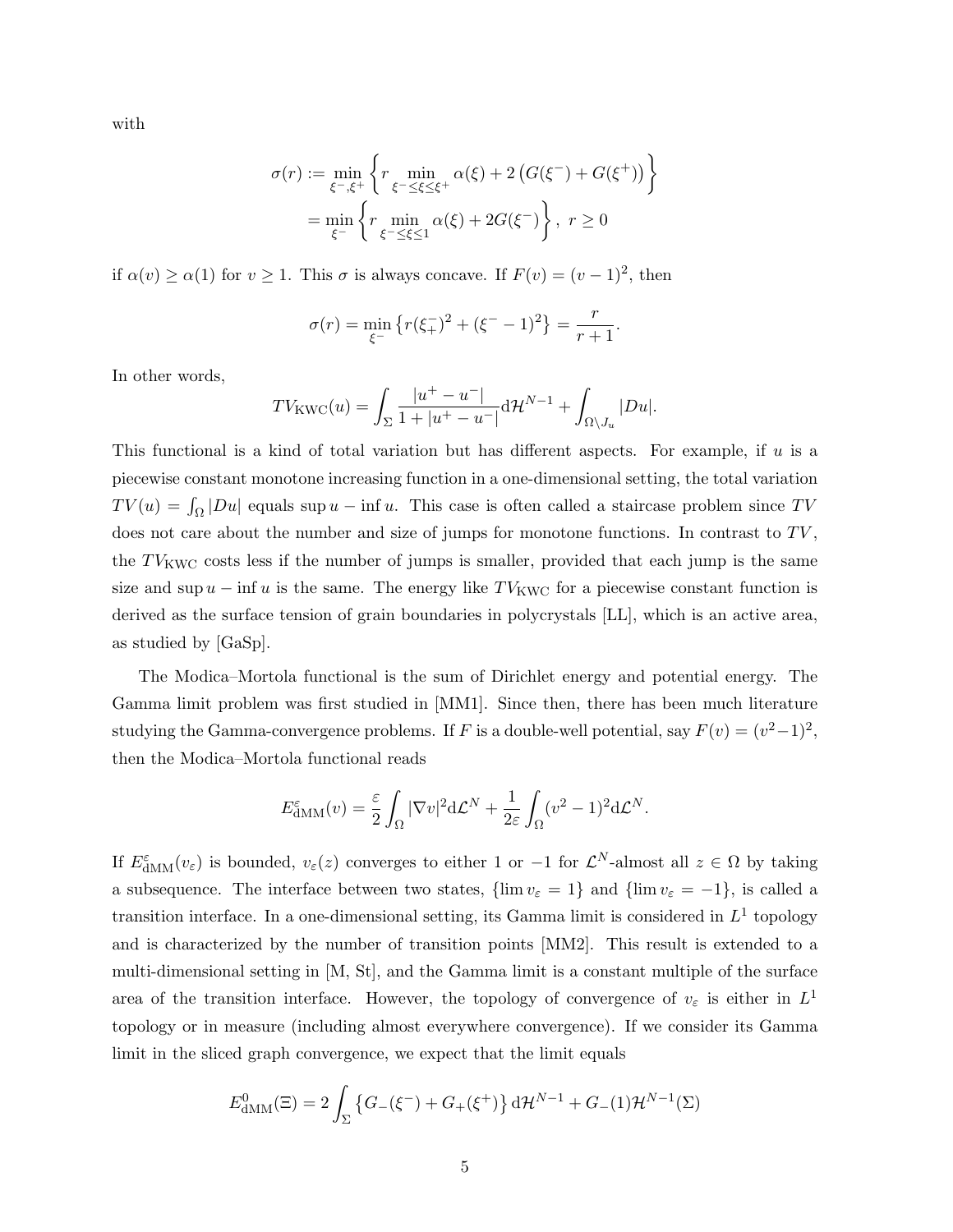for

$$
\Xi(z) := \begin{cases} [\xi^-(z), \xi^+(z)], & \text{for } z \in \Sigma, \\ \text{either 1 or } -1, & \text{otherwise,} \end{cases}
$$

where  $[-1, 1] \subset [\xi^-,\xi^+]$ . Here,  $G_{\pm}$  is defined as

$$
G_{\pm}(\sigma) = \left| \int_{\pm 1}^{\sigma} \sqrt{F(\tau)} \mathrm{d}\tau \right|.
$$

The first term in  $E_{\text{dMM}}^0(\Xi)$  is invisible in  $L^1$  convergence, while the second term is the Gamma limit of  $E_{\text{dMM}}$  in the  $L^1$  sense. We do not give proof in this paper. If compactness is available, the Gamma-convergence yields the convergence of a local minimizer and the global minimizer. For  $L<sup>1</sup>$  convergence, based on this strategy, the convergence of a local minimizer has been established in [KS] when the limit is a strict local minimizer. The convergence of critical points is outside the framework of a general theory and should be discussed separately as in [HT]. In recent years, the Gamma limit of the double-well Modica–Mortola function with spatial inhomogeneity has been studied from a homogenization point of view (see, e.g. [CFHP1], [CFHP2]) but still under  $L^1$  or convergence in measure.

The Mumford–Shah functional  $\mathcal{E}^0$  is difficult to handle because one of the variables is a set K. This is the motivation for introducing  $\mathcal{E}^{\varepsilon}$ , called the Ambrosio–Tortorelli functional, to approximate  $\mathcal{E}^0$  in [AT]. The Gamma limit of  $\mathcal{E}^{\varepsilon}$  is by now well studied [AT, AT2], and with weights [FL]. The convergence of critical parts is studied in [FLS] in a one-dimensional setting; the higher-dimensional case was studied quite recently by [BMR] by adjusting the idea of [LSt]. The Ambrosio–Tortorelli approximation is now used in various problems, including the decomposition of brittle fractures [FMa] and the Steiner problem [LS, BLM]. However, in all these works, the energy for u is a v-weighted Dirichlet energy, not v-weighted total variation energy.

A singular limit of the gradient flow of the double-well Modica–Mortola flow is well studied. The sharp interface limit, i.e.,  $\varepsilon \to 0$  yields the mean curvature flow of an interface. For an early stage of development, see [BL, XC, MSch], on convergence to a smooth mean curvature flow and [ESS] on convergence to a level-set mean curvature flow [G]. For more recent studies, see, for example, [AHM, To].

The gradient flow of the Kobayashi–Warren–Carter energy  $E^{\varepsilon}_{\rm KWC}$  is proposed in [KWC1] (see also [KWC2, KWC3]) to model grain boundary motion when each grain has some structure. Its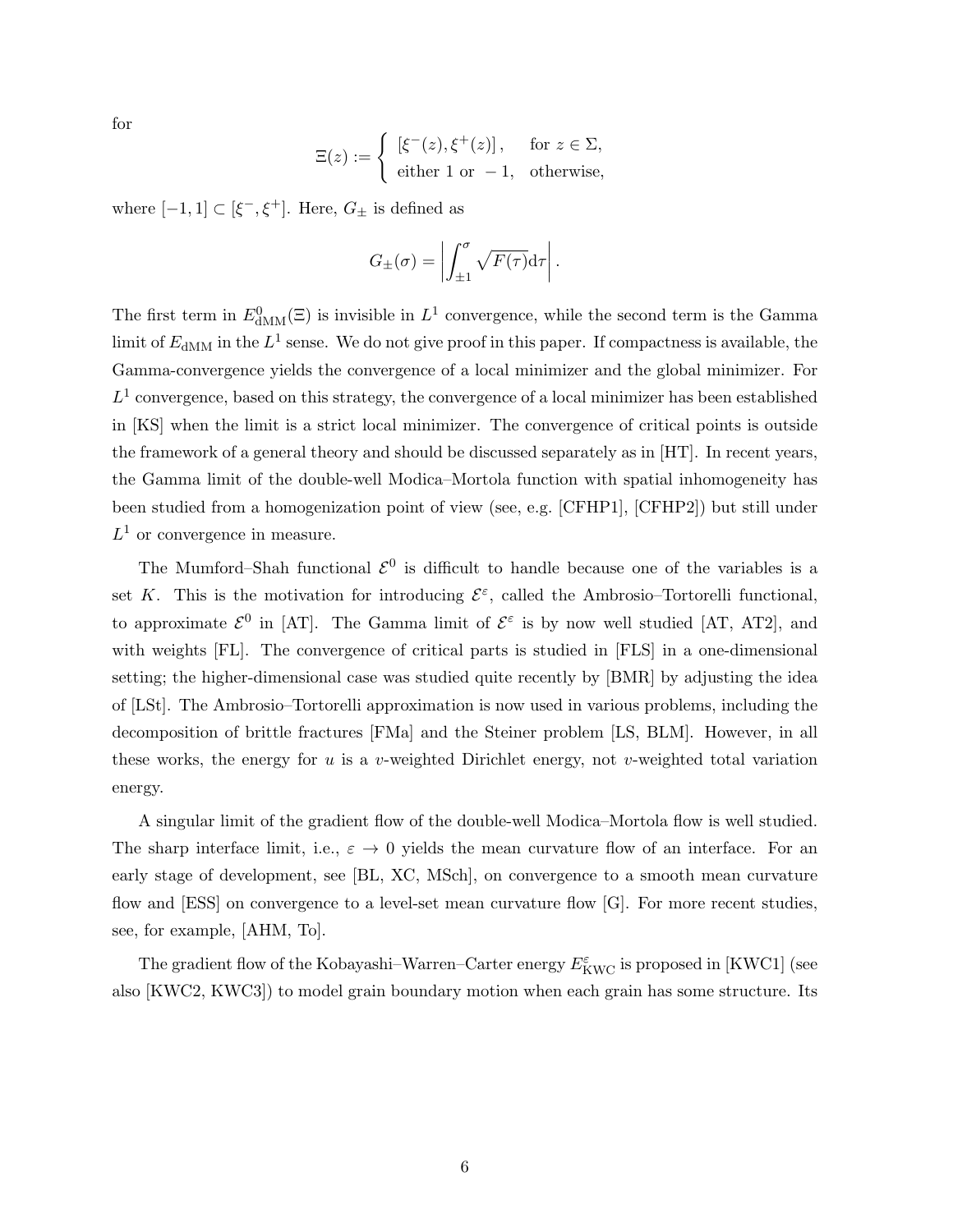explicit form is

$$
\tau_1 v_t = s \Delta v + (1 - v) - 2sv |\nabla v|,
$$

$$
\tau_0 v^2 u_t = s \operatorname{div} \left( v^2 \frac{\nabla u}{|\nabla u|} \right),
$$

where  $\tau_0$ ,  $\tau_1$ , and s are positive parameters. This system is regarded as the gradient flow of  $E_{\text{KWC}}^{\varepsilon}$  with  $F(v) = (v-1)^2$ ,  $\varepsilon = 1$ , and  $\alpha(v) = v^2$ . Because of the presence of the singular term  $\nabla u/|\nabla u|$ , the meaning of the solution itself is non-trivial since, even if  $v \equiv 1$ , the flow is the total variation flow, and a non-local quantity determines the speed [KG]. At this moment, the well-posedness of its initial-value problem is an open question. If the second equation is replaced by

$$
\tau_0(v^2 + \delta)u_t = s \operatorname{div} \left( (v^2 + \delta')\nabla u / |\nabla u| + \mu \nabla u \right)
$$

with  $\delta > 0$ ,  $\delta' \ge 0$  and  $\mu \ge 0$  satisfying  $\delta' + \mu > 0$ , the existence and large-time behavior of solutions are established in [IKY, MoSh, MoShW1, SWat, SWY, WSh] under several homogeneous boundary conditions. However, its uniqueness is only proved in a one-dimensional setting under  $\mu > 0$  [IKY, Theorem 2.2]. These results can be extended to the cases of non-homogeneous boundary conditions. Under non-homogeneous Dirichlet boundary conditions, we are able to find various structural patterns of steady states; see [MoShW2].

The singular limit of the gradient flow of  $E_{\text{KWC}}^{\varepsilon}$  is not known even if  $\alpha(v) = v^2 + \delta', \delta' > 0$ . In [ELM], a gradient flow of

$$
E(u, \Sigma) = \int_{\Sigma} \sigma\left(|u^{+} - u^{-}|\right) d\mathcal{H}^{N-1}, \quad N = 2
$$

is studied. Here u is a piecewise constant function outside a union  $\Sigma$  of smooth curves, including triple junction, and  $\sigma$  is a given non-negative function. Our  $TV_{KWC}$  is a typical example. They take variation of E not only u but also of  $\Sigma$  and derive a weighted curvature flow with evolutions of boundary values of  $u$  together with motion of triple junction. It is not clear that the singular limit of the gradient flow of  $E_{\text{KWC}}^{\varepsilon}$  gives this flow since, in the total variation flow, the variation is taken only in the direction of  $u$  and does not include domain variation, which is the source of the mean curvature flow.

This paper is organized as follows. In Section 2, we introduce the notion of sliced graph convergence. In Section 3, we discuss the liminf inequality of the singular limit of  $E_{\text{SMM}}^{\varepsilon}$  with an additional term under the sliced graph convergence. In Section 4, we discuss the limsup inequality by constructing recovery sequences. In Section 5, we discuss the singular limit of  $E^{\varepsilon}_{\rm KWC}.$ 

The results of this paper are based on the thesis [O] of the second author.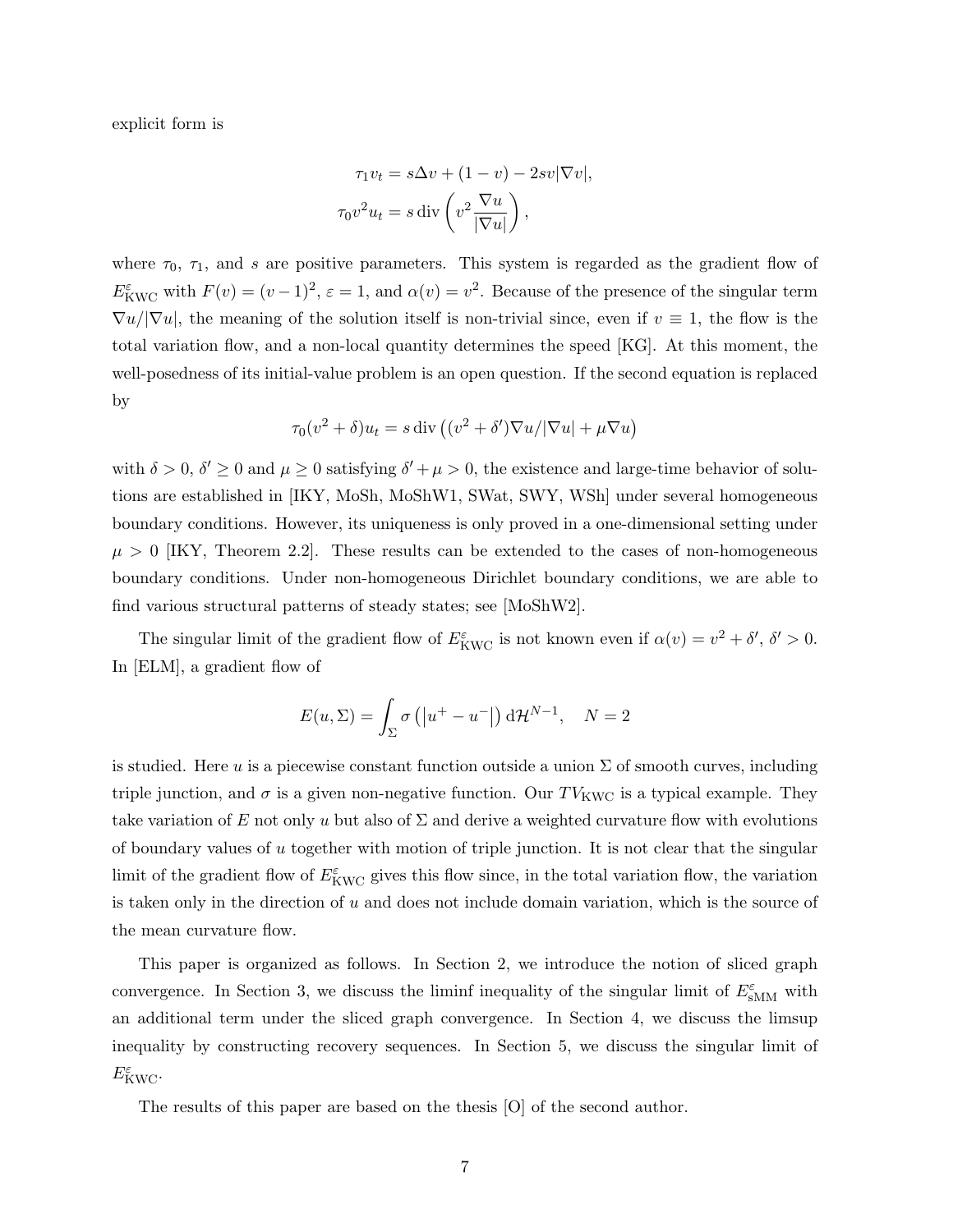## 2 Sliced graph convergence

In this section, we introduce the notion of sliced graph convergence. We first recall a few basic notions of a set-valued function, especially on the measurability. Consequently, we review the notion of the slicing argument and introduce the concept of sliced graph convergence.

#### 2.1 A set-valued function and its measurability

We first recall a few basic notions of a set-valued function; see  $[AF]$ . Let M be a Borel set in  $\mathbf{R}^d$  and  $\Gamma$  be a set-valued function on M with values in  $2^{\mathbf{R}^m}\setminus\{\emptyset\}$  such that  $\Gamma(z)$  is closed in  $\mathbb{R}^m$  for all  $z \in M$ . We say that such  $\Gamma$  is a closed set-valued function. We say that  $\Gamma$  is *Borel* measurable if  $\Gamma^{-1}(U)$  is a Borel set whenever U is an open set in  $\mathbb{R}^m$ . Here, the inverse  $\Gamma^{-1}(U)$ is defined as

$$
\Gamma^{-1}(U) := \left\{ z \in M \mid \Gamma(z) \cap U \neq \emptyset \right\}.
$$

Similarly, we say that  $\Gamma$  is *Lebesgue measurable* if  $\Gamma^{-1}(U)$  is Lebesgue measurable whenever U is an open set.

Assume that M is closed. We say that  $\Gamma$  is upper semicontinuous if graph  $\Gamma$  is closed in  $M \times \mathbf{R}^m$ , where

$$
\text{graph }\Gamma := \left\{ z = (x, y) \in M \times \mathbf{R}^m \mid y \in \Gamma(x), \ x \in M \right\}.
$$

If  $\Gamma$  is upper semicontinuous,  $\Gamma$  is Borel measurable [AF].

Assume that M is compact. Then, graph  $\Gamma$  is compact if it is closed. We set

 $C = {\Gamma \mid \text{graph } \Gamma \text{ is compact in } M \times \mathbf{R}^m \text{ and } \Gamma(x) \neq \emptyset \text{ for } x \in M}.$ 

For  $\Gamma_1, \Gamma_2 \in \mathcal{C}$ , we set

$$
d_g(\Gamma_1, \Gamma_2) := d_H(\operatorname{graph} \Gamma_1, \operatorname{graph} \Gamma_2),
$$

where  $d_H$  denotes the Hausdorff distance of two sets in  $M \times \mathbb{R}^m$ , defined by

$$
d_H(A, B) := \max \left\{ \sup_{x \in A} \text{dist}(z, B), \sup_{w \in B} \text{dist}(w, A) \right\}
$$

for  $A, B \subset M \times \mathbf{R}^m$ , and

$$
dist(z, B) := \inf_{w \in B} dist(z, w), \quad dist(z, w) = |z - w|,
$$

where  $|\cdot|$  denotes the Euclidean norm in  $\mathbb{R}^d \times \mathbb{R}^m$ .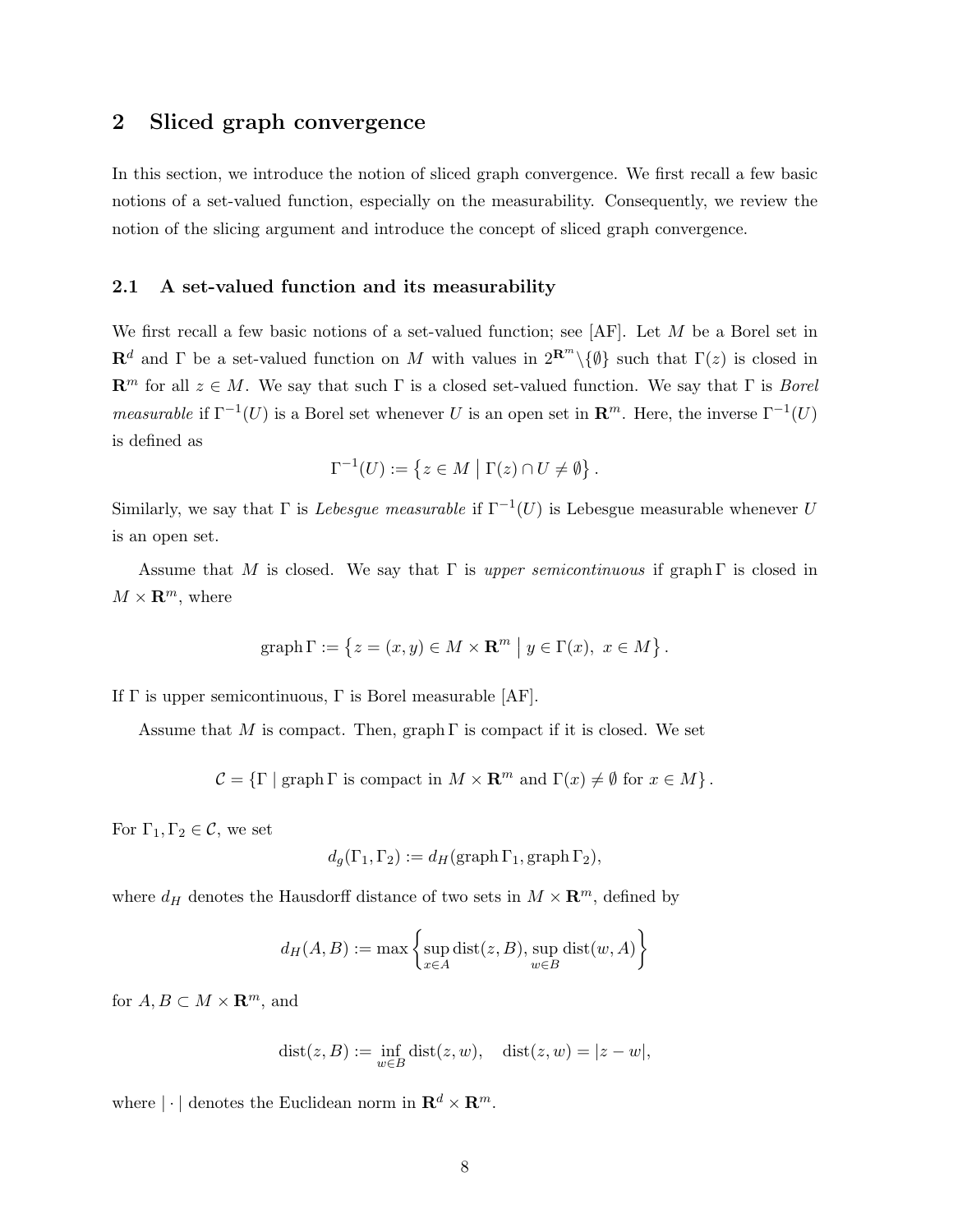We recall a fundamental property of a Borel measurable set-valued function [AF, Theorem 8.1.4].

**Theorem 1.** Let  $\Gamma$  be a closed set-valued function on a Borel set M in  $\mathbb{R}^d$  with values in  $2^{\mathbf{R}^m}\backslash\{\emptyset\}$ . The following three statements are equivalent:

- (i)  $\Gamma$  is Borel (resp. Lebesque) measurable.
- (*ü*) graph  $\Gamma$  *is a Borel set* ( $\mathbf{M} \otimes \mathbf{B}$  measurable set) in  $M \times \mathbf{R}^m$ .
- (iii) There is a sequence of Borel (Lebesgue) measurable functions  $\{f_j\}_{j=1}^{\infty}$  such that

$$
\Gamma(z) = \overline{\{f_j(z) \mid j = 1, 2, \ldots\}}.
$$

Here M denotes the  $\sigma$ -algebra of Lebesgue measurable sets in M and **B** denotes the  $\sigma$ -algebra of Borel sets in  $\mathbb{R}^m$ .

#### 2.2 The definition of the sliced graph convergence

We next recall the notation often used in the slicing argument [FL]. Let S be a set in  $\mathbb{R}^N$ . Let  $S^{N-1}$  denote the unit sphere in  $\mathbf{R}^N$  centered at the origin, i.e.,

$$
S^{N-1} = \{ \nu \in \mathbf{R}^N \mid |\nu| = 1 \}.
$$

For a given  $\nu$ , let  $\Pi_{\nu}$  denote the hyperplane whose normal equals  $\nu$ . In other words,

$$
\Pi_{\nu} := \left\{ x \in \mathbf{R}^N \mid \langle x, \nu \rangle = 0 \right\},\
$$

where  $\langle , \rangle$  denotes the standard inner product in  $\mathbb{R}^N$ . For  $x \in \Pi_{\nu}$ , let  $S_{x,\nu}$  denote the intersection of S and the whole line with direction  $\nu$ , which contains x; that is,

$$
S_{x,\nu} := \{ x + t\nu \mid t \in S_{x,\nu}^1 \},\
$$

where

$$
S_{x,\nu}^1 := \left\{ t \in \mathbf{R} \mid x + t\nu \in S \right\} \subset \mathbf{R}.
$$

We also set

$$
S_{\nu} := \{ x \in \Pi_{\nu} \mid S_{x,\nu} \neq \emptyset \}.
$$

See Figure 1. For a given function f on S, we associate it with a function  $f_{x,\nu}$  on  $S^1_{x,\nu}$  defined by

$$
f_{x,\nu}(t) := f(x + t\nu).
$$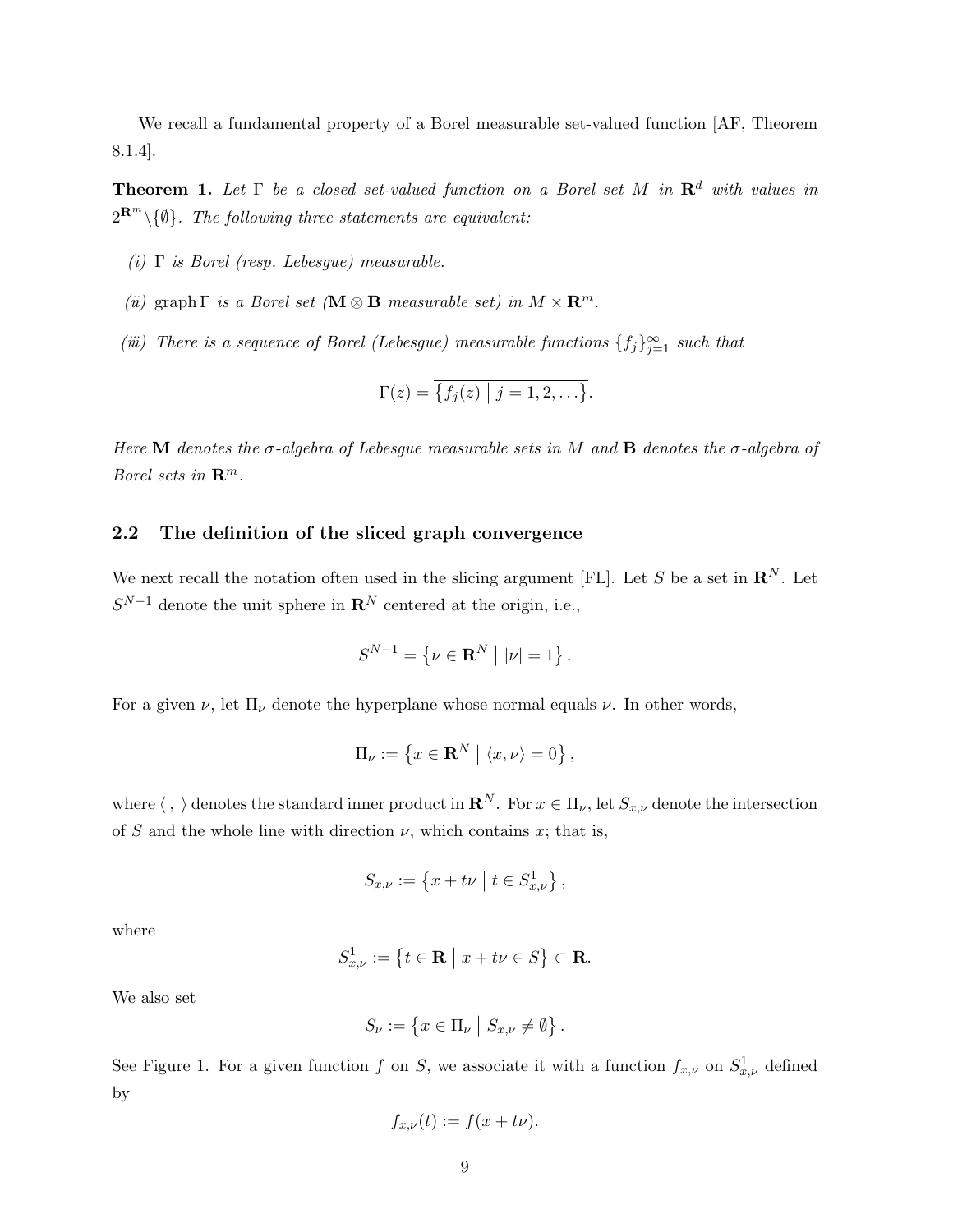

Figure 1: Slicing

Let  $\Omega$  be a bounded domain in  $\mathbb{R}^N$ , and  $\mathcal T$  denote the set of all Lebesgue measurable (closed) set-valued function  $\Gamma : \Omega \to 2^{\mathbf{R}}$ . For  $\nu \in S^{N-1}$ , we consider  $\Omega^1_{x,\nu} \subset \mathbf{R}$  and the (sliced) set-valued function  $\Gamma_{x,\nu}$  on  $\Omega_{x,\nu}^1$  defined by  $\Gamma_{x,\nu}(t) = \Gamma(x+t\nu)$ . Let  $\overline{\Gamma_{x,\nu}}$  denote its closure defined on the closure of  $\overline{\Omega_{x,\nu}^1}$ . Namely, it is uniquely determined so that the graph of  $\overline{\Gamma_{x,\nu}}$  equals the closure of graph  $\Gamma_{x,\nu}$  in  $\mathbf{R} \times \mathbf{R}$ . As with usual measurable functions,  $\Gamma^{(1)}$  and  $\Gamma^{(2)}$  belonging to  $\mathcal T$  are identified if  $\Gamma^{(1)}(z) = \Gamma^{(2)}(z)$  for  $\mathcal{L}^N$ -a.e.  $z \in \Omega$ . By Fubini's theorem,  $\Gamma^{(1)}_{x,\nu}(t) = \Gamma^{(2)}_{x,\nu}(t)$  for  $\mathcal{L}^1$ -a.e. t for  $\mathcal{L}^{N-1}$ -a.e.  $x \in \Omega_\nu$ . With this identification, we consider its equivalence class, and we call each  $\Gamma^{(1)}$ ,  $\Gamma^{(2)}$  a representative of this equivalence class. For  $\nu \in S^{N-1}$ , we define the subset  $\mathcal{B}_{\nu} \subset \mathcal{T}$  as follows:  $\Gamma \in \mathcal{B}_{\nu}$  if, for a.e.  $x \in \Omega_{\nu}$ ,

- There is a representative of  $\Gamma_{x,\nu}$  such that  $\overline{\Gamma_{x,\nu}} = \Gamma_{x,\nu}$  on  $\Omega_{x,\nu}^1$ ;
- graph  $\overline{\Gamma_{x,\nu}}$  is compact in  $\Omega^1_{x,\nu} \times \mathbf{R}$ .

We note that if  $\Gamma^{(1)}, \Gamma^{(2)} \in \mathcal{B}_{\nu}$ , then  $\Gamma^{(1)}_{x,\nu}, \Gamma^{(2)}_{x,\nu} \in \mathcal{C}$  with  $M = \overline{\Omega^1_{x,\nu}}$  by a suitable choice of representative of  $\Gamma_{x,\nu}^{(1)}$ ,  $\Gamma_{x,\nu}^{(2)}$ , which follows from the definition.

In this situation, we have the following fact:

Lemma 2. The function

$$
f(x) = d_g\left(\overline{\Gamma_{x,\nu}^{(1)}}, \overline{\Gamma_{x,\nu}^{(2)}}\right) = d_H\left(\text{graph}\,\Gamma_{x,\nu}^{(1)}, \text{graph}\,\Gamma_{x,\nu}^{(2)}\right)
$$

is Lebesgue measurable in  $\Omega_{\nu}$ .

*Proof.* Since each Lebesgue measurable function f has a Borel measurable function  $\overline{f}$  with  $f(z) = \overline{f}(z)$  for  $\mathcal{L}^N$ -a.e.  $z \in \Omega$ , by Theorem 1 (iii), there is a Borel measurable representative of Γ. By Theorem 1 (ii), graph Γ is a Borel set for the Borel representative of Γ. Since the graph of the set-valued function  $T : x \mapsto \text{graph}\,\overline{\Gamma_{x,\nu}}$  on  $\Omega_{\nu}$  equals graph  $\Gamma$  for  $\Gamma \in \mathcal{B}_{\nu}$  by taking a suitable representative of Γ, we see that T should be Borel measurable if Γ is Borel measurable by Theorem 1 (ii). (Note that  $T(x)$  is a compact set in  $\mathbf{R} \times \mathbf{R}$ .) Since  $d_H$  is continuous, the map  $f(x)$  should be measurable.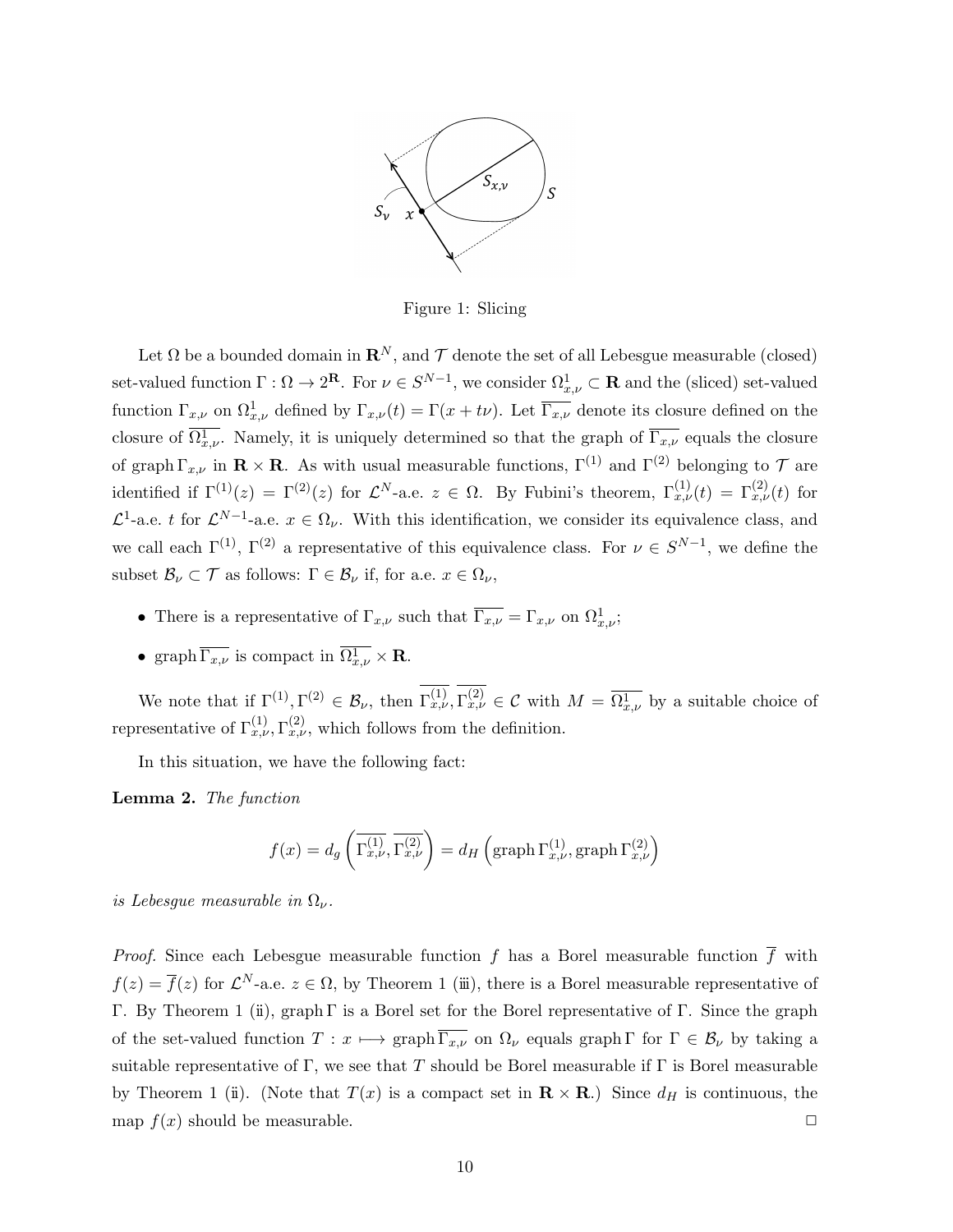We now introduce a metric on  $\mathcal{B}_{\nu}$  of form

$$
d_{\nu}\left(\Gamma^{(1)},\Gamma^{(2)}\right) := \int_{\Omega_{\nu}} \frac{d_{g}\left(\overline{\Gamma_{x,\nu}^{(1)}},\overline{\Gamma_{x,\nu}^{(2)}}\right)}{1 + d_{g}\left(\overline{\Gamma_{x,\nu}^{(1)}},\overline{\Gamma_{x,\nu}^{(2)}}\right)} d\mathcal{L}^{N-1}(x)
$$

for  $\Gamma^1, \Gamma^2 \in \mathcal{B}_\nu$ , where  $\mathcal{L}^{N-1}$  denotes the Lebesgue measure on  $\Pi_\nu$ . From Lemma 2.2, we see that this is a well-defined quantity for all  $\Gamma^{(1)}, \Gamma^{(2)} \in \mathcal{B}_{\nu}$ . We identify  $\Gamma^{(1)}, \Gamma^{(2)} \in \mathcal{B}_{\nu}$  if  $\Gamma_{x,\nu}^{(1)} = \Gamma_{x,\nu}^{(2)}$ for a.e. x. With this identification,  $(\mathcal{B}_{\nu}, d_{\nu})$  is indeed a metric space. By a standard argument, we see that  $(\mathcal{B}_{\nu}, d_{\nu})$  is a complete metric space; we do not give proof since we do not use this fact.

Let D be a countable dense set in  $S^{N-1}$ . We set

$$
\mathcal{B}_D := \bigcap_{\nu \in D} \mathcal{B}_\nu.
$$

It is a metric space with metric

$$
d_D\left(\Gamma^{(1)},\Gamma^{(2)}\right) := \sum_{j=1}^{\infty} \frac{1}{2^j} \frac{d_{\nu_j}\left(\Gamma^{(1)},\Gamma^{(2)}\right)}{1 + d_{\nu_j}\left(\Gamma^{(1)},\Gamma^{(2)}\right)},
$$

where  $D = \{v_j\}_{j=1}^{\infty}$ . (This is also a complete metric space.)

We shall fix D. The convergence with respect to  $d<sub>D</sub>$  is called the sliced graph convergence. If  $\{\Gamma_k\} \subset \mathcal{B}_D$  converges to  $\Gamma \in \mathcal{B}_D$  with respect to  $d_D$ , we write  $\Gamma_k \stackrel{sg}{\longrightarrow} \Gamma$  (as  $k \to \infty$ ). Roughly speaking,  $\Gamma_k \stackrel{sg}{\longrightarrow} \Gamma$  if the graph of the slice  $\Gamma_k$  converges to that of  $\Gamma$  for a.e.  $x \in \Omega_{\nu}$  for any  $\nu \in D$ . For a function v on  $\Omega$ , we associate a set-valued function  $\Gamma_v$  by  $\Gamma_v(x) = \{v(x)\}\$ . If  $\Gamma_k = \Gamma_{v_k}$  for some  $v_k$ , we shortly write  $v_k \stackrel{sg}{\longrightarrow} \Gamma$  instead of  $\Gamma_{v_k} \stackrel{sg}{\longrightarrow} \Gamma$ . We note that if  $v \in H^1(\Omega)$ , the  $L^2$ -Sobolev space of order 1, then  $\Gamma_v \in \mathcal{B}_D$  for any D.

We conclude this subsection by showing that the notions of the graph convergence and the sliced graph convergence are unrelated for  $N \geq 2$ . First, we give an example that the graph convergence does not imply the sliced graph convergence. Let  $C(r)$  denote the circle of radius  $r > 0$  centered at the origin in  $\mathbb{R}^2$ . It is clear that  $d_H(C(r), C(r - \varepsilon)) \to 0$  as  $\varepsilon > 0$  tends to zero. However, for  $\nu = (1,0), C(r - \varepsilon)_{x,\nu}$  with  $x = (0, \pm r)$  is empty and does not converge to a single point  $C(r)_{x,\nu} = \{(0, \pm r)\}\.$  In this case,  $C(r - \varepsilon)_{x,\nu}$  converges to  $C(r)_{x,\nu}$  in the Hausdorff sense except the case  $x = (0, \pm r)$ . To make the exceptional set has a positive  $\mathcal{L}^1$  measure in  $\Pi_{\nu}$ ,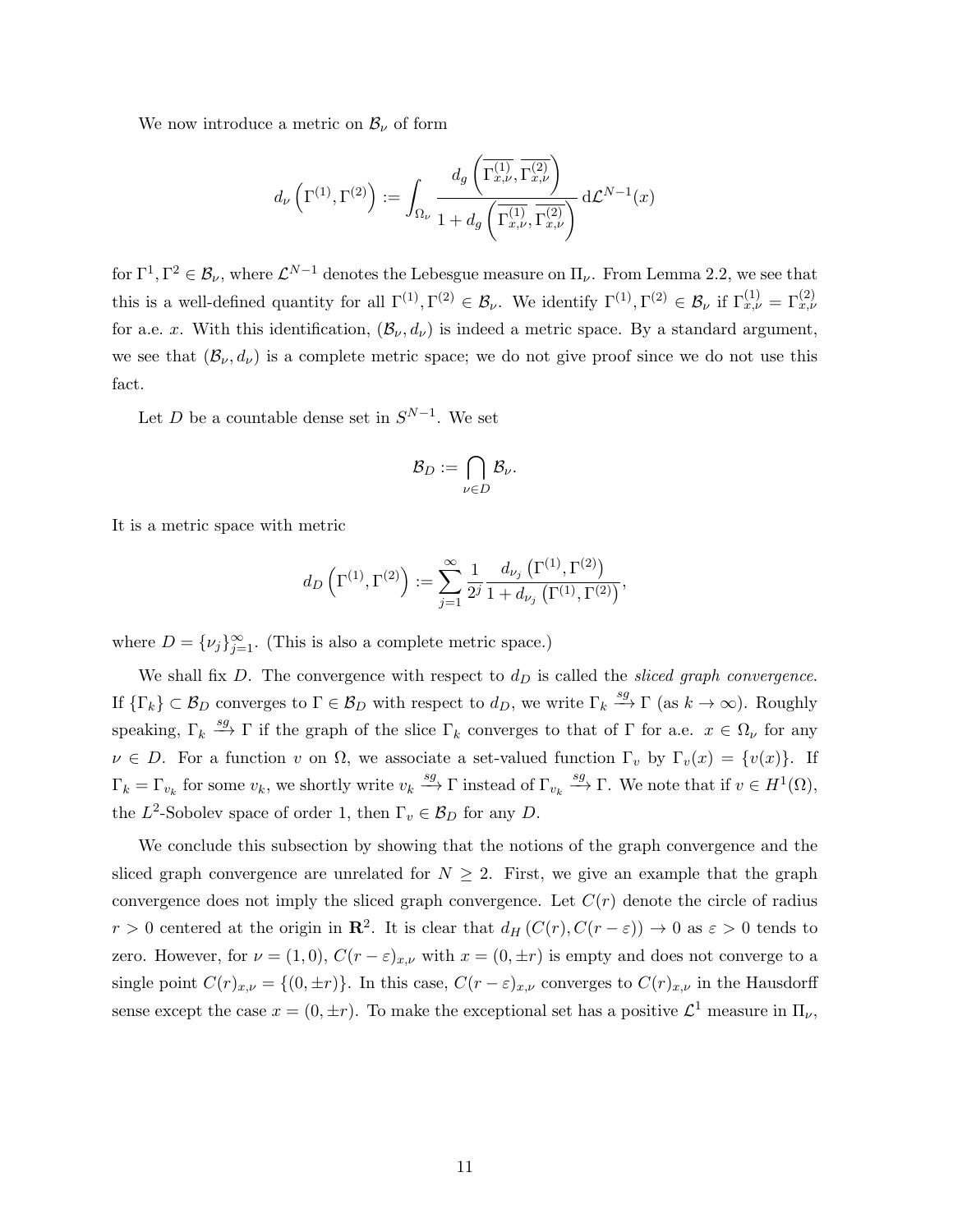we recall a thick Cantor set defined by

$$
G := [0,1] \setminus U
$$
  

$$
U := \bigcup \left\{ \left( \frac{a}{2^n} - \frac{1}{2^{2n+1}}, \frac{a}{2^n} + \frac{1}{2^{2n+1}} \right) \middle| n, a = 1, 2, \dots \right\}.
$$

This G is a compact set with a positive  $\mathcal{L}^1$  measure. We set

$$
K := \bigcup_{r \in G} C(r), \quad K_{\varepsilon} := \bigcup_{r \in G} C(r - \varepsilon).
$$

 $K_{\varepsilon}$  converges to K as  $\varepsilon \to 0$  in the Hausdorff distance sense. However, for any  $\nu \in S^2$ , the slice  $(K_{\varepsilon})_{x,\nu}$  does not converge to  $K_{x,\nu}$  for  $x \in \Pi_{\nu}$  with  $|x| \in G$ . It is easy to construct an example that the graph convergence does not imply the sliced graph convergence based on this set. Let  $\Omega$  be an open unit disk centered at the origin. We set

$$
\Gamma_{\varepsilon}(x) := \begin{cases} [0,1], & z \in K_{\varepsilon} \\ \{1\}, & z \in \Omega \setminus K_{\varepsilon} \end{cases}, \quad \Gamma(x) := \begin{cases} [0,1], & z \in K \\ \{1\}, & z \in \Omega \setminus K \end{cases}
$$

.

The graph convergence of  $\Gamma_{\varepsilon}$  to  $\Gamma$  is equivalent to the Hausdorff convergence of  $K_{\varepsilon}$  to K. The sliced graph convergence is equivalent to saying  $(K_{\varepsilon})_{x,\nu} \to K_{x,\nu}$  for  $\nu \in D$  and a.e. x, where D is some dense set in  $S^1$ . However, from the construction of  $K_{\varepsilon}$  and K, we observe that for any  $\nu \in S^1$ , the slice  $K_{x,\nu}$  does not converge to K for x with  $|x| \in G$ , which has a positive  $\mathcal{L}^1$ measure on  $\Pi_{\nu}$ . Thus, we see that  $\Gamma_{\varepsilon}$  does not converge to  $\Gamma$  in the sense of the sliced graph convergence while  $\Gamma_{\varepsilon}$  converges to  $\Gamma$  in the sense of graph convergence.

The sliced graph convergence does not imply the graph convergence even if the graph convergence is interpreted in the sense of essential distance. For any  $\mathcal{H}^N$ -measurable set A in  $\mathbb{R}^{N+1}$ and a point  $p \in \mathbb{R}^{N+1}$ , we set the essential distance from p to A as

$$
d_e(p, A) := \inf \{ r > 0 \mid \mathcal{H}^N (B_r(p) \cap A) > 0 \},
$$

where  $B_r(p)$  is a closed ball of radius r centered at p. We set

$$
N_{\delta}(A) := \left\{ q \in \mathbf{R}^{N+1} \mid d_e(q, A) < \delta \right\},
$$

and the essential Hausdorff distance is defined as

$$
d_{eH}(A, B) := \inf \left\{ \delta > 0 \mid A \subset N_{\delta}(B), \ B \subset N_{\delta}(A) \right\}.
$$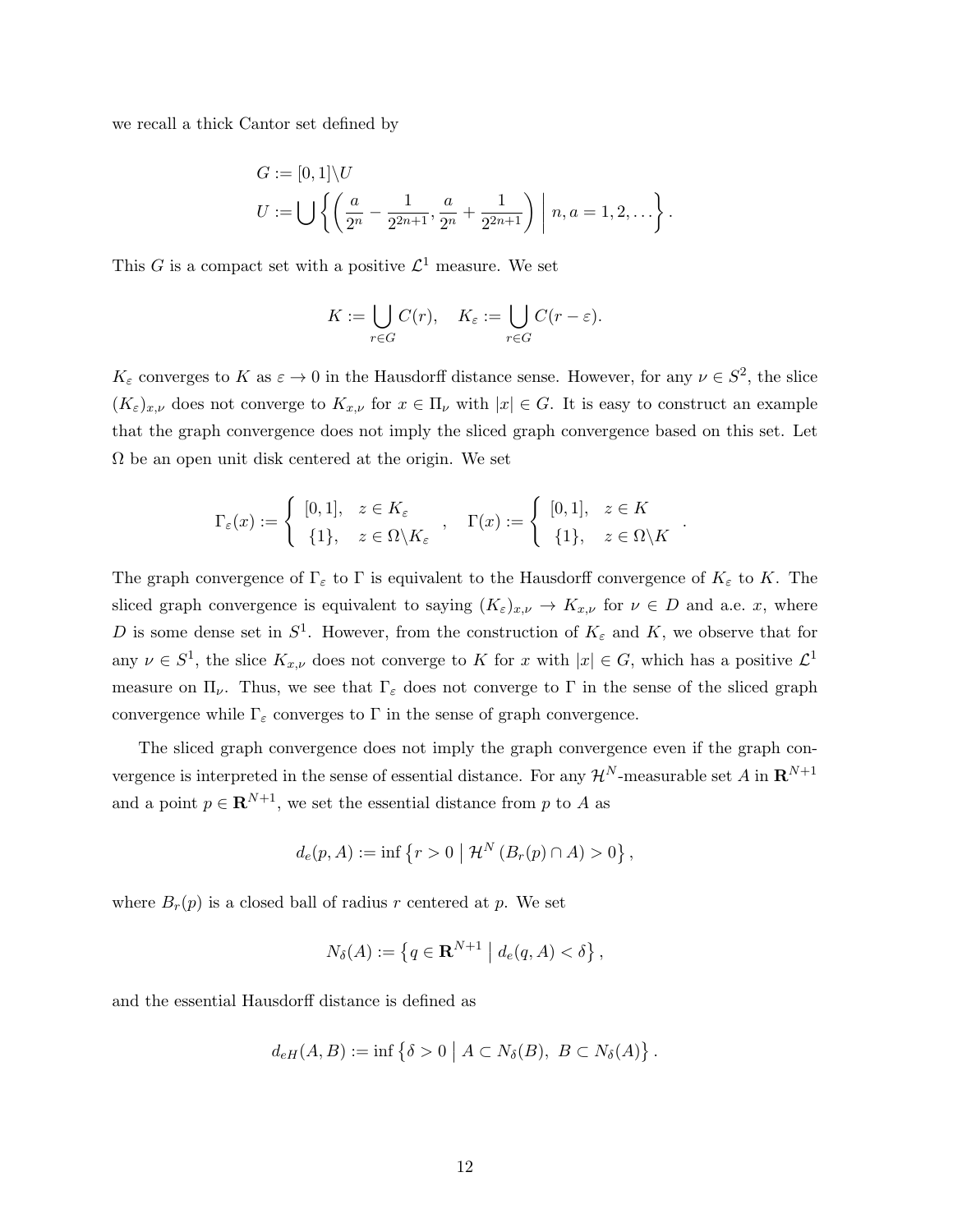Let  $\Omega$  be a domain in  $\mathbf{R}^N$   $(N \geq 2)$  containing  $B_1(0)$  and set

$$
\Gamma^{\varepsilon}(z) = \left\{ (1 - |z|/\varepsilon)_{+} \right\}, \quad \Gamma^{0}(z) = \{0\}
$$

for  $z \in \Omega$  and  $\varepsilon > 0$ . Clearly, for any  $\nu \in S^{N-1}$ ,  $x \in \Omega_{\nu}$  with  $x \neq 0$ ,

$$
d_H\left(\mathrm{graph}\,\Gamma_{x,\nu}^\varepsilon,\mathrm{graph}\,\Gamma_{x,\nu}^0\right)\to 0
$$

holds as  $\varepsilon \to 0$ , However,

$$
d_{eH} (\text{graph } \Gamma^{\varepsilon}, \text{graph } \Gamma^0) = 1;
$$

in particular,  $\Gamma^{\varepsilon}$  does not converge to  $\Gamma^{0}$  in the  $d_{eH}$  convergence of the graphs.

## 3 Lower semicontinuity

We now introduce a single-well Modica–Mortola function  $E_{\text{sMM}}^{\varepsilon}$  on  $H^1(\Omega)$  when  $\Omega$  is a bounded domain in  $\mathbf{R}^N$ . For  $v \in H^1(\Omega)$ , we set an integral

$$
E_{\text{sMM}}^{\varepsilon}(v) := \frac{\varepsilon}{2} \int_{\Omega} |\nabla v|^2 d\mathcal{L}^N + \frac{1}{2\varepsilon} \int_{\Omega} F(v) d\mathcal{L}^N,
$$

where  $\mathcal{L}^N$  denotes the N-dimensional Lebesgue measure. Here, the potential energy F is a single-well potential. We shall assume that

- (F1)  $F \in C^1(\mathbf{R})$  is non-negative, and  $F(v) = 0$  if and only if  $v = 1$ ,
- (F2) lim  $\inf_{|v|\to\infty} F(v) > 0$ . We occasionally impose a stronger growth assumption than (F2):
- (F2') (monotonicity condition)  $F'(v)(v-1) \ge 0$  for all  $v \in \mathbb{R}$ .

We are interested in the Gamma limit of  $E_{\text{sMM}}^{\varepsilon}$  as  $\varepsilon \to 0$  under the sliced graph convergence. We define the subset  $\mathcal{A}_0 := \mathcal{A}_0(\Omega) \subset \mathcal{B}_D$  as follows:  $\Xi \in \mathcal{A}_0(\Omega)$  if there is a countably  $N-1$ rectifiable set  $\Sigma \subset \Omega$  such that

$$
\Xi(z) = \begin{cases} 1, & z \in \Omega \setminus \Sigma \\ [\xi^-, \xi^+] , & z \in \Sigma \end{cases}
$$
 (3.1)

with  $\mathcal{H}^{N-1}$ -measurable function  $\xi_{\pm}$  on  $\Sigma$  and  $\xi^{-}(z) \leq 1 \leq \xi^{+}(z)$  for  $\mathcal{H}^{N-1}$ -a.e.  $z \in \Sigma$ . For the definition of countably  $N-1$  rectifiability, see the beginning of Section 3.2. Here  $\mathcal{H}^m$  denotes the m-dimensional Hausdorff measure.

We briefly remark on the compactness of the graph of  $\Xi \in \mathcal{A}_0$ . By definition, if  $\Xi$  is of form (3.1), then  $\Xi(z)$  is compact. However, there may be a chance that graph  $\overline{\Gamma_{x,\nu}}$  is not compact,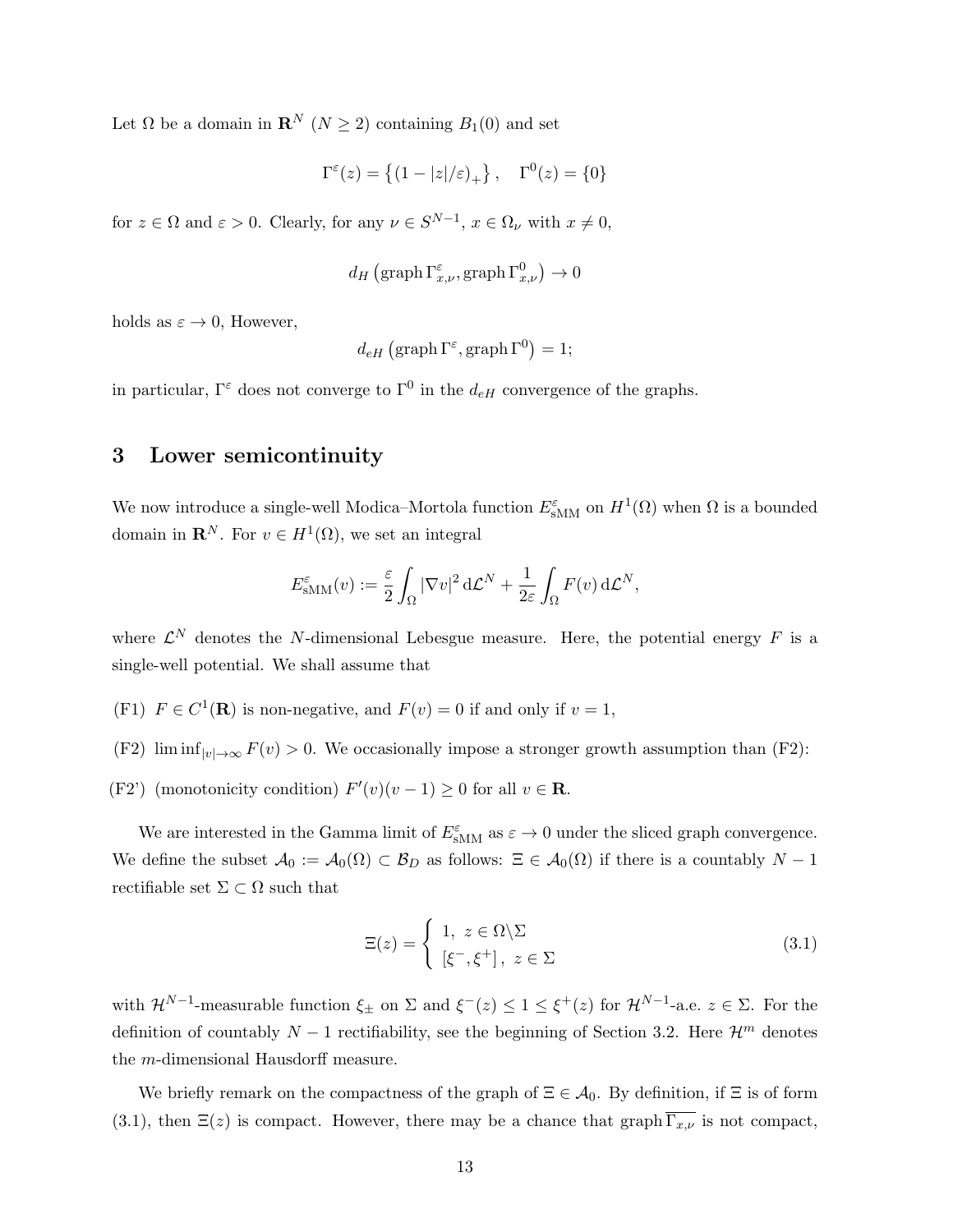even for the one-dimensional case  $(N = 1)$ . Indeed, if a set-valued function on  $(0, 1)$  is of form

$$
\Xi(z) = \begin{cases} [1, m] & \text{for } z = 1/m \\ \{1\} & \text{otherwise,} \end{cases}
$$

then  $\overline{\Xi}$  is not compact in  $[0,1] \times \mathbf{R}$ . It is also possible to construct an example that  $\overline{\Xi} \neq \Xi$  in  $(0, 1)$ , which is why we impose  $\Xi \in \mathcal{B}_D$  in the definition of  $\mathcal{A}_0$ .

For  $\Xi \in \mathcal{A}_0$ , we define a functional

$$
E_{\text{sMM}}^0(\Xi,\Omega) := 2\int_{\Sigma} \left\{ G(\xi^-) + G(\xi^+) \right\} \, \mathrm{d} \mathcal{H}^{N-1}, \quad \text{where} \quad G(\sigma) := \left| \int_1^{\sigma} \sqrt{F(\tau)} \, \mathrm{d} \tau \right|.
$$

For later applications, it is convenient to consider a more general functional. Let J be a countably  $N-1$  rectifiable set, and  $\alpha$  :  $\mathbf{R} \to [0,\infty)$  be continuous. Let j be a non-negative  $\mathcal{H}^{N-1}$ measurable function on J. We denote the triplet  $(J, j, \alpha)$  by J. We set

$$
E_{\text{sMM}}^{0,\mathcal{J}}(\Xi,\Omega) = E_{\text{sMM}}^{0}(\Xi,\Omega) + \int_{J\cap\Sigma} \left(\min_{\xi^{-} \leq \xi \leq \xi^{+}} \alpha(\xi)\right) d\mathcal{H}^{N-1}.
$$

For S, we also set

$$
E_{\text{sMM}}^{\varepsilon,\mathcal{J}}(v) := E_{\text{sMM}}^{\varepsilon}(v) + \int_{J} \alpha(v) j \, d\mathcal{H}^{N-1},
$$

which is important to study the Kobayashi–Warren–Carter energy.

#### 3.1 Liminf inequality

We shall state the "liminf inequality" for the convergence of  $E_{\text{sMM}}^{\varepsilon,\mathcal{J}}$ .

**Theorem 3.** Let  $\Omega$  be a bounded domain in  $\mathbb{R}^N$ . Assume that F satisfies (F1) and (F2). For  $\mathcal{J} = (J, j, \alpha)$ , assume that J is countably  $N - 1$  rectifiable in  $\Omega$  with a non-negative  $\mathcal{H}^{N-1}$ measurable function j on J and that  $\alpha \in C(\mathbf{R})$  is non-negative. Let D be a countable dense set of  $S^{N-1}$ . Let  $\{v_{\varepsilon}\}_{0<\varepsilon<1}$  be in  $H^1(\Omega)$  so that  $\Gamma_{v_{\varepsilon}} \in \mathcal{B}_D$ . If  $v_{\varepsilon} \stackrel{sg}{\longrightarrow} \Xi$  and  $\Xi \in \mathcal{A}_0$ , then

$$
E_{\text{sMM}}^{0,\mathcal{J}}(\Xi,\Omega) \leq \liminf_{\varepsilon \to 0} E_{\text{sMM}}^{\varepsilon,\mathcal{J}}(v_{\varepsilon}).
$$

- Remark 4. (i) The last inequality is called the liminf inequality. Here, we assume that the limit  $\Xi$  is in  $\mathcal{A}_0$ , which is a stronger assumption than the one-dimensional result [GOU, Theorem 2.1 (i)], where this condition automatically follows from the finiteness of the right-hand side of the liminf inequality.
	- (ii) In a one-dimensional setting, we consider the limit functional in  $\overline{\Omega}$ . Here we only consider it in  $\Omega$ . Thus, our definition of  $\mathcal{A}_0$  is different from [GOU]. Under suitable assumptions on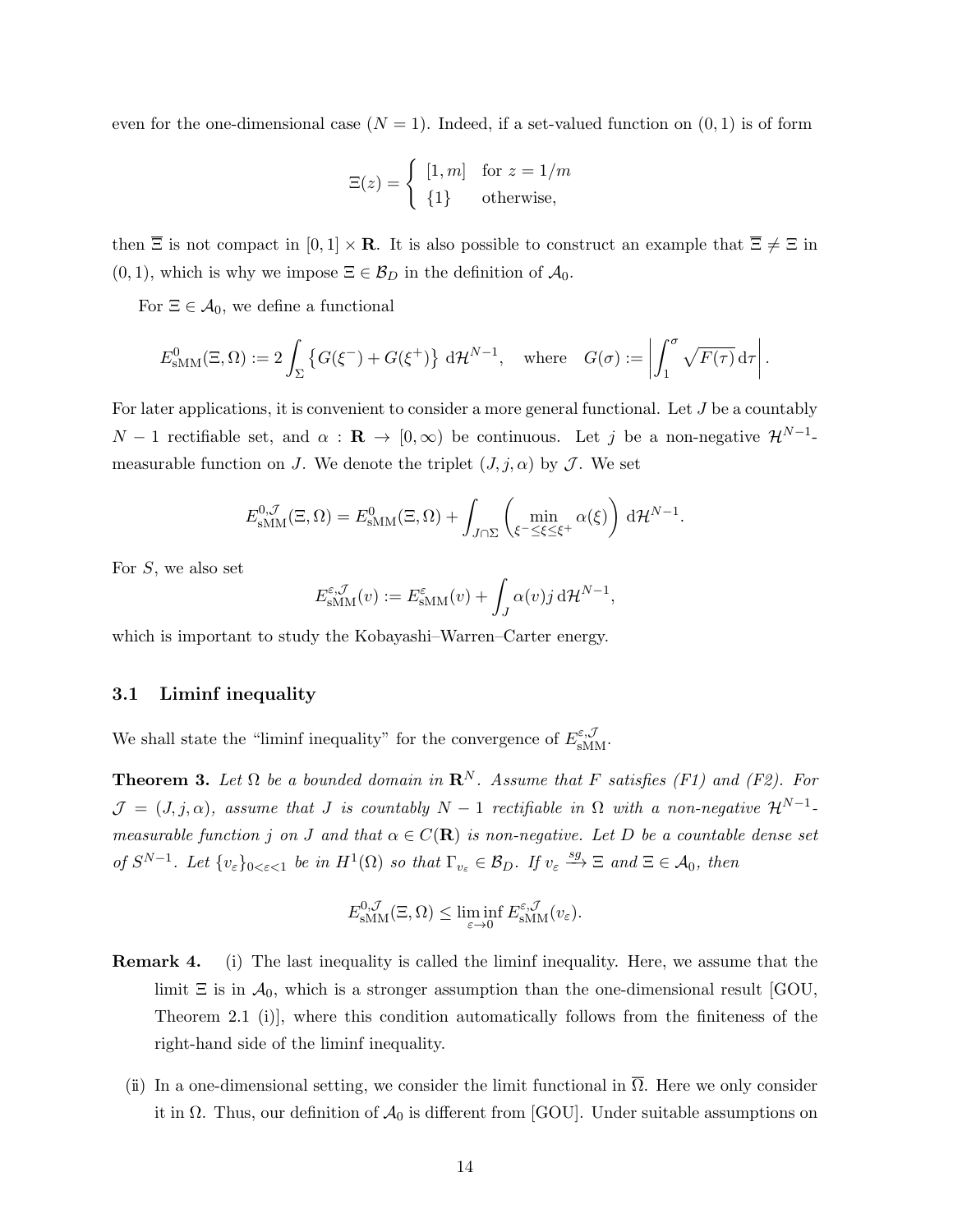the boundary, say  $C^1$ , we are able to extend the result onto  $\overline{\Omega}$ . Of course, we may replace  $\Omega$  with a flat torus  $\mathbf{T}^N = \mathbf{R}^N / \mathbf{Z}^N$ .

(iii) In [GOU],  $\alpha(v)$  is taken  $v^2$  so that

$$
E_{\text{sMM}}^{0,b}(\Xi, M) = E_{\text{sMM}}^{0}(\Xi, M) + b \left( \left( \min \Xi(a) \right)_{+} \right)^{2},
$$

where  $(f)$  denotes the positive part defined by  $f_+ = \max(f, 0)$ . However, in [GOU], this operation was missing in the definition, which is incorrect.

## 3.2 Basic properties of a countably  $N-1$  rectifiable set

To prove Theorem 3, we begin with the basic properties of a countably  $N-1$  rectifiable set. A set J in  $\mathbb{R}^N$  is said to be countably  $N-1$  rectifiable if

$$
J\subset J_0\cup\left(\bigcup_{j=1}^{\infty} F_j\left(\mathbf{R}^{N-1}\right)\right)
$$

where  $\mathcal{H}^{N-1}(J_0) = 0$  and  $F_j : \mathbf{R}^{N-1} \to \mathbf{R}^N$  are Lipschitz mappings for  $j = 1, 2, \ldots$ 

**Definition 5.** Let  $\delta > 0$ . A set K in  $\mathbb{R}^N$  is  $\delta$ -flat if there are  $V \subset \mathbb{R}^{N-1}$ , a  $C^1$  function  $\psi: \mathbf{R}^{N-1} \to \mathbf{R}$ , and a rotation  $A \in SO(N)$  such that

$$
K = \{(x, \psi(x)) \, A \mid x \in V\}
$$

and  $\|\nabla\psi\|_{\infty} \leq \delta$ .

**Lemma 6.** Let  $\Sigma$  be a countably  $N-1$  rectifiable set. For any  $\delta > 0$ , there is a disjoint countable  $family\ \{K_i\}_{i=1}^\infty$  of compact  $\delta$ -flat sets and  $\mathcal{H}^{N-1}$ -measure zero  $N_0$  such that

$$
\Sigma = N_0 \cup \left(\bigcup_{i=1}^{\infty} K_i\right).
$$

*Proof.* By [Sim, Lemma 11.1], there is a countable family of  $C^1$  manifolds  $\{M_i\}_{i=1}^{\infty}$  and N with  $\mathcal{H}^{N-1}(N) = 0$  such that

$$
\Sigma \subset N \cup \left(\bigcup_{i=1}^{\infty} M_i\right).
$$

Since  $M_i$  is a  $C^1$  manifold, it can be written as a countable family of  $\delta$ -flat sets. Thus, we may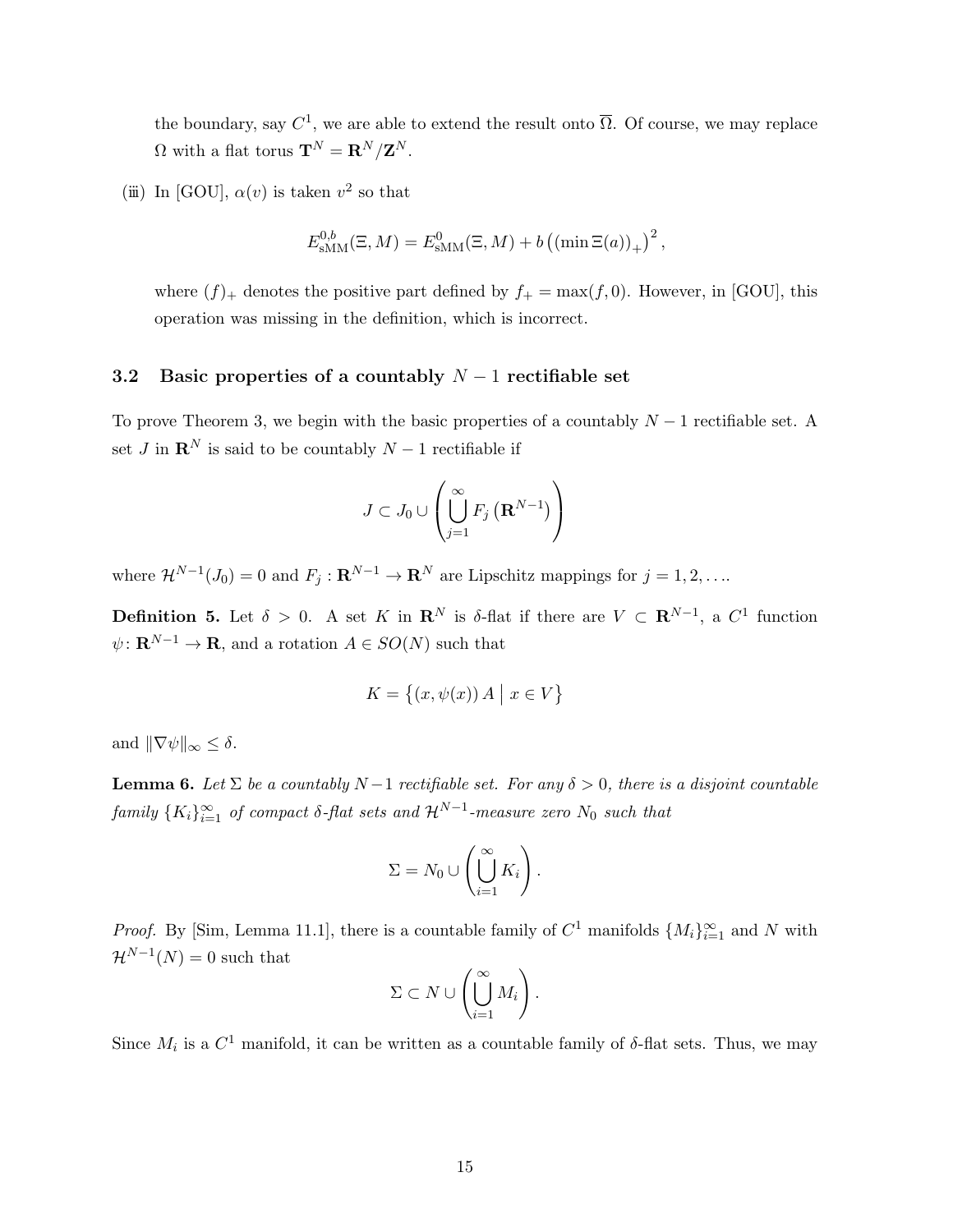assume that  $M_i$  is  $\delta$ -flat. We define  $\{N_i, \Sigma_i\}_{k=1}^{\infty}$  inductively by

$$
N_1 := \Sigma \cap M_1, \quad \Sigma_1 := \Sigma \setminus N_1
$$
  

$$
N_{i+1} := \Sigma_i \cap M_{i+1}, \quad \Sigma_{i+1} := \Sigma_i \setminus N_i \ (i = 1, 2, \ldots).
$$

Here,  $N_i$  is  $\mathcal{H}^{N-1}$ -measurable and  $\mathcal{H}^{N-1}(N_i) < \infty$ . Since  $\mathcal{H}^{N-1}$  is Borel regular, for any  $\delta$ , there exists a compact set  $C \subset N_i$  such that  $\mathcal{H}^{N-1}(N_i \backslash C) < \delta$ . Thus, there is a disjoint countable family  ${M_{ij}}_{j=1}^{\infty}$  of compact sets, and an  $\mathcal{H}^{N-1}$ -zero set  $N_{i0}$  such that

$$
N_i = N_{i0} \cup \left(\bigcup_{j=1}^{\infty} M_{ij}\right) \ (i = 1, 2, \ldots).
$$

Indeed, we define a sequence of compact sets  $\{M_{ij}\}\$ inductively by

$$
M_{i1} \subset N_i,
$$
  

$$
M_{i,j+1} \subset N_i \setminus \bigcup_{k=1}^j M_{ik}, \ j = 1, 2, \dots
$$

such that  $\mathcal{H}^{N-1}\left(N_i\setminus\bigcup_{k=1}^j M_{ik}\right) < 1/2^j$ . Then, setting  $N_{i0} = N_i\setminus\bigcup_{j=1}^\infty M_{ij}$  yields the desired decomposition of  $N_i$ . Setting

$$
N_0 = (N \cap \Sigma) \cup \left(\bigcup_{i=1}^{\infty} N_{i0}\right)
$$

and renumbering  $\{M_{ij}\}\$ as  $\{K_i\}$ , the desired decomposition is obtained.

### 3.3 Proof of liminf inequality

*Proof of Theorem 3.* By Lemma 6, for  $\delta \in (0,1)$ , we decompose  $\Sigma$  as

$$
\Sigma = N_0 \cup \left(\bigcup_{i=1}^{\infty} K_i\right),
$$

where  ${K_i}_{i=1}^{\infty}$  is a disjoint family of compact  $\delta$ -flat sets and  $\mathcal{H}^{N-1}(N_0) = 0$ . We set

$$
\Sigma_m = \bigcup_{i=1}^m K_i
$$

and take a disjoint family of open sets  $\{U_i^m\}_{i=1}^m$  such that  $K_i \subset U_i^m$ . By definition,  $K_i$  is of the form

$$
K_i = \{(x, \psi(x)) A_i \mid x \in V_i\}
$$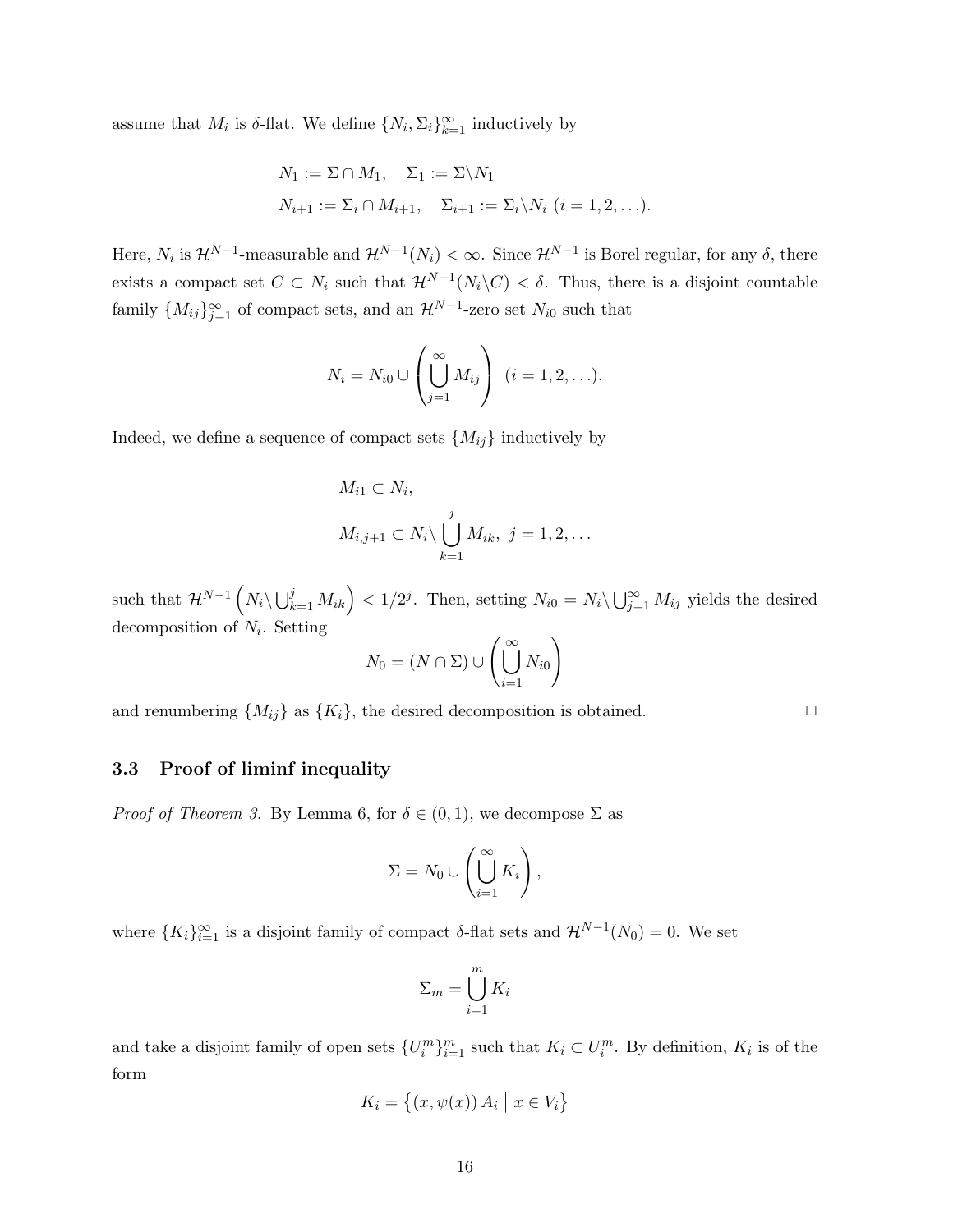for some  $A_i \in SO(N)$ , a compact set  $V_i \subset \mathbf{R}^{N-1}$  and  $\psi_i \in C^1(\mathbf{R}^{N-1})$  with  $\|\nabla \psi_i\|_{\infty} \leq \delta$ . Since D is dense in  $S^{N-1}$ , we are able to take  $\nu^i \subset D$ , which is close to the normal of the hyperplane

$$
P_i = \left\{ (x,0)A_i \mid x \in \mathbf{R}^{N-1} \right\}
$$

for  $i = 1, ..., m$ . We may assume that  $\nu_i$  is normal to  $P_i$  and  $\|\nabla \psi_i\|_{\infty} \leq 2\delta$  by rotating slightly. See Figure 2. We decompose



Figure 2: The set  $\Sigma_2$ 

$$
E_{\text{sMM}}^{\varepsilon}(v_{\varepsilon}) \geq \sum_{i=1}^{m} \int_{U_{i}^{m}} \left\{ \frac{\varepsilon}{2} |\nabla v_{\varepsilon}|^{2} + \frac{1}{2\varepsilon} F(v_{\varepsilon}) \right\} d\mathcal{L}^{N}.
$$

By slicing, we observe that the right-hand side is

$$
\int_{U_i^m} \left\{ \frac{\varepsilon}{2} |\nabla v_{\varepsilon}|^2 + \frac{1}{2\varepsilon} F(v_{\varepsilon}) \right\} d\mathcal{L}^N
$$
\n
$$
= \int_{(U_i^m)_{\nu^i}} \left( \int_{(U_i^m)_{x,\nu^i}^1} \left\{ \frac{\varepsilon}{2} |\nabla v_{\varepsilon}|_{x,\nu^i}^2 + \frac{1}{2\varepsilon} F(v_{\varepsilon,x,\nu^i}) \right\} dt \right) d\mathcal{L}^{N-1}(x)
$$
\n
$$
\geq \int_{(U_i^m)_{\nu^i}} \left( \int_{(U_i^m)_{x,\nu^i}^1} \left\{ \frac{\varepsilon}{2} |\partial_t (v_{\varepsilon,x,\nu^i})|^2 + \frac{1}{2\varepsilon} F(v_{\varepsilon,x,\nu^i}) \right\} dt \right) d\mathcal{L}^{N-1}(x).
$$

Since  $v_{\varepsilon} \stackrel{sg}{\longrightarrow} \Xi$ , we see that  $\overline{v_{\varepsilon,x,\nu}}$  converges to  $\overline{\Xi_{x,\nu}}$  as  $\varepsilon \to 0$  in the sense of the graph convergence in a one dimensional setting for  $\mathcal{L}^{N-1}$ -a.e. x. Applying the one-dimensional result [GOU, Theorem 2.1 (i)], we have

$$
\liminf_{\varepsilon \to 0} \int_{(U_i^m)_{x,\nu^i}^1} \left\{ \frac{\varepsilon}{2} \left| \partial_t (v_{\varepsilon,x,\nu^i}) \right|^2 + \frac{1}{2\varepsilon} F(v_{\varepsilon,x,\nu^i}) \right\} dt \ge \sum_{k=1}^{\infty} 2 \left\{ G\left(\xi_{x,\nu^i}^+(t_k)\right) + G\left(\xi_{x,\nu^i}^-(t_k)\right) \right\} \tag{3.2}
$$

for  $\{t_k\}_{k=1}^{\infty}$ , where  $\Xi_{x,\nu^i}(t)$  is not a singleton in  $(U_i^m)_{x,\nu^i}^1$ . This set  $\{t_k\}_{k=1}^{\infty}$  contains a unique point  $t_x$  such as

$$
(K_i)_{x,\nu^i}^1 \cap (U^m)_{x,\nu^i}^1 = \{t_x\},\
$$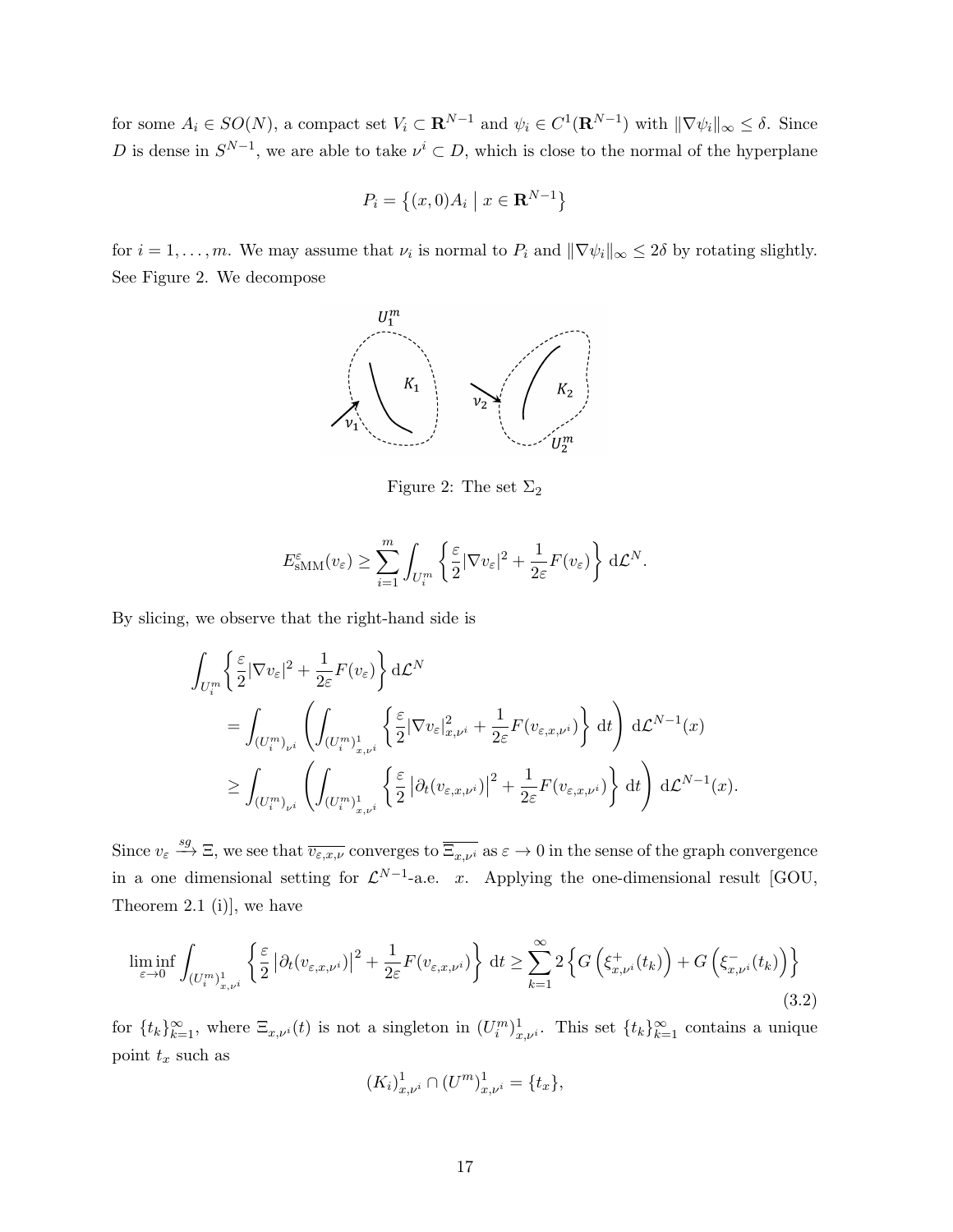so the right-hand side of (3.2) is estimated from below by

$$
2\left\{G\left(\xi_{x,\nu^i}^+(t_x)\right)+G\left(\xi_{x,\nu^i}^-(t_x)\right)\right\}.
$$

Since integration is lower semicontinuous by Fatou's lemma, we now observe that

$$
\liminf_{\varepsilon \to 0} E_{\text{sMM}}^{\varepsilon}(v_{\varepsilon}) \ge \sum_{i=1}^{m} \int_{(U_{i}^{m})_{\nu^{i}}} \widetilde{G}\left(x + t_{x} \nu^{i}\right) d\mathcal{L}^{N-1}(x),
$$

where  $\tilde{G}(x) = 2 \{ G(\xi^+(x)) + G(\xi^-(x)) \}$   $(x \in \Sigma)$ . By the area formula, we see

$$
\int_{K_i} \widetilde{G}(y) d\mathcal{H}^{N-1}(y) = \int_{V_i} \widetilde{G}((x, \psi_i(x)) A_i) \sqrt{1 + |\nabla \psi_i(x)|^2} d\mathcal{L}^{N-1}(x)
$$
  

$$
\leq \sqrt{1 + (2\delta)^2} \int_{(U_i^m)_{\nu^i}} \widetilde{G}(x + t_x \nu^i) d\mathcal{L}^{N-1}(x).
$$

Thus

$$
\liminf_{\varepsilon \to 0} E_{\text{sMM}}^{\varepsilon}(v_{\varepsilon}) \ge (1 + (2\delta)^2)^{-1/2} \sum_{i=1}^{m} \int_{K_i} \widetilde{G}(x) d\mathcal{H}^{N-1}(x)
$$

$$
= (1 + (2\delta)^2)^{-1/2} \int_{\Sigma_m} \widetilde{G}(x) d\mathcal{H}^{N-1}(x).
$$

Sending  $m \to \infty$  and then  $\delta \to 0$ , we conclude

$$
\liminf_{\varepsilon \to 0} E_{\text{sMM}}^{\varepsilon}(v_{\varepsilon}) \ge \int_{\Sigma} \widetilde{G}(x) \, d\mathcal{H}^{N-1}(x).
$$

It remains to prove

$$
\liminf_{\varepsilon \to 0} \int_J \alpha(v_{\varepsilon}) j \, d\mathcal{H}^{N-1} \ge \int_{J \cap \Sigma} \left( \min_{\xi^- \le \xi \le \xi^+} \alpha(\xi) \right) j \, d\mathcal{H}^{N-1}
$$

when  $v_{\varepsilon} \stackrel{sg}{\longrightarrow} \Xi$ . It suffices to prove that

$$
\liminf_{\varepsilon \to 0} \int_{J \cap K_i} \alpha(v_{\varepsilon}) j \, d\mathcal{H}^{N-1} \ge \int_{J \cap K_i} \left( \min_{\xi^- \le \xi \le \xi^+} \alpha(\xi) \right) j \, d\mathcal{H}^{N-1}.
$$

By slicing, we may reduce the problem in a one-dimensional setting. If the dimension equals one, this follows directly from the definition of graph convergence.

The proof is now complete.  $\Box$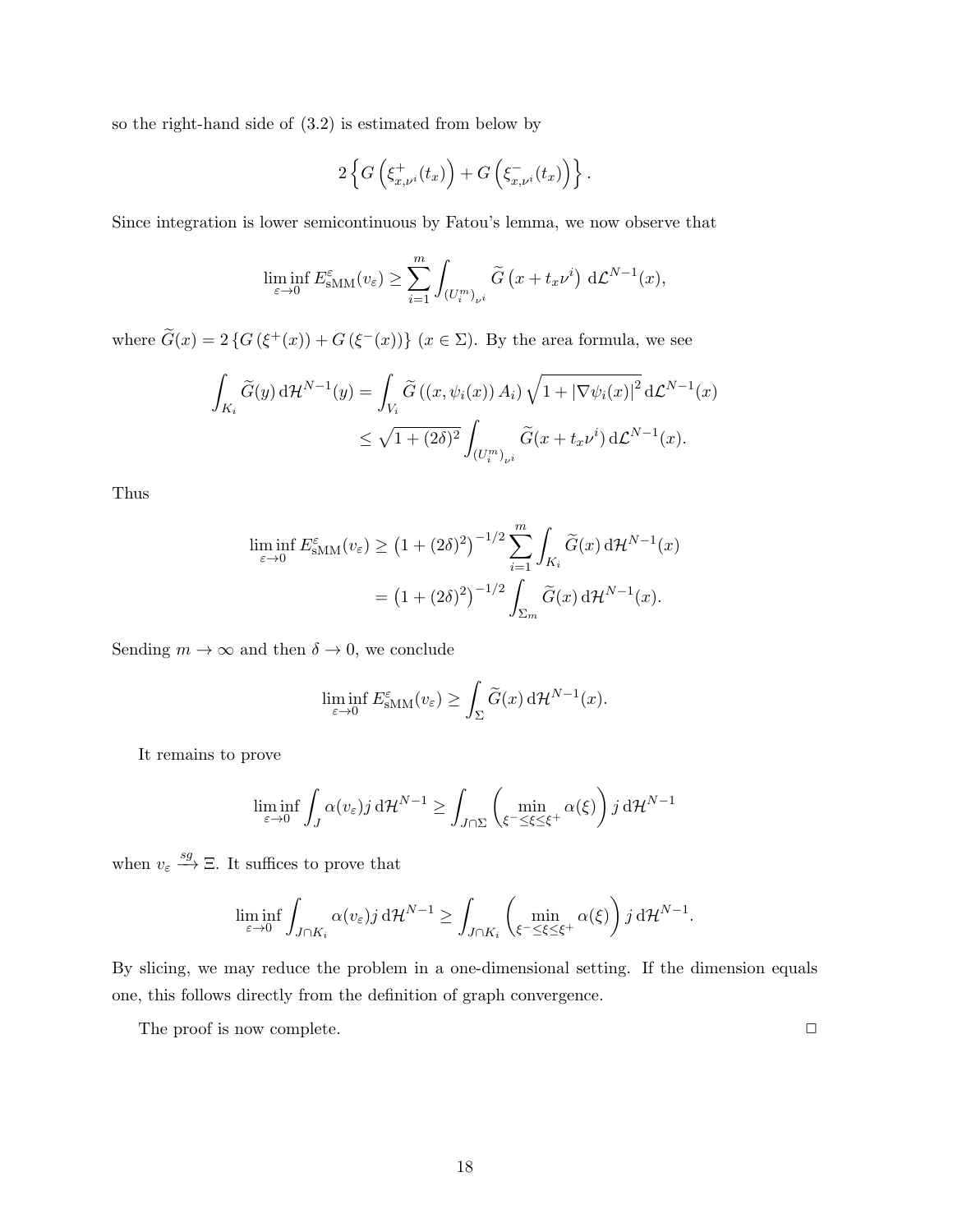## 4 Construction of recovery sequences

Our goal in this section is to construct what is called a recovery sequence  $\{w_{\varepsilon}\}\)$  to establish limsup inequality.

**Theorem 7.** Let  $\Omega$  be a bounded domain in  $\mathbb{R}^N$ . Assume that F satisfies (F1) and (F2'). For  $\mathcal{J} = (J, j, \alpha)$ , assume that J is countably  $N - 1$  rectifiable in  $\Omega$  with a non-negative  $\mathcal{H}^{N-1}$ -integrable function j on J and that  $\alpha \in C(\mathbf{R})$  is non-negative. For any  $\Xi \in \mathcal{A}_0$  with  $E_{\text{sMM}}^{0,\mathcal{J}}(\Xi,\Omega) < \infty$ , there exists a sequence  $\{w_{\varepsilon}\}\subset H^1(\Omega)$  such that

$$
E_{\text{sMM}}^{0,\mathcal{J}}(\Xi,\Omega) \ge \limsup_{\varepsilon \to 0} E_{\text{sMM}}^{\varepsilon,\mathcal{J}}(w_{\varepsilon}),
$$
  

$$
\lim_{\varepsilon \to 0} d_{\nu}(\Gamma_{w_{\varepsilon}},\Xi) = 0 \quad \text{for all} \quad \nu \in S^{N-1}.
$$

In particular,  $w_{\varepsilon} \stackrel{sg}{\longrightarrow} \Xi$  in  $\mathcal{B}_D$  for any  $D \subset S^{N-1}$  with  $\overline{D} = S^{N-1}$ . By Theorem 3,

$$
E_{\text{sMM}}^{0,\mathcal{J}}(\Xi,\Omega)=\lim_{\varepsilon\to 0}E_{\text{sMM}}^{\varepsilon,\mathcal{J}}(w_{\varepsilon}).
$$

#### 4.1 Approximation

We begin with various approximations.

**Lemma 8.** Assume ther same hypotheses concerning  $\Omega$  and  $S = (J, j, \alpha)$  as in Theorem 7. Assume that F satisfies (F1). Assume  $\Xi \in \mathcal{A}_0$  so that its singular set  $\Sigma = \{y \in \Omega \mid \Xi(y) \neq \{1\}\}\$ is countably  $N-1$  rectifiable. Let  $\delta$  be an arbitrarily fixed positive number. Then, there exists a sequence  $\{\Xi_m\}_{m=1}^{\infty} \subset \mathcal{A}_0$  such that the following properties hold:

- (i)  $E_{\text{sMM}}^{0,\mathcal{J}}(\Xi,\Omega) \ge \limsup_{m\to\infty} E_{\text{sMM}}^{0,\mathcal{J}}(\Xi_m,\Omega),$
- (*ü*)  $\lim_{m \to \infty} d_{\nu}(\Xi_m, \Xi) = 0$  for all  $\nu \in S^{N-1}$ ,
- $(iii) \ \Xi_m(y) \subset \Xi(y)$  for all  $y \in \Omega$ ,
- (iv) the singular set  $\Sigma_m = \{y \in \Omega \mid \Xi_m(y) \neq \{1\}\}\)$  consists of a disjoint finite union of compact  $\delta$ -flat sets  $\{K_j\}_{j=1}^k$ ,
- (v)  $\xi_m^+, \xi_m^-$  are constant functions on each  $K_j$   $(j = 1, ..., k)$ , where  $\Xi_m(y) = [\xi_m^-(y), \xi_m^+(y)] \ni 1$ on  $\Sigma_m$ . Here k may depend on m.

We recall an elementary fact.

**Proposition 9.** Let  $h \in C(\mathbf{R})$  be a non-negative function that satisfies  $h(1) = 0$  and is strictly monotonically increasing for  $\sigma \geq 1$ . Let  $\{a_j\}_{j=1}^{\infty}$  be a sequence such that  $a_j \geq 1$   $(j = 1, 2, ...)$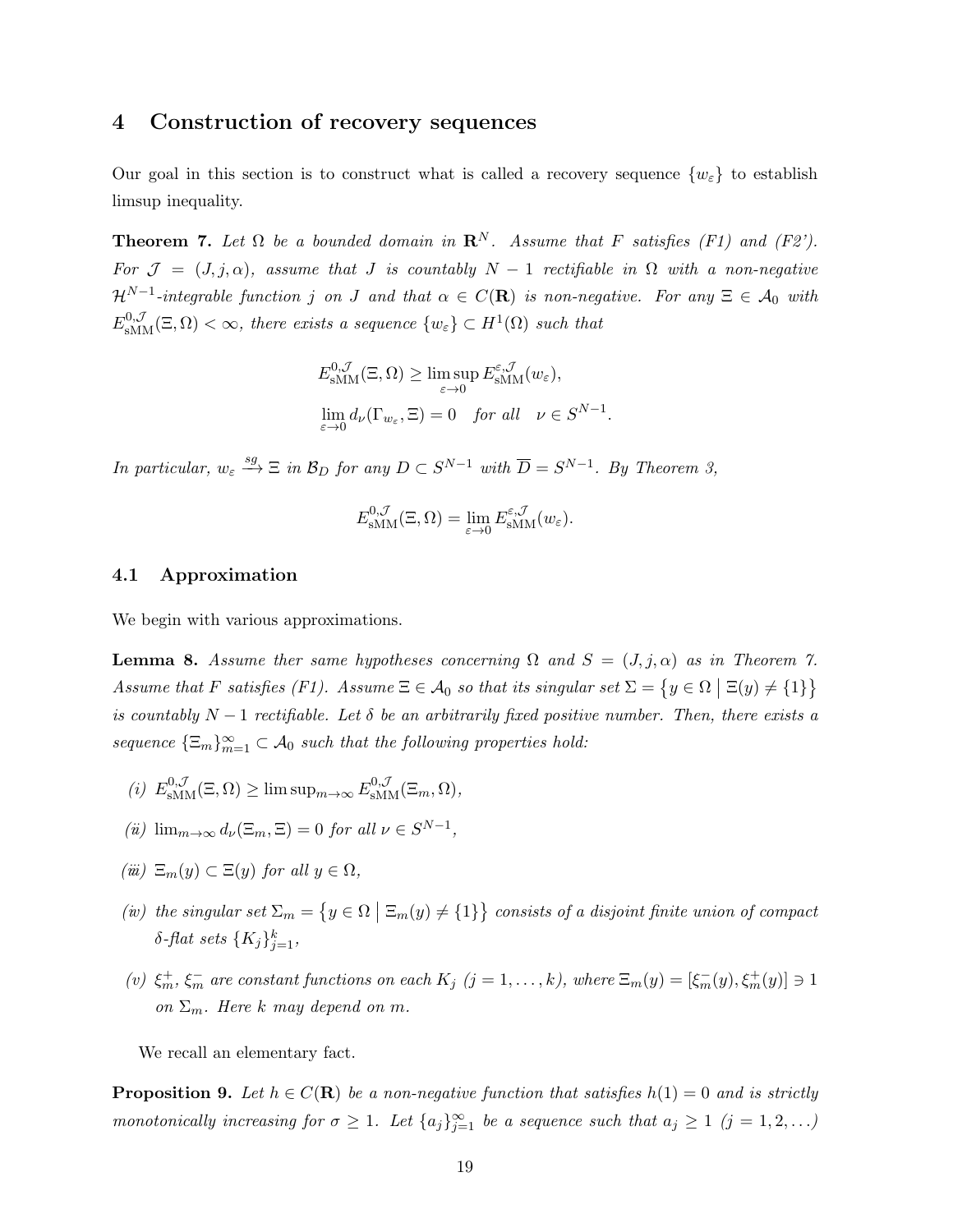and

$$
\sum_{j=1}^{\infty} h(a_j) < \infty.
$$

Then

$$
\lim_{m \to \infty} \sup_{j \ge m} (a_j - 1) = 0.
$$

*Proof.* By monotonicity of h for  $\sigma \geq 1$ , we observe that

$$
h\left(\sup_{j\geq m} a_j\right) = \sup_{j\geq m} h(a_j) \leq \sum_{j\geq m} h(a_j) \to 0
$$

as  $m \to \infty$ . This yields the desired result since  $h(\sigma)$  is strictly monotone for  $\sigma \geq 1$ .

We next recall a special case of co-area formula [Sim, 12.7] for a countably rectifiable set.

**Lemma 10.** Let  $\Sigma$  be a countably  $N-1$  rectifiable set on  $\Omega$ , and let g be an  $\mathcal{H}^{N-1}$ -measurable function on  $\Sigma$ . For  $\nu \in S^{N-1}$ , let  $\pi_{\nu}$  denote the restriction on  $\Sigma$  of the orthogonal projection from  $\mathbf{R}^N$  to  $\Pi_{\nu}$ . Then

$$
\int_{\Sigma} g J^* \pi_{\nu} d\mathcal{H}^{N-1} = \int_{\Omega_{\nu}} \left( \int_{\Sigma_{x,\nu}^1} g_{x,\nu}(t) d\mathcal{H}^0(t) \right) d\mathcal{L}^{N-1}(x).
$$

Here  $J^*f$  denotes the Jacobian of a mapping f from  $\Sigma$  to  $\Pi_{\nu}$ .

Proof of Theorem 8. We divide the proof into two steps.

*Step 1*. We shall construct  $\Xi_m$  satisfying (i)–(iv).

By Lemma 6, we found a disjoint family of compact  $\delta$ -flat sets  $\{K_j\}_{j=1}^{\infty}$  such that  $\Sigma =$  $\bigcup_{j=1}^{\infty} K_j$  up to  $\mathcal{H}^{N-1}$ -measure zero set for  $\Sigma$  associated with  $\Xi$ . By the co-area formula (Lemma 10) and  $J^*\pi_{\nu} \leq 1$ , we observe

$$
\int_{K_j} \widetilde{G}(y) d\mathcal{H}^{N-1}(y) \ge \int_{K_j} \widetilde{G} J^* \pi_{\nu} d\mathcal{H}^{N-1} = \int_{\Omega_{\nu}} \left( \int_{(K_j)_{x,\nu}^1} \widetilde{G}_{x,\nu}(t) d\mathcal{H}^0(t) \right) d\mathcal{L}^{N-1}(x), \quad (4.1)
$$

where  $\widetilde{G}(y) = 2(G(\xi^+(y)) + G(\xi^-(y)))$ . Since  $E_{\text{sMM}}^{0,\mathcal{J}}(\Xi,\Omega) < \infty$ , we see that

$$
\sum_{j=1}^{\infty} \int_{K_j} \widetilde{G} \, d\mathcal{H}^{N-1}(y) < \infty. \tag{4.2}
$$

We then take

$$
\Xi_m(y) = \begin{cases} [\xi^-(y), \xi^+(y)] , y \in \Sigma_m = \bigcup_{j=1}^m K_j \\ {1} , \text{ otherwise.} \end{cases}
$$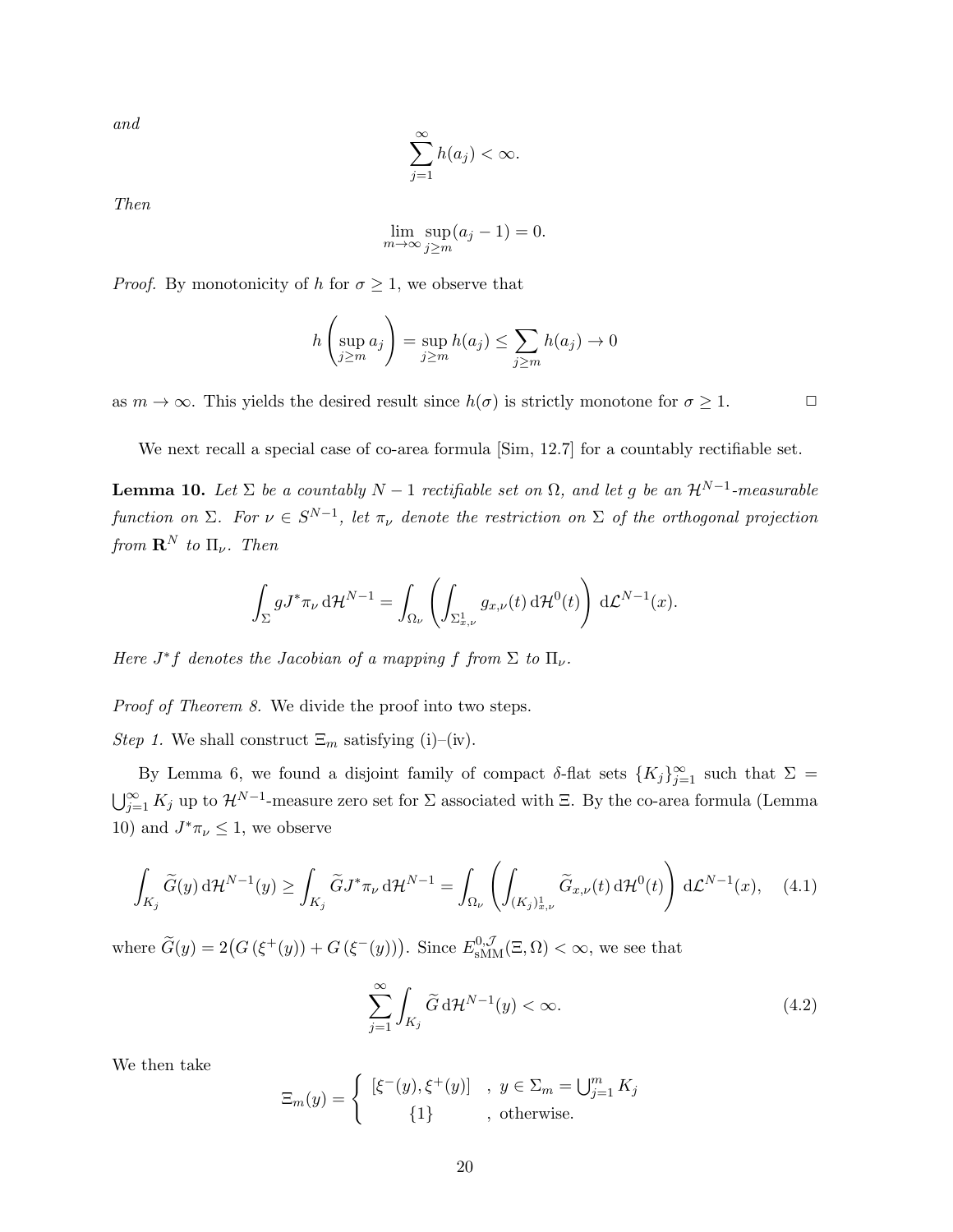By definition,  $(i)$ ,  $(i)$ , and  $(iv)$  are trivially fulfilled.

It remains to prove (ii). By  $(4.1)$  and  $(4.2)$ , we observe that

$$
\sum_{j=1}^{\infty}\int_{\Omega_{\nu}}\left(\int_{(K_{j})_{x,\nu}^{1}}\widetilde{G}_{x,\nu}(t)\,\mathrm{d}\mathcal{H}^{0}(t)\right)\,\mathrm{d}\mathcal{L}^{N-1}(x)<\infty
$$

for Ξ. Since all integrands are non-negative, the monotone convergence theorem implies that

$$
\sum_{j=1}^{\infty} \int_{\Omega_{\nu}} \left( \int_{(K_j)_{x,\nu}^1} \widetilde{G}_{x,\nu} d\mathcal{H}^0 \right) d\mathcal{L}^{N-1}(x) = \int_{\Omega_{\nu}} \left( \sum_{j=1}^{\infty} \int_{(K_j)_{x,\nu}^1} \widetilde{G}_{x,\nu} d\mathcal{H}^0 \right) d\mathcal{L}^{N-1}(x).
$$

Thus

$$
\sum_{j=1}^\infty \int_{(K_j)_{x,\nu}^1} \widetilde{G}_{x,\nu} \, \mathrm{d}\mathcal{H}^0 < \infty
$$

for  $\mathcal{L}^{N-1}$ -a.e.  $x \in \Omega_{\nu}$ . Proposition 9 yields

$$
\lim_{m \to 0} \sup_{j \ge m} \sup_{t \in (K_j)_{x,\nu}^1} (\xi_{x,\nu}^+(t) - 1) = 0
$$

and, similarly,

$$
\lim_{m \to 0} \sup_{j \ge m} \sup_{t \in (K_j)_{x,\nu}^1} (1 - \xi_{x,\nu}^-(t)) = 0.
$$

Since

$$
d_H\left((\Xi_m)_{x,\nu}, \Xi_{x,\nu}\right) = \sup_{j \geq m+1} \sup_{t \in (K_j)_{x,\nu}^1} \max \left\{ \left| \xi_{x,\nu}^+(t) - 1 \right|, \left| \xi_{x,\nu}^-(t) - 1 \right| \right\},\,
$$

we conclude that

$$
d_H\left((\Xi_m)_{x,\nu}, \Xi_{x,\nu}\right) \to 0
$$

as  $m \to \infty$  for a.e.  $x \in \Omega_{\nu}$ . Since the integrand of

$$
d_{\nu}(\Xi_m, \Xi) = \int_{\Omega_{\nu}} \frac{d_H\left((\Xi_m)_{x,\nu}, \Xi_{x,\nu}\right)}{1 + d_H\left((\Xi_m)_{x,\nu}, \Xi_{x,\nu}\right)} d\mathcal{L}^{N-1}(x)
$$

is bounded by 1, the Lebesgue dominated convergence theorem implies  $(i)$ .

Step 2. We next approximate  $\Xi_m$  constructed by Step 1 and construct a sequence  $\{\Xi_{m_k}\}_{k=1}^{\infty}$ satisfying (i)–(v) by replacing  $\Xi$  with  $\Xi_m$ . If such a sequence exists, a diagonal argument yields the desired sequence.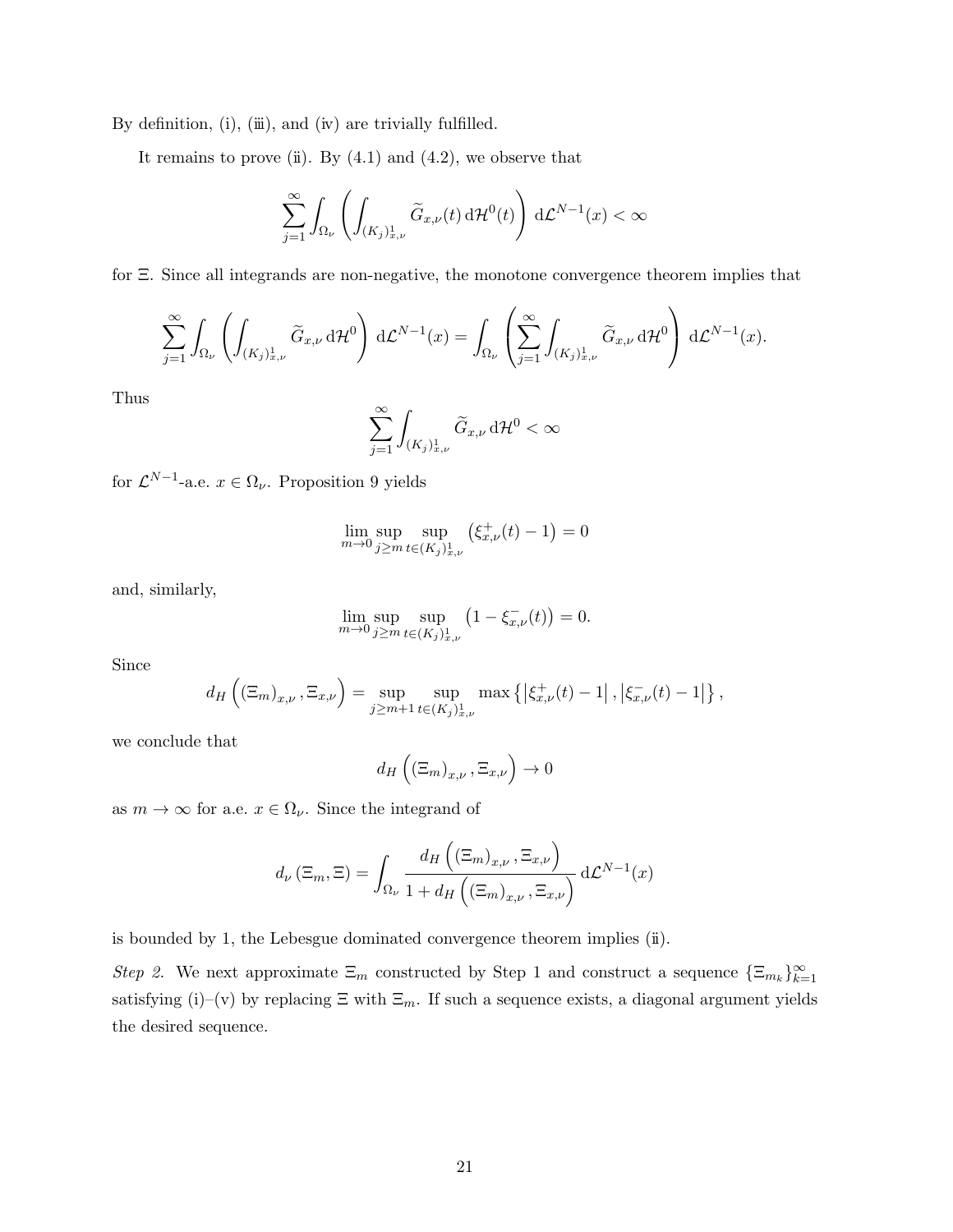We may assume that

$$
\Xi(y) = \begin{cases} \left[ \xi^-(y), \xi^+(y) \right], & y \in \Sigma_m = \bigcup_{j=1}^m K_j \\ \left\{ 1 \right\}, & \text{otherwise.} \end{cases}
$$

We approximate  $\xi^+$  from below. For a given integer n, we set

$$
\xi_n^+(y) := \inf \left\{ \xi^+(z) \mid z \in I_n^k \right\}, \quad I_n^k := \left\{ y \in \Sigma_m \mid \frac{k-1}{n} \le \xi^+(y) - 1 < \frac{k}{n} \right\}
$$

for  $k = 1, 2, \ldots$  Since  $I_n^k$  is  $\mathcal{H}^{N-1}$ -measurable set, as in the proof of Lemma 6,  $I_n^k$  is decomposed as a countable disjoint family of compact sets up to  $\mathcal{H}^{N-1}$ -measure zero set. We approximate  $\xi$ <sup>-</sup> from above similarly, and we set

$$
\Xi_{m,n}(y) = \begin{cases} [\xi_n^-(y), \xi_n^+(y)] & , y \in \Sigma_m \\ \{1\} & , \text{ otherwise.} \end{cases}
$$

It is easy to see that  $\Xi_{m,n}$  satisfies (iii) and (iv) by replacing m with n. Since  $E_{\text{sMM}}^0(\Xi,\Omega) \geq$  $E_{\text{sMM}}^{0}(\Xi_{m,n},\Omega)$  and

$$
\min_{\xi_n^-(y)\leq\xi\leq\xi_n^+(y)}j(y)\alpha(\xi)\to\min_{\xi^-(y)\leq\xi\leq\xi^+(y)}j(y)\alpha(\xi)\text{ as }n\to\infty\text{ for }\mathcal{H}^{N-1}\text{-a.e. }y
$$

with bound  $j(y)\alpha(1)$ , the property (i) follows from the Lebesgue dominated convergence theorem. Since

$$
d_H\left(\left(\Xi_{m,n}\right)_{x,\nu}, \Xi_{x,\nu}\right) = \sup_{t \in \left(\Sigma_m\right)_{x,\nu}^1} \max \left\{ \left|\xi_{x,\nu}^+ - \xi_{n,x,\nu}^+ \right|, \left|\xi_{x,\nu}^- - \xi_{n,x,\nu}^- \right| \right\} \le 1/n,
$$

we now conclude  $(ii)$  as discussed at the end of Step 1.

4.2 Recovery sequences

In this subsection, we shall prove Theorem 7. An essential step is constructing a recovery sequence  $\{w_{\varepsilon}\}\$  when  $\Xi$  has a simple structure, and the basic idea is similar to that of [AT, FL]. Besides generalization to general F satisfying (F1) and (F2') from  $F(z) = (z-1)^2$ , our situation is more involved because  $\Xi(y) = [0,1]$  for  $y \in \Sigma$  in their case, while in our case,  $\Xi(y) =$  $[\xi^-(y), \xi^+(y)]$  for a general  $\xi^- \leq 1 \leq \xi^+$ . Moreover, we must show the convergence in  $d_{\nu}$  and handle the  $\alpha$ -term.

**Lemma 11.** Assume the same hypotheses concerning  $\Omega$ , F, and  $\mathcal{J} = (J, j, \alpha)$  as in Theorem 7. For  $\Xi \in \mathcal{A}_0$ , assume that its singular set  $\Sigma = \{x \in \Omega \mid \Xi(x) \neq \{1\}\}\$ consists of a disjoint finite union of compact  $\delta$ -flat sets  $\{K_j\}_{j=1}^k$ , and  $\xi^-$  and  $\xi^+$  are constant functions in each  $K_j$  $(j = 1, ..., k)$ , where  $\Xi(x) = [\xi^-, \xi^+]$  on  $\Sigma$ . Then there exists a sequence  $\{w_{\varepsilon}\} \subset H^1(\Omega)$  such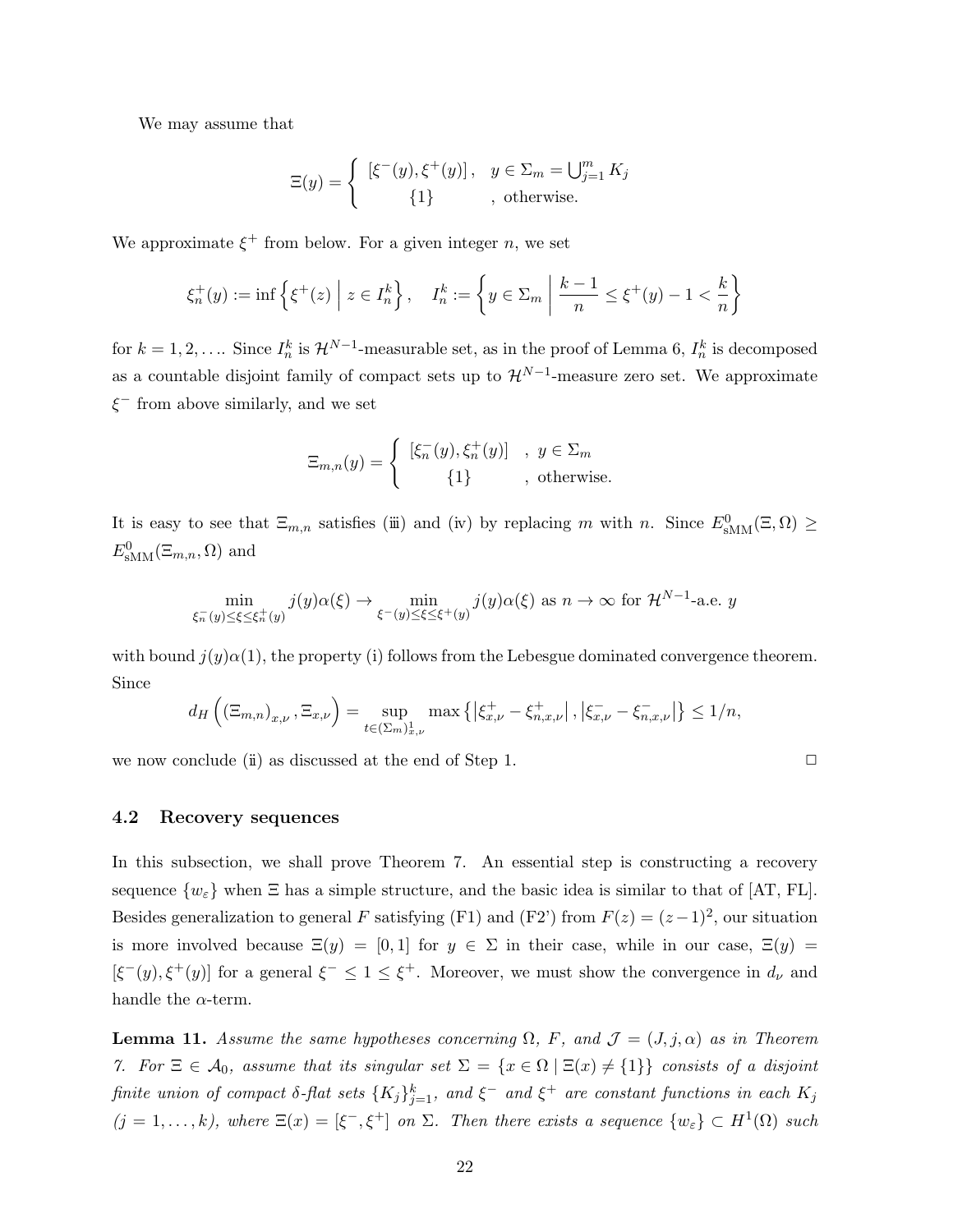that

$$
E_{\text{sMM}}^{0,\mathcal{J}}(\Xi,\Omega) \ge \limsup_{\varepsilon \to 0} E_{\text{sMM}}^{\varepsilon,\mathcal{J}}(w_{\varepsilon}),
$$
  

$$
\lim d_{\nu}(\Gamma_{w_{\varepsilon}},\Xi) = 0 \quad \text{for all} \quad \nu \in S^{N-1}.
$$

This lemma follows from the explicit construction of functions  $\{w_{\varepsilon}\}\$  similarly to the standard double-well Modica–Mortola functional.

*Proof.* We take a disjoint family of open sets  $\{U_j\}_{j=1}^k$  with the property  $K_j \subset U_j$ . It suffices to construct a desired sequence  $\{w_{\varepsilon}\}\$  so that the support of  $w_{\varepsilon}-1$  is contained in  $\bigcup_{j=1}^{k} U_j$ , so we shall construct such  $w_{\varepsilon}$  in each  $U_j$ . We may assume  $k = 1$  and write  $K_1, U_1$  by  $K, U$ , and  $\xi_-, \xi_+$ by  $a, b \ (a \leq 1 \leq b)$  so that

$$
\Xi(y) = \begin{cases} [a, b] & , y \in K, \\ \{1\} & , y \in U \backslash K. \end{cases}
$$

For  $c < 1$  and  $s > 0$ , let  $\psi(s, c)$  be a function determined by

$$
\int_c^{\psi} \frac{1}{\sqrt{F(z)}} \, \mathrm{d}z = s.
$$

By (F1), this equation is uniquely solvable for all  $s \in [0, s_*)$  with

$$
s_* := \int_c^1 \frac{1}{\sqrt{F(z)}} \, \mathrm{d}z.
$$

This  $\psi(s, c)$  solves the initial value problem

$$
\begin{cases}\n\frac{\mathrm{d}\psi}{\mathrm{d}s} = \sqrt{F(\psi)}, & s \in (0, s_*) \\
\psi(0, c) = c,\n\end{cases}
$$
\n(4.3)

although this ODE may admit many solutions. For  $c > 1$ , we parallelly define  $\psi$  by

$$
\int_{\psi}^{c} \frac{1}{\sqrt{F(z)}} \, \mathrm{d}z = s
$$

for  $s \in (0, s_*)$  with

$$
s_* := \int_1^c \frac{1}{\sqrt{F(z)}} \,\mathrm{d}z.
$$

In this case,  $\psi$  also solves (4.3). We consider the even extension of  $\psi$  (still denoted by  $\psi$ ) for s < 0 so that  $\psi(s, c) = \psi(-s, c)$ . For the case  $c = 1$ , we set  $\psi(s, c) \equiv 1$ . For a, b with  $[a, b] \ni 1$ ,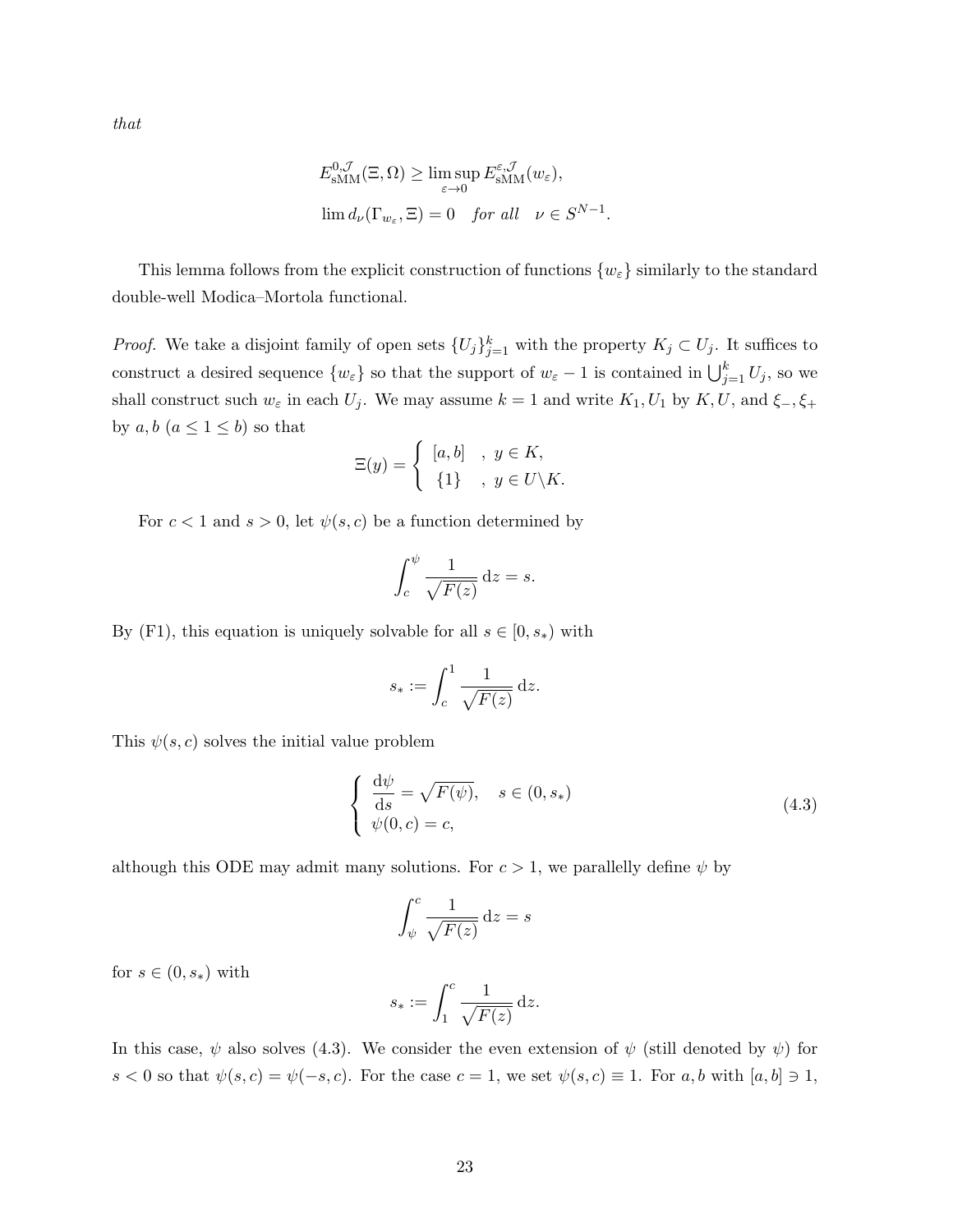we consider a rescaled function  $\psi_{\varepsilon}(s, \cdot) = \psi(s/\varepsilon, \cdot)$  and then define

$$
\Psi_{\varepsilon}(s, a, b) = \begin{cases}\n1 & , s \leq -2\sqrt{\varepsilon} \\
\alpha_1 s + \beta_1 & , -2\sqrt{\varepsilon} \leq s \leq -\sqrt{\varepsilon} \\
\psi_{\varepsilon}(-s, a) & , -\sqrt{\varepsilon} \leq s \leq 0 \\
\psi_{\varepsilon}(s, a) & , 0 \leq s \leq \sqrt{\varepsilon} \\
\alpha_2 s + \beta_2 & , \sqrt{\varepsilon} \leq s \leq 2\sqrt{\varepsilon} \\
\psi_{\varepsilon}(s - 3\sqrt{\varepsilon}, b) & , 2\sqrt{\varepsilon} \leq s \leq 4\sqrt{\varepsilon} \\
\alpha_3 s + \beta_3 & , 4\sqrt{\varepsilon} \leq s \leq 5\sqrt{\varepsilon} \\
1 & , 5\sqrt{\varepsilon} \leq s\n\end{cases}
$$

with  $\alpha_i, \beta_i \in \mathbf{R}$   $(i = 1, 2, 3)$  so that  $\Psi_{\varepsilon}$  is Lipschitz continuous.



Figure 3: The graph of  $\Psi_{\varepsilon}(s, a, b)$ . Thick lines are the part of the graph of  $\psi_{\varepsilon}(s, a)$  or  $\psi_{\varepsilon}(s, b)$ , and other parts are linear.

Let  $\eta$  be a minimizer of  $\alpha$  in [a, b]. We first consider the case when  $\eta < 1$  so that  $a \leq \eta < 1$ . In this case, by definition of  $\Psi_{\varepsilon}$ , there is a unique  $s_0 > 0$  such that  $\Psi_{\varepsilon}(s_0, a, b) = \eta$ . We then set

$$
\varphi_\varepsilon(s,a,b)=\Psi_\varepsilon(s+s_0,a,b).
$$

For the case  $\eta \geq 1$ , we take the smallest positive  $s_0 > 0$  such that  $\Psi_{\varepsilon}(s_0, a, b) = \eta$ . This  $s_0 = s_0(\varepsilon)$  is of order  $\varepsilon^{3/2}$  as  $\varepsilon \to 0$ . Since K is a  $\delta$ -flat surface, it is on the graph of a  $C^1$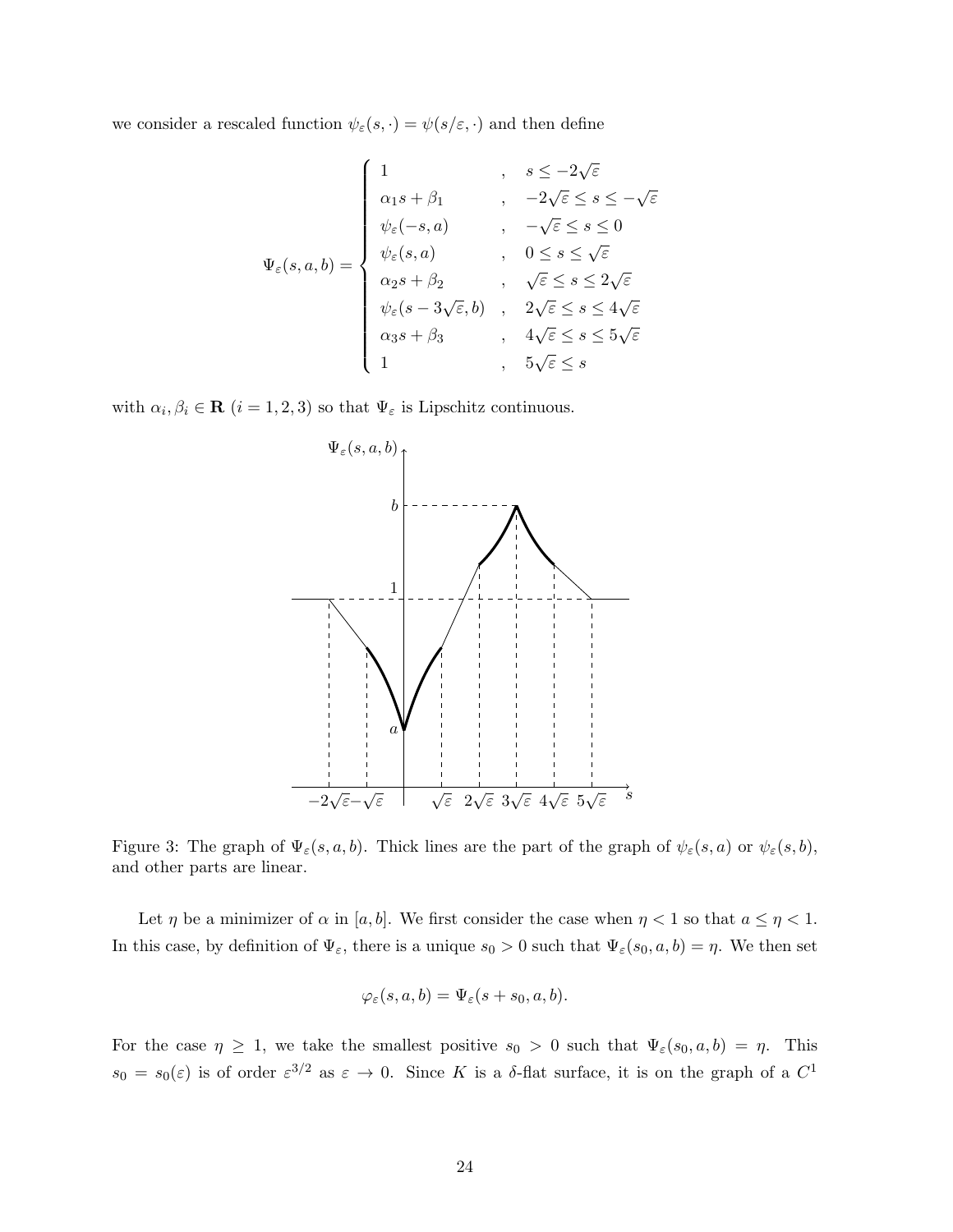function  $p$ . So we can write

$$
K = \{ (x', p(x')) \mid x' \in V \}.
$$

We set  $A := \{(x, z) | p(x) \geq z\}$  and  $B := \{(x, z) | p(x) < z\}$ . Let sd(z) be the signed distance of  $z$  from  $K$ , i.e.

$$
sd(z) := d(z, A) - d(z, B).
$$

If sd(z) is non-negative then we simply write it by  $d(z)$ . We then take

$$
w_{\varepsilon}(z) = \varphi_{\varepsilon}(\mathrm{sd}(z), a, b),
$$

This is the desired sequence such that the support of  $w_{\varepsilon} - 1$  is contained in U for sufficiently small  $\varepsilon > 0$ . Since  $w_{\varepsilon}$  is Lipschitz continuous, it is clear that  $w_{\varepsilon} \in H^1(\Omega)$ . Since

$$
\nabla w_{\varepsilon} = (\partial_s \Psi_{\varepsilon}) (\text{sd}(z) + s_0, a, b) \nabla \text{sd}(z),
$$

we have for  $|\text{sd}(z)| < \sqrt{\varepsilon} - s_0$ ,

$$
\nabla w_{\varepsilon}(z) = (\partial_s \psi_{\varepsilon}) (\text{sd}(z) + s_0, a) \nabla \text{sd}(z)
$$
  
= 
$$
\frac{1}{\varepsilon} (\partial_s \psi) ((\text{sd}(z) + \delta_0) / \varepsilon, a) \nabla \text{sd}(z).
$$

Thus, for z with  $-\sqrt{\varepsilon} + s_0 <$  sd $(z) < \sqrt{\varepsilon} - s_0$ , we see that

$$
|\nabla w_{\varepsilon}(z)|^{2} = \frac{1}{\varepsilon^{2}} |(\partial_{s}\psi) ((\text{sd}(z) + s_{0}) / \varepsilon, a)|^{2}.
$$

Let  $U_\varepsilon$  denote set

$$
U_{\varepsilon} = \left\{ z \in \Omega \mid -\sqrt{\varepsilon} + s_0 < \text{sd}(z) < \sqrt{\varepsilon} - s_0 \right\}.
$$

Since  $s_0$  is of order  $\varepsilon^{3/2}$ , the closure  $\overline{U}_{\varepsilon}$  converges to K in the sense of Hausdorff distance. We proceed

$$
E_{\text{sMM}}^{0}(w_{\varepsilon},U_{\varepsilon}) = \int_{U_{\varepsilon}} \left\{ \frac{\varepsilon}{2} |\nabla w_{\varepsilon}|^{2} + \frac{1}{2\varepsilon} F(w_{\varepsilon}) \right\} d\mathcal{L}^{N}
$$
  
=  $\frac{1}{2\varepsilon} \int_{U_{\varepsilon}} |(\partial_{s}\psi) \left( (\text{sd}(z) + s_{0}) / \varepsilon, a \right) |^{2} + F(\psi \left( (\text{sd}(z) + s_{0}) / \varepsilon, a \right)) d\mathcal{L}^{N}(z)$   
=  $\frac{1}{\varepsilon} \int_{U_{\varepsilon}} F(\psi \left( (\text{sd}(z) + s_{0}) / \varepsilon, a \right)) d\mathcal{L}^{N}(z)$ 

by (4.3). To simplify the notation, we set

$$
f_{\varepsilon}(t) = \frac{1}{\varepsilon} F(\psi((t+s_0)/\varepsilon, a))
$$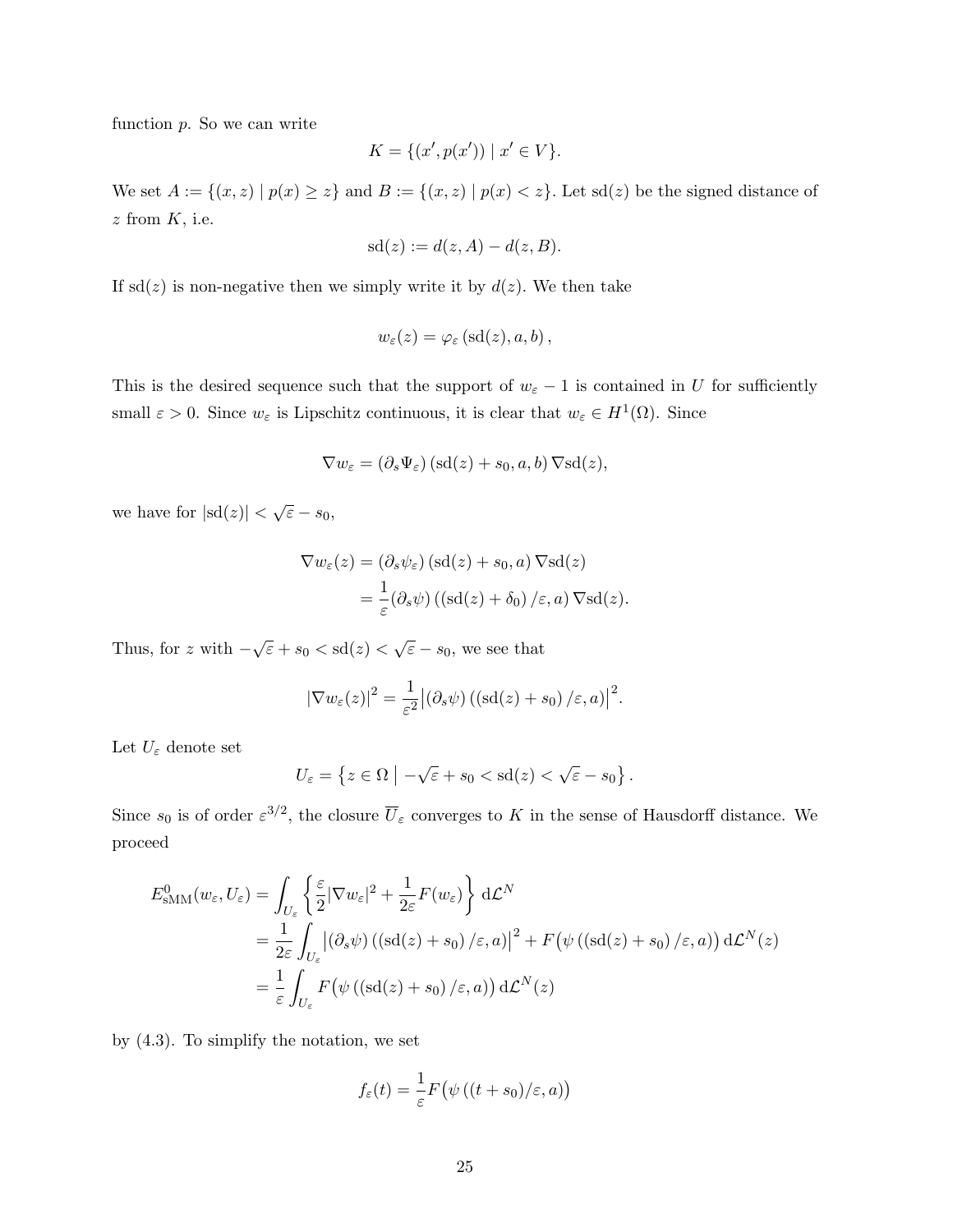and observe that

$$
E_{\text{sMM}}^0(w_{\varepsilon}, U_{\varepsilon}) = \int_{U_{\varepsilon}} f_{\varepsilon}(\text{sd}(z)) \, d\mathcal{L}^N(z) = \int_{-\beta(\varepsilon)}^{\beta(\varepsilon)} f_{\varepsilon}(t) H(t) \, dt, \quad \beta(\varepsilon) := \sqrt{\varepsilon} - s_0(\varepsilon)
$$

with  $H(t) := \mathcal{H}^{N-1}(\{z \in U_{\varepsilon} \mid d(z) = t\})$  by the co-area formula. We set  $A(t) := \mathcal{L}^N(\{z \in U_{\varepsilon} \mid |\mathrm{sd}(z)| < t\})$ and observe that  $A(t) = \int_{-t}^{t} H(s)ds$  by the co-area formula. Integrating by parts, we observe that

$$
\int_{-\beta(\varepsilon)}^{\beta(\varepsilon)} f_{\varepsilon}(t)H(t) dt = \int_{0}^{\beta(\varepsilon)} f_{\varepsilon}(t)H(t) dt + \int_{-\beta(\varepsilon)}^{0} f_{\varepsilon}(t)H(t) dt
$$
  

$$
= \int_{0}^{\beta(\varepsilon)} f_{\varepsilon}(t) (H(t) + H(-t)) dt
$$
  

$$
= \int_{0}^{\beta(\varepsilon)} f_{\varepsilon}(t)A'(t) dt
$$
  

$$
= f_{\varepsilon}(\beta(\varepsilon)) A(\beta(\varepsilon)) - \int_{0}^{\beta(\varepsilon)} f'_{\varepsilon}(t)A(t) dt.
$$

By the relation of Minkowski contents and area [Fe, Theorem 3.2.39], we know that

$$
\lim_{t \downarrow 0} A(t)/2t = \mathcal{H}^{N-1}(K).
$$

In other words,

$$
A(t) = 2\left(\mathcal{H}^{N-1}(K) + \rho(t)\right)t
$$

with  $\rho$  such that  $\rho(t) \to 0$  as  $t \to 0$ . Thus,

$$
-\int_0^{\beta(\varepsilon)} f_{\varepsilon}'(t)A(t) dt \leq -\int_0^{\beta(\varepsilon)} f_{\varepsilon}'(t)2t dt \left(\mathcal{H}^{N-1}(K) + \max_{0 \leq t \leq \beta(\varepsilon)} \rho(t) + \right)
$$

since  $f'_{\varepsilon}(t) \leq 0$ . Here we invoke (F2') so that  $F'(\sigma) \leq 0$  for  $\sigma < 1$ . We thus observe that

$$
E_{\text{sMM}}^{\varepsilon}(w_{\varepsilon},U_{\varepsilon}) \leq f_{\varepsilon}\left(\beta(\varepsilon)\right)A\left(\beta(\varepsilon)\right) - \int_{0}^{\beta(\varepsilon)} f_{\varepsilon}'(t)2t \, \mathrm{d}t \left(\mathcal{H}^{N-1}(K) + \max_{0 \leq t \leq \beta(\varepsilon)} \rho(t) + \right).
$$

Integrating by parts yields

$$
-\int_0^{\beta(\varepsilon)} f_{\varepsilon}'(t) 2t dt = 2 \int_0^{\beta(\varepsilon)} f_{\varepsilon}(t) dt - 2f_{\varepsilon}(\beta(\varepsilon)) \beta(\varepsilon).
$$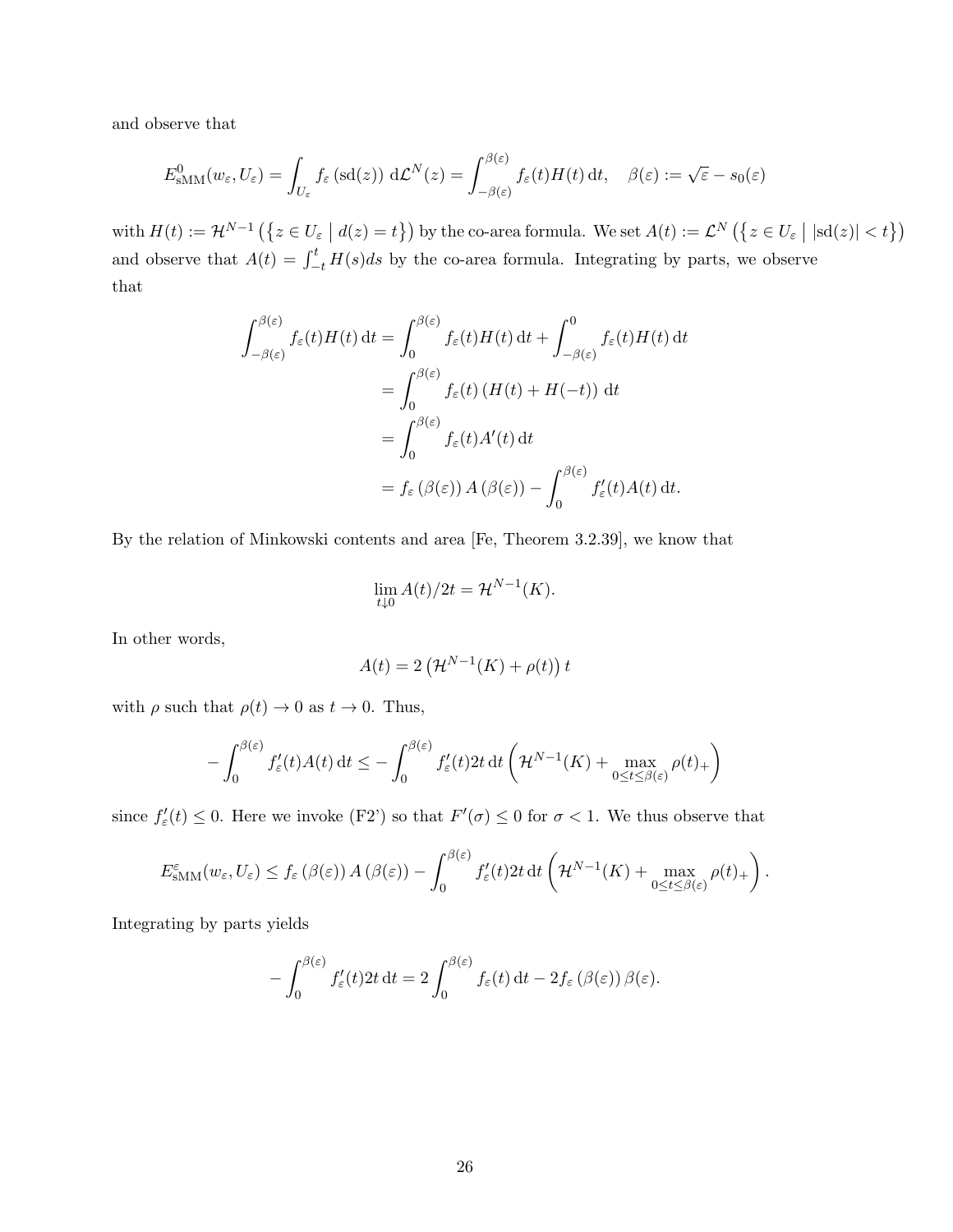Since  $\psi(s) = \psi(s, a)$  solves (4.3), we see

$$
f_{\varepsilon}(t - s_0) = \frac{1}{\varepsilon} F(\psi(t/\varepsilon))
$$
  
= 
$$
\frac{1}{\varepsilon} (\partial_s \psi)(t/\varepsilon) \sqrt{F(\psi(t/\varepsilon))}
$$
  
= 
$$
-\frac{d}{dt} (G(\psi(t/\varepsilon))).
$$

Thus

$$
\int_0^{\beta(\varepsilon)} f_{\varepsilon}(t) dt = G(\psi(s_0/\varepsilon)) - G(\psi(1/\sqrt{\varepsilon})) .
$$

Since  $s_0/\varepsilon \to 0$ ,  $\psi(1/\sqrt{\varepsilon}, a) \to 1$  as  $\varepsilon \to 0$ , we obtain

$$
\lim_{\varepsilon \to 0} \int_0^{\beta(\varepsilon)} f_{\varepsilon}(t) dt = G(a).
$$

Combing these manipulations, we obtain that

$$
\limsup_{\varepsilon \to 0} E_{\text{sMM}}^{\varepsilon}(w_{\varepsilon}, U_{\varepsilon}) \leq \limsup_{\varepsilon \to 0} f_{\varepsilon}(\beta(s)) \left\{ A(\beta(\varepsilon)) - 2 \left( \mathcal{H}^{N-1}(K) - \max_{0 \leq t \leq \beta(\varepsilon)} |\rho(t)| \right) \beta(\varepsilon) \right\} + 2\mathcal{H}^{N-1}(K)G(a)
$$

We thus conclude that

$$
\limsup_{\varepsilon \to 0} E_{\text{sMM}}^{\varepsilon}(w_{\varepsilon}, U_{\varepsilon}) \leq 2\mathcal{H}^{N-1}(K)G(a)
$$

provided that

$$
\lim_{\varepsilon \to 0} f_{\varepsilon} \left( \beta(\varepsilon) \right) \beta(\varepsilon) < \infty
$$

since  $(A(t) - 2\mathcal{H}^{N-1}(K)t) / t = \rho(t) \to 0$  as  $t \to 0$ . This condition follows from the following lemma by setting  $\varepsilon^{1/2} = \delta$ . Indeed, we obtain a stronger result

$$
\limsup_{\varepsilon \to 0} f_{\varepsilon}(\beta(\varepsilon)) \beta(\varepsilon) / \varepsilon^{1/2} < \infty.
$$

**Lemma 12.** Assume that F satisfies (F1), (F2'). Then, for  $c \in \mathbb{R}$ ,

$$
F(\psi(1/\delta,c)) / \delta^2 \le (1-c)^2 \quad \text{for} \quad \delta > 0.
$$

*Proof of Lemma 12.* We may assume  $c < 1$  since the argument for  $c > 1$  is symmetric and the case  $c = 1$  is trivial. We write  $\psi(s, a)$  by  $\psi(s)$ . By definition and monotonicity (F2') of F, we see

$$
\frac{1}{\delta} = \int_{c}^{\psi(1/\delta)} \frac{1}{\sqrt{F(z)}} dz \le \frac{\psi(1/\delta) - c}{\sqrt{F(\psi(1/\delta))}}.
$$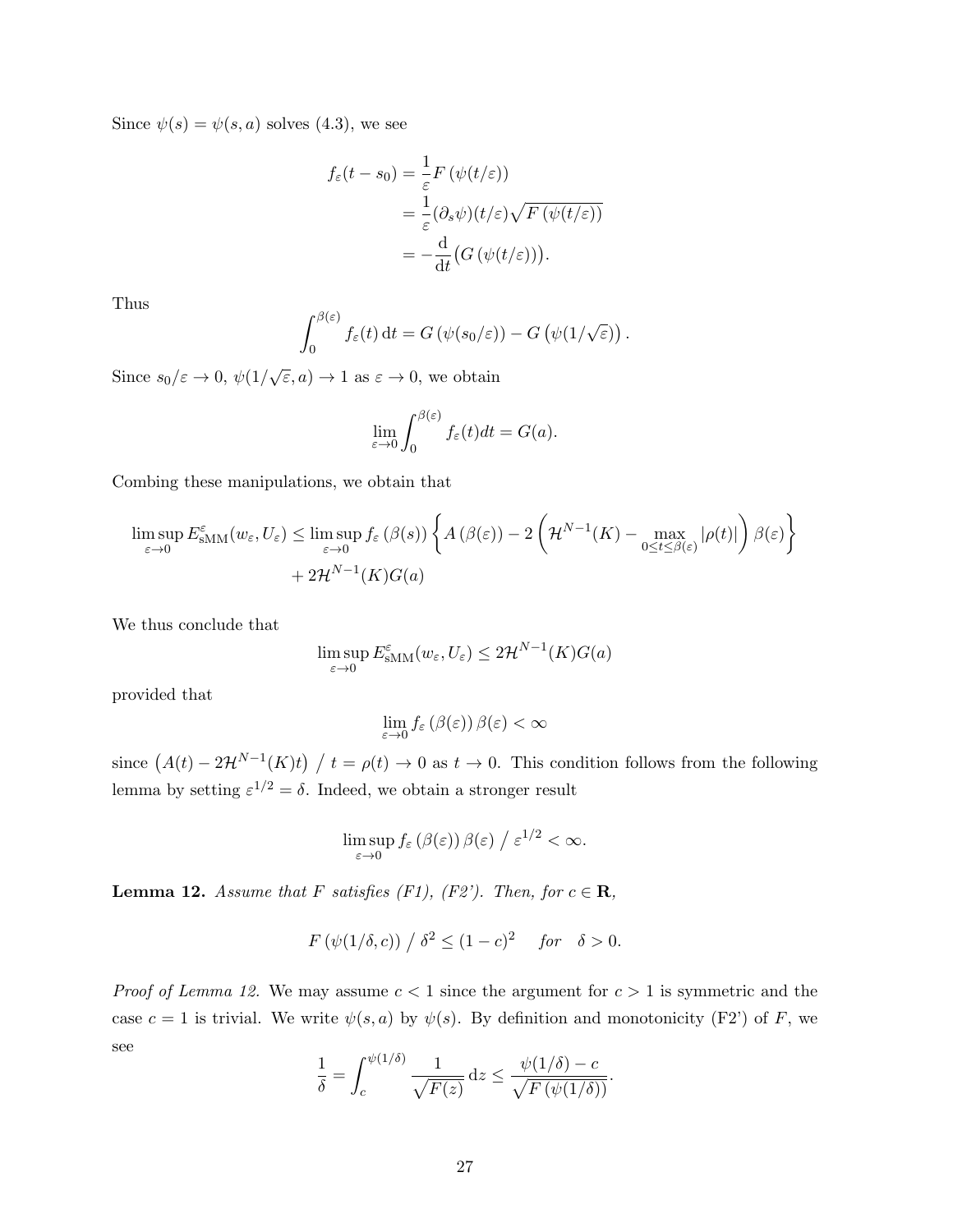Taking the square of both sides, we end up with

$$
F(\psi(1/\delta)) / \delta^2 \le (\psi(1/\delta) - c)^2 \le (1 - c)^2.
$$

Let  $V_\varepsilon$  denote the set

$$
V_{\varepsilon} := \left\{ z \in \Omega \mid 2\sqrt{\varepsilon} < d(z) + s_0 < 4\sqrt{\varepsilon} \right\}.
$$

We observe that

$$
E_{\text{sMM}}^{0}(w_{\varepsilon}, V_{\varepsilon}) = \frac{1}{\varepsilon} \int_{V_{\varepsilon}} F\left(\psi\left(\frac{d(z) + s_{0} - 3\sqrt{\varepsilon}}{\varepsilon}, b\right)\right) d\mathcal{L}^{N}(z)
$$
  

$$
= \frac{1}{\varepsilon} \int_{2\sqrt{\varepsilon} - s_{0}}^{4\sqrt{\varepsilon} - s_{0}} F\left(\psi\left(\frac{t + s_{0} - 3\sqrt{\varepsilon}}{\varepsilon}, b\right)\right) H(t) dt
$$
  

$$
= \int_{2\sqrt{\varepsilon} - s_{0}}^{4\sqrt{\varepsilon} - s_{0}} \tilde{f}_{\varepsilon}(t - 3\sqrt{\varepsilon}) H(t) dt,
$$

where  $\tilde{f}_{\varepsilon}(t) := \frac{1}{\varepsilon} F(\psi((t+s_0)/\varepsilon, b))$ . We set  $\tilde{A}(t) := \mathcal{L}^N(\{z \in V_{\varepsilon} \mid 0 \leq d(z) < t\})$  and observe that  $\tilde{A}(t) = \int_0^t H(s)ds$  by the co-area formula. As before, we see

$$
\tilde{A}(t) = (\mathcal{H}^{N-1}(K) + \rho(t)) t
$$

with  $\rho$  such that  $\rho(t) \to 0$  as  $t \to 0$ . We set

$$
b(\varepsilon) := \tilde{f}_{\varepsilon}(\sqrt{\varepsilon} - s_0)\tilde{A}(4\sqrt{\varepsilon} - s_0) - \tilde{f}_{\varepsilon}(-\sqrt{\varepsilon} - s_0)\tilde{A}(2\sqrt{\varepsilon} - s_0),
$$

and observe that

$$
E^0_{\text{SMM}}(w_{\varepsilon}, V_{\varepsilon}) \le b({\varepsilon}) - \int_{2\sqrt{{\varepsilon}}-s_0}^{4\sqrt{{\varepsilon}}-s_0} \tilde{f}'_{\varepsilon}(t-3\sqrt{{\varepsilon}})t \,\mathrm{d} t \left( \mathcal{H}^{N-1}(K) + \max_{2\sqrt{{\varepsilon}}-s_0 \le t \le 4\sqrt{{\varepsilon}}-s_0} \rho(t)_+ \right).
$$

Integration by parts yields

$$
-\int_{2\sqrt{\varepsilon}-s_0}^{4\sqrt{\varepsilon}-s_0} \tilde{f}_{\varepsilon}'(t-3\sqrt{\varepsilon})t \,\mathrm{d} t = \int_{2\sqrt{\varepsilon}-s_0}^{4\sqrt{\varepsilon}-s_0} \tilde{f}_{\varepsilon}(t-3\sqrt{\varepsilon}) \,\mathrm{d} t - 2\sqrt{\varepsilon}\tilde{f}_{\varepsilon}(\beta(\varepsilon)),
$$

and we see

$$
\int_{2\sqrt{\varepsilon}-s_0}^{4\sqrt{\varepsilon}-s_0} \tilde{f}_{\varepsilon}(t-3\sqrt{\varepsilon}) dt = 2 \int_0^{\beta(\varepsilon)} \tilde{f}_{\varepsilon}(t) dt.
$$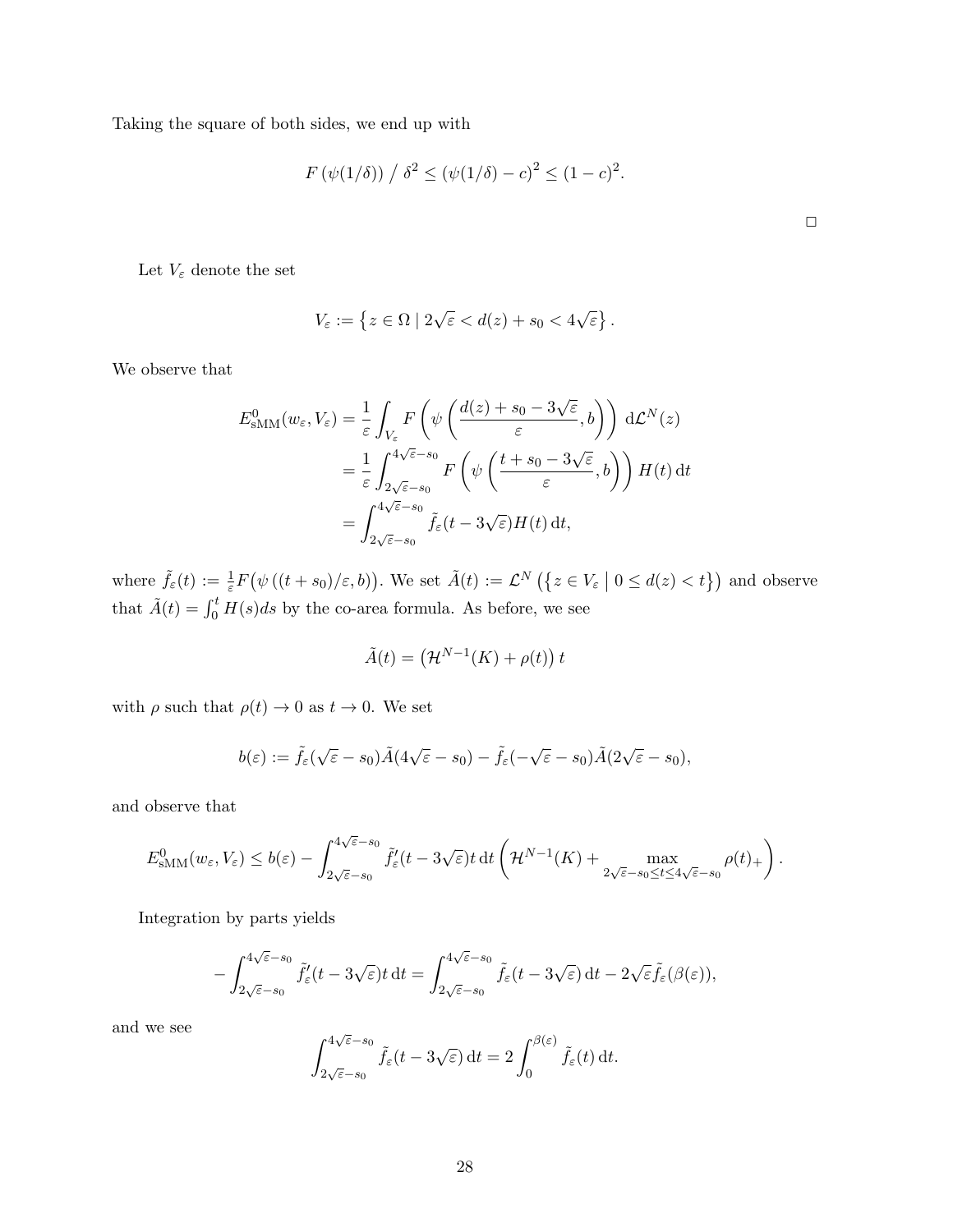As before, we thus conclude that

$$
\limsup_{\varepsilon \to 0} E_{\text{SMM}}^{\varepsilon}(w_{\varepsilon}, V_{\varepsilon}) \leq 2\mathcal{H}^{N-1}(K)G(b).
$$

The part corresponding to  $\psi(s, b)$  is similar, and the part where  $\Psi_{\varepsilon}$  is linear will vanish as  $\varepsilon \to 0$ . So, we conclude

$$
\lim_{\varepsilon \to 0} E_{\text{sMM}}^{\varepsilon}(w_{\varepsilon}, \Omega) \le E_{\text{sMM}}^{0}(\Xi, \Omega).
$$

The term related to  $\alpha$  is independent of  $\varepsilon$  because of the choice of  $s_0$  so that  $w_{\varepsilon}(x) = \eta$  for  $x \in K$ .

Since  $\mathcal{H}^{N-1}(K) < \infty$ , by the co-area formula (Lemma 10),  $K^1_{x,\nu}$  is a finite set for  $\mathcal{L}^{N-1}$ -a.e.  $x \in \Omega_{\nu}$ . In the Hausdorff sense,  $(S_{\varepsilon})_{x,\nu}^1 \to K_{x,\nu}^1$  holds, as observed in the following lemma for

$$
S_{\varepsilon} = \left\{ y \in \mathbf{R}^{N} \mid d(y, K) = \varepsilon \right\}.
$$

Therefore, we observe that for  $\mathcal{L}^{N-1}$ -a.e.  $x \in \Omega_{\nu}$ ,

$$
\limsup^* w_{\varepsilon,x,\nu} = b, \quad \liminf_* w_{\varepsilon,x,\nu} = a \text{ on } K^1_{x,\nu}
$$

and outside  $K_{x,\nu}^1$ , lim sup<sup>\*</sup>  $w_{\varepsilon,x,\nu} = \liminf_* w_{\varepsilon,x,\nu} = 1$ . We conclude that  $w_{\varepsilon,x,\nu}$  converges to  $\Xi_{x,\nu}$ in the graph sense on  $\Omega^1_{x,\nu}$ , which proves (ii).

**Lemma 13.** Let K be a compact set in a bounded open subset  $\Omega$  of  $\mathbb{R}^N$  and set

$$
S_{\varepsilon} = \{ y \in \Omega \mid d(y, K) = \varepsilon \}.
$$

For  $\nu \in S^{N-1}$ , let  $x \in \Omega_{\nu}$  be such that  $K^1_{x,\nu}$  is a non-empty finite set. Then,  $(S_{\varepsilon})^1_{x,\nu} \to K^1_{x,\nu}$  in Hausdorff distance in **R** as  $\varepsilon \to 0$ .

*Proof of Lemma 13.* If  $(S_{\varepsilon})^1_{x,\nu}$  is not empty, it is clear that

$$
\sup_{y \in (S_{\varepsilon})_{x,\nu}^1} d(y, K_{x,\nu}^1) \le \varepsilon \to 0
$$

as  $\varepsilon \to 0$ . It remains to prove that for any  $t_0 \in K^1_{x,\nu}$ , there is a sequence  $t_{\varepsilon} \in (S_{\varepsilon})^1_{x,\nu}$  such that  $t_{\varepsilon} \to t_0$  in **R**. We set

$$
f(\delta) = d(x + \nu(t_0 + \delta), K) \quad \text{for} \quad \delta > 0.
$$

Since  $t_0$  is isolated and K is compact, we see that  $f(\delta) > 0$  for sufficiently small  $\delta$ , say  $\delta < \delta_0$ . Moreover,  $f(\delta)$  is continuous on  $(0, \delta_0)$  since K is compact. Since  $f(\delta) \leq \delta$ , f satisfies  $f(\delta) \to 0$ as  $\delta \to 0$ . By the intermediate value theorem, for sufficiently small  $\varepsilon$ , say  $\varepsilon \in (0, \varepsilon_0)$ , there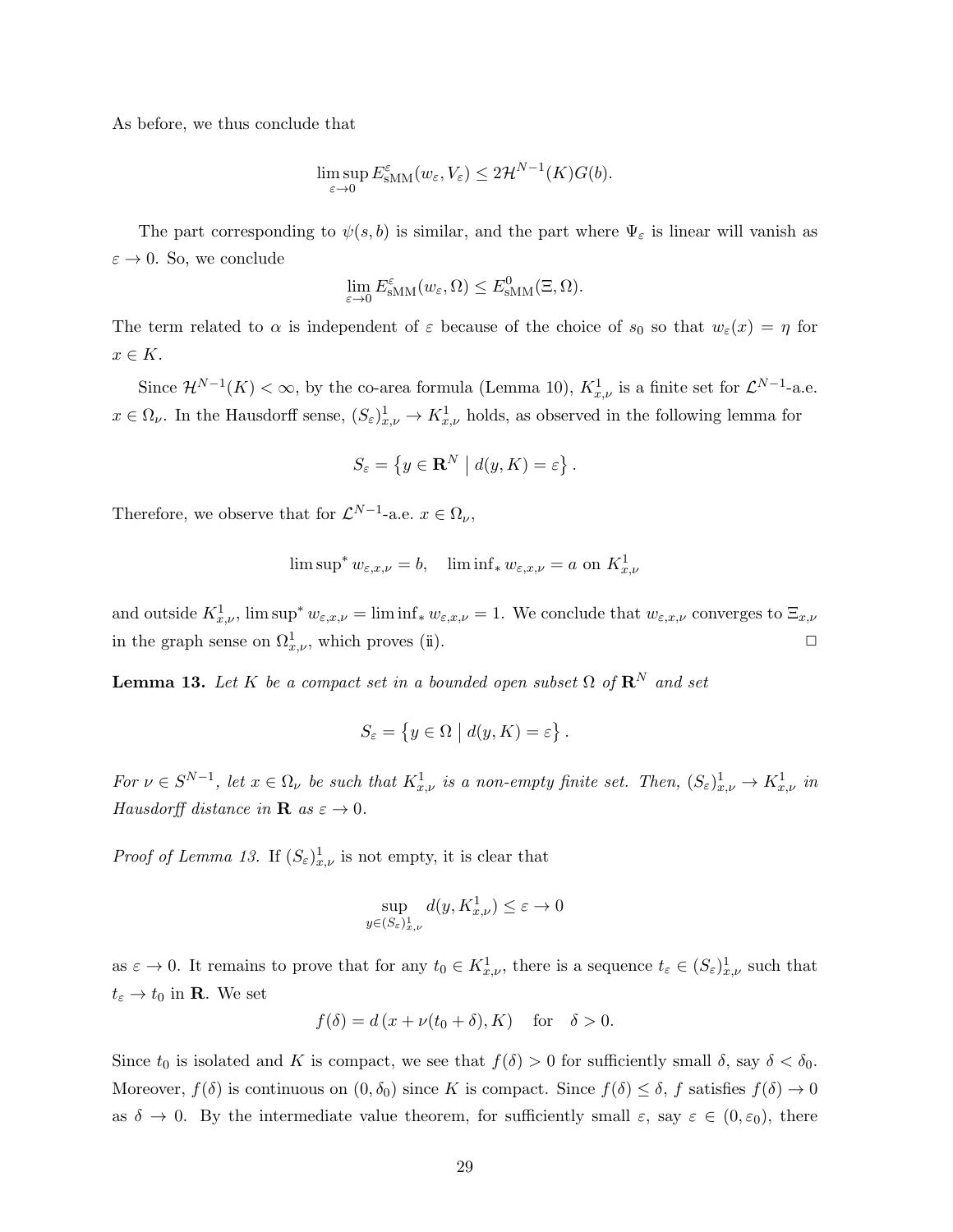always exists  $\delta(\varepsilon)$  such that  $f(\delta(\varepsilon)) = \varepsilon$ , which implies that

$$
t_{\varepsilon} = t_0 + \delta(\varepsilon) \in (S_{\varepsilon})^1_{x,\nu}.
$$

Since  $\delta(\varepsilon) \to 0$  as  $\varepsilon \to 0$ , this implies  $t_{\varepsilon} \to t_0$ . The proof is now complete.

*Proof of Theorem 7.* This follows from Lemma 8 and Lemma 11 by a diagonal argument.  $\Box$ 

## 5 Singular limit of the Kobayashi–Warren–Carter energy

We first recall the Kobayashi–Warren–Carter energy. For a given  $\alpha \in C(\mathbf{R})$  with  $\alpha \geq 0$ , we consider the Kobayashi–Warren–Carter energy of the form

$$
E_{\text{KWC}}^{\varepsilon}(u,v) = \int_{\Omega} \alpha(v) |Du| + E_{\text{sMM}}^{\varepsilon}(v)
$$

for  $u \in BV(\Omega)$  and  $v \in H^1(\Omega)$ . The first term is the weighted total variation of u with weight  $w = \alpha(v)$ , defined by

$$
\int_{\Omega} w|Du| := \sup \left\{ - \int_{\Omega} u \operatorname{div} \varphi \, d\mathcal{L}^{N} \mid |\varphi(z)| \le w(z) \text{ a.e. } x, \ \varphi \in C_{c}^{1}(\Omega) \right\}
$$

for any non-negative Lebesgue measurable function w on  $\Omega$ .

We next define the functional, which turns out to be a singular limit of the Kobayashi Warren–Carter energy. For  $\Xi \in \mathcal{A}_0(\Omega)$ , let  $\Sigma$  be its singular set in the sense that

$$
\Sigma = \{ z \in \Omega \mid \Xi(z) \neq \{1\} \}.
$$

For  $u \in BV(\Omega)$ , let  $J_u$  denote the set of its jump discontinuities. In other words,

$$
J_u = \{ z \in \Omega \setminus \Sigma_0 \mid j(z) := |u(z + 0\nu) - u(z - 0\nu)| > 0 \}.
$$

Here  $\nu$  denotes the approximate normal of  $J_u$ , and  $u(z \pm 0\nu)$  denotes the trace of u in the direction of  $\pm \nu$ . We consider a triplet  $\mathcal{J}(u) = (J_u, j, \alpha)$  and consider  $E_{\text{sMM}}^{0,\mathcal{J}}(\Xi, \Omega)$ , whose explicit form is

$$
E_{\text{sMM}}^{0,\mathcal{J}}(\Xi,\Omega) = E_{\text{sMM}}^{0}(\Xi,\Omega) + \int_{J\cap\Sigma} j \min_{\xi^{-} \leq \xi \leq \xi^{+}} \alpha(\xi) d\mathcal{H}^{N-1},
$$

where  $\Xi(z) = [\xi^-(z), \xi^+(z)]$  for  $z \in \Sigma$ . We then define the limit Kobayashi–Warren–Carter energy:

$$
E_{\text{KWC}}^0(u,\Xi,\Omega) = \int_{\Omega \setminus J_u} \alpha(1)|Du| + E_{\text{SMM}}^{0,\mathcal{J}(u)}(\Xi,\Omega),
$$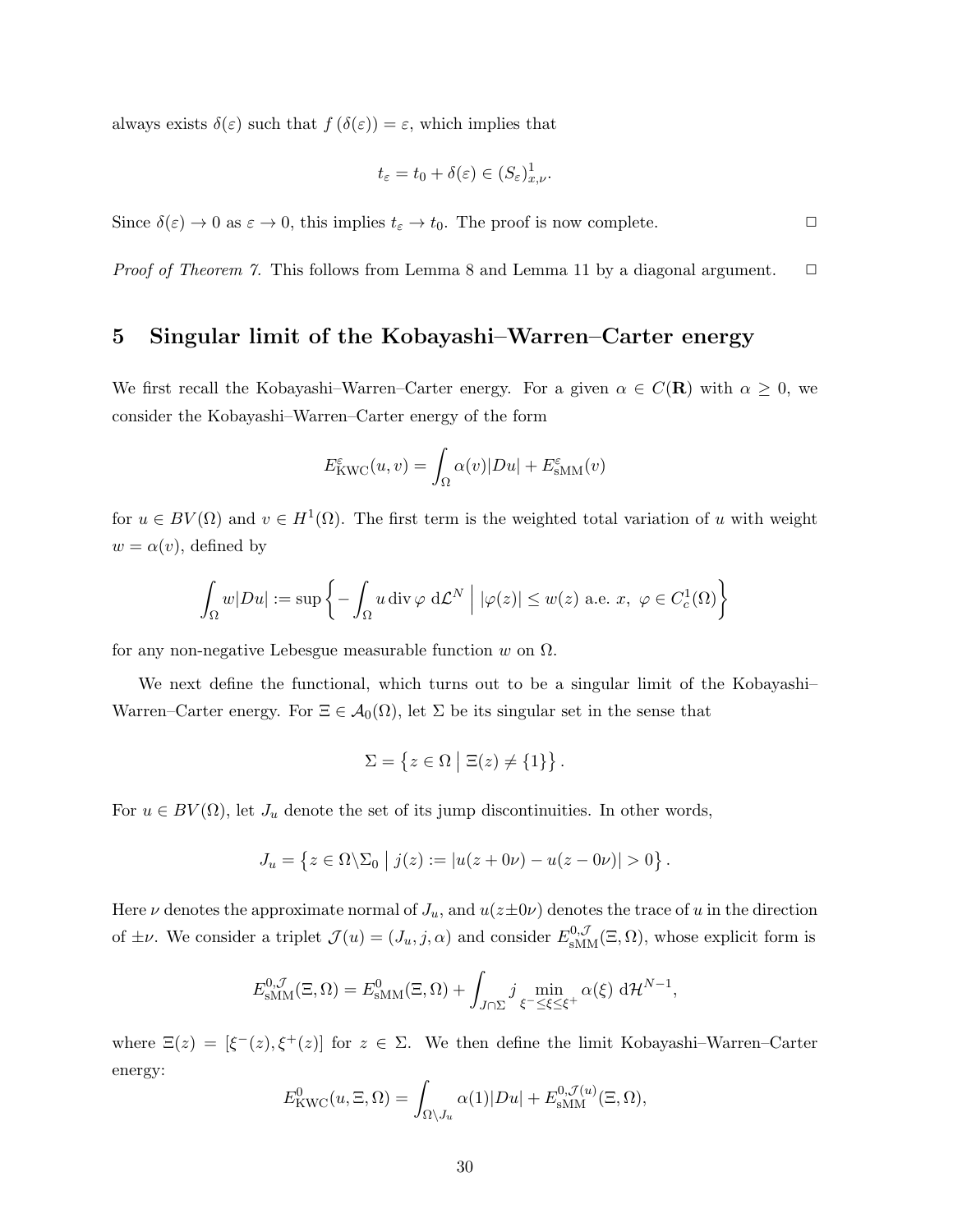in which the explicit representation of the second term is

$$
E_{\text{sMM}}^{0,\mathcal{J}(u)}(\Xi,\Omega) = E_{\text{sMM}}^{0}(\Xi,\Omega) + \int_{J_u \cap \Sigma} |u^+ - u^-| \alpha_0(z) \, d\mathcal{H}^{N-1}(z)
$$

with  $u^{\pm} = u(z \pm 0\nu)$  and

$$
\alpha_0(z) := \min \left\{ \alpha(\xi) \mid \xi^-(z) \leq \xi \leq \xi^+(z) \right\}.
$$

Here  $u^{\pm}$  are defined by

$$
u^+(x) := \inf \left\{ t \in \mathbf{R} \mid \lim_{r \to 0} \frac{\mathcal{L}^N(B_r(x) \cap \{u > t\})}{r^N} = 0 \right\},\,
$$
  

$$
u^-(x) := \sup \left\{ t \in \mathbf{R} \mid \lim_{r \to 0} \frac{\mathcal{L}^N(B_r(x) \cap \{u < t\})}{r^N} = 0 \right\},\,
$$

where  $B_r(x)$  is the closed ball of radius r centered at x in  $\mathbb{R}^N$ . This is a measure-theoretic upper and lower limit of u at x. If  $u^+(x) = u^-(x)$ , we say that u is approximately continuous. For more detail, see [Fe]. We are now in a position to state our main results rigorously.

**Theorem 14.** Let  $\Omega$  be a bounded domain in  $\mathbb{R}^N$ . Assume that F satisfies (F1) and (F2) and that  $\alpha \in C(\mathbf{R})$  is non-negative.

(i) (liminf inequality) Assume that  $\{u_{\varepsilon}\}_{0<\varepsilon<1} \subset BV(\Omega)$  converges to  $u \in BV(\Omega)$  in  $L^1$ , i.e.,  $||u_{\varepsilon} - u||_{L^{1}} \to 0$ . Assume that  $\{u_{\varepsilon}\}_{0 \leq \varepsilon \leq 1} \subset H^{1}(\Omega)$ . If  $v_{\varepsilon} \stackrel{sg}{\longrightarrow} \Xi$  and  $\Xi \in \mathcal{A}_{0}$ , then

$$
E_{\text{KMC}}^0(u,\Xi\;\Omega) \leq \liminf_{\varepsilon \to 0} E_{\text{KMC}}^{\varepsilon}(u_{\varepsilon},v_{\varepsilon}).
$$

(ii) (limsup inequality) For any  $\Xi \in A_0$  and  $u \in BV(\Omega)$ , there exists a family of Lipschitz functions  $\{w_{\varepsilon}\}_{0 \leq \varepsilon \leq 1}$  such that

$$
E_{\text{KMC}}^0(u,\Xi,\Omega)=\lim_{\varepsilon\to 0}E_{\text{KMC}}^{\varepsilon}(u,w_{\varepsilon}).
$$

**Corollary 15.** Assume the same hypotheses of Theorem 14. Assume that  $f \in L^2(\Omega)$  and  $\lambda \geq 0$ . Then the results of Theorem 14 with  $E^0_{\text{KWC}}(u, \Xi, \Omega)$  and  $E^{\epsilon}_{\text{KWC}}(u, \Xi, \Omega)$  being replaced with

$$
E_{\text{KMC}}^0(u,\Xi,\Omega) + \frac{\lambda}{2} \int_{\Omega} |u - f|^2 d\mathcal{L}^N \quad \text{and} \quad E_{\text{KMC}}^{\varepsilon}(u,v) + \frac{\lambda}{2} \int_{\Omega} |u - f|^2 d\mathcal{L}^N,
$$

respectively, still hold, provided that  $u \in L^2(\Omega)$ .

Remark 16. (i) In a one-dimensional case, the liminf inequality here is weaker than [GOU,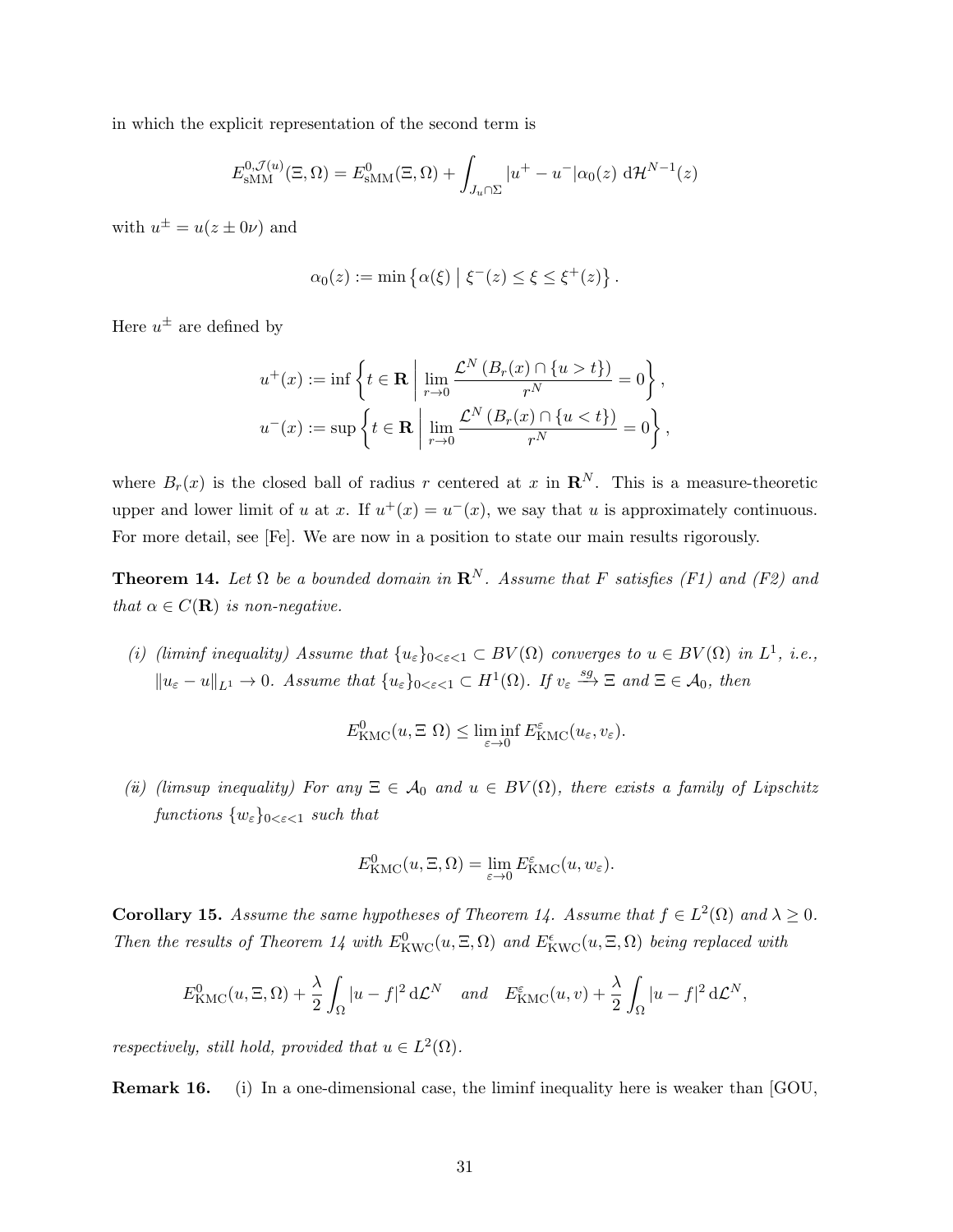Theorem 2.3 (i)] because we assume  $u \in BV(\Omega)$ , not  $u \in BV(\Omega \backslash \Sigma_0)$  with

$$
\Sigma_0 = \left\{ x \in \Sigma \mid \alpha_0(z) = 0 \right\}.
$$

It seems possible to extend our results to this situation, but we did not try to avoid technical complications.

(ii) It is clear that Corollary 15 immediately follows from Theorem 14 once we admit that  $u_{\varepsilon} \to u$  in  $L^1(\Omega)$  implies

$$
||u - f||_{L^2}^2 \le \liminf_{\varepsilon \to 0} ||u_{\varepsilon} - f||_{L^2}^2.
$$

The last lower semicontinuity holds by Fatou's lemma since  $u_{\varepsilon'} \to u \mathcal{L}^N$ -a.e. by taking a suitable subsequence.

*Proof of Theorem 14.* Part (ii) follows easily from Theorem 7. Indeed, taking  $w_{\varepsilon}$  in Theorem 7 for  $\mathcal{J} = \mathcal{J}(u)$ , we see that

$$
E_{\text{sMM}}^{0,\mathcal{J}}(\Xi,\Omega)=\lim_{\varepsilon\to 0}E_{\text{sMM}}^{\varepsilon,\mathcal{J}}(w_{\varepsilon}).
$$

Since

$$
\int_{\Omega} \alpha(w_{\varepsilon}) |Du| = \int_{\Omega \setminus J_u} \alpha(w_{\varepsilon}) |Du| + \int_{J_u} |u^+ - u^-| \alpha(w_{\varepsilon}) d\mathcal{H}^{N-1},
$$

it suffices to prove that

$$
\lim_{\varepsilon \to 0} \int_{\Omega \setminus J_u} \alpha(w_{\varepsilon}) |Du| = \int_{\Omega \setminus J_u} \alpha(1) |Du|.
$$

Similarly in the proof of Theorem 7, by a diagonal argument, we may assume that  $w_{\varepsilon}$  is bounded. Since, by construction,  $w_{\varepsilon}(z) \to 1$  for  $z \in \Omega \backslash \Sigma$  with a uniform bound for  $\alpha(w_{\varepsilon})$  and since

$$
|Du|(\Sigma \cap (\Omega \backslash J_u))=0,
$$

the Lebesgue dominated convergence theorem yields the desired convergence.

It remains to prove (i). For this purpose, we recall a few properties of the measure  $\langle Du, \nu \rangle$ for  $u \in BV(\Omega)$ , where Du denotes the distributional gradient of u and  $\nu \in S^{N-1}$ . The following disintegration lemma is found in [AFP, Theorem 3.107].

**Lemma 17.** For  $u \in BV(\Omega)$  and  $v \in S^{N-1}$ ,

$$
|\langle Du, \nu \rangle| = (\mathcal{H}^{N-1} \lfloor \Omega_{\nu}) \otimes |Du_{x,\nu}|
$$

In other words,

$$
\int_{\Omega} \varphi |\langle Du, \nu \rangle| = \int_{\Omega_{\nu}} \left\{ \int_{\Omega_{x,\nu}^1} \varphi_{x,\nu} |Du_{x,\nu}| \right\} d\mathcal{H}^{N-1}(x)
$$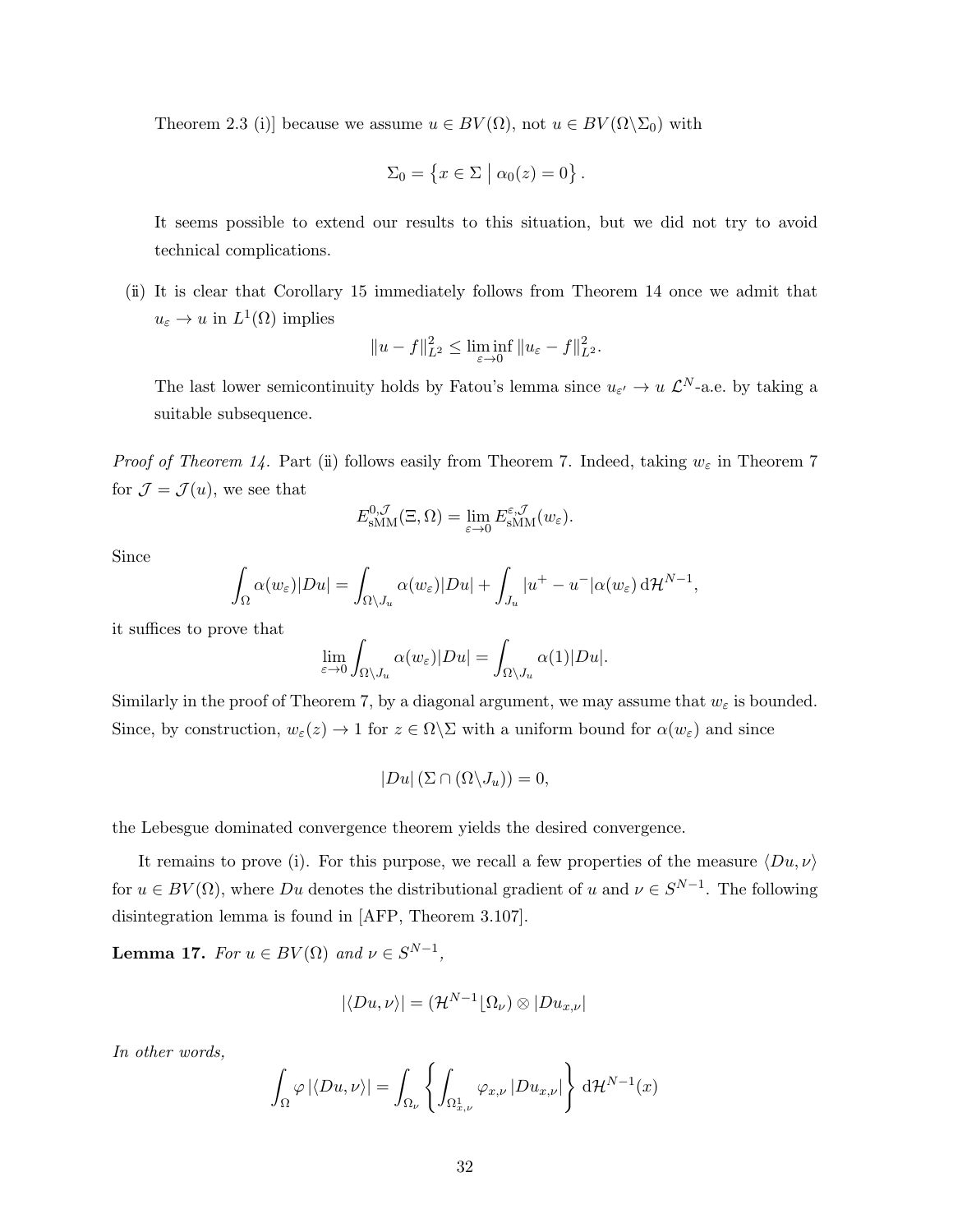for any bounded Borel function  $\varphi \colon \Omega \to \mathbf{R}$ .

We also need a representation of the total variation of a vector-valued measure and its component. Let  $\tau > 0$  and monotone increasing sequence  $(a_j)_{j \in \mathbf{Z}}$  such that  $a_{j+1} < a_j + \tau$  be given. We consider a division of  $\mathbb{R}^N$  into a family of rectangles of the form

$$
R_{J,(a_j)}^{\tau} = \prod_{i=1}^{N} [a_{j_i}, a_{j_i+1}), \quad J = (j_1, \dots, j_N) \in \mathbf{Z}^N
$$

We say that the division  $\{R^\tau_{J,(a_j)}\}_{J\in\mathbf{Z}^N}$  is a  $\tau$ -rectangular division associated with  $(a_j)$ . Hereafter, we may omit  $(a_j)$  and write  ${R_J^{\tau}}_{J \in \mathbb{Z}^N}$  in short.

**Lemma 18.** Let  $\mu$  be an  $\mathbb{R}^d$ -valued finite Radon measure in a domain  $\Omega$  in  $\mathbb{R}^N$ . Let  $\{\tau_k\}$  be a decreasing sequence converging to zero as  $k \to \infty$ . Let  $\{R_J^{\tau_k}\}_J$  be a fixed  $\tau_k$ -rectangular division of  $\mathbf{R}^N$ . Let D be a dense subset of  $S^{N-1}$ . Then

$$
|\mu|(A) = \sup \left\{ |\langle \mu, \nu_k \rangle| \left( A \right) | \nu_k : \Omega \to D \text{ is constant on } R_J^{\tau_k} \cap \Omega, J \in \mathbf{Z}^N, k = 1, 2, \ldots \right\},\
$$

where A is a Borel set.

We postpone its proof to the end of this section.

We shall prove (i). We recall the decomposition of  $\Sigma$  into a countable disjoint union of  $\delta$ -flat compact sets  $K_i$  up to  $\mathcal{H}^{N-1}$ -measure zero set, and take the corresponding  $\nu^i \in D$  as in Theorem 3. We use the notation in Theorem 3. We may assume that  $\bigcap_{m=1}^{\infty} U_i^m = K_i$ . By Lemma 17, we proceed

$$
\int_{U_i^m} \alpha(v_{\varepsilon}) |Du_{\varepsilon}| \ge \int_{U_i^m} \alpha(v_{\varepsilon}) |\langle Du_{\varepsilon}, \nu^i \rangle|
$$
  
= 
$$
\int_{(U_i^m)_{\nu^i}} \left\{ \int_{(U_i^m)_{x,\nu^i}} \alpha(v_{\varepsilon,x,\nu^i}) |Du_{\varepsilon,x,\nu^i}| \right\} d\mathcal{H}^{N-1}(x).
$$

By one dimensional result [GOU, Lemma 5.1], we see that

$$
\begin{split} \liminf_{\varepsilon\to 0} & \int_{\left(U^m_i\right)_{x,\nu^i}^1} \alpha(v_{\varepsilon,x,\nu^i}) \left|Du_{\varepsilon,x,\nu^i}\right| \\ & \qquad \geq \int_{\left(U^m_i\setminus\Sigma\right)_{x,\nu^i}^1} \alpha(1) \left|Du_{x,\nu^i}\right| + \sum_{t\in\left(\Sigma\cap U^m_i\right)_{x,\nu^i}^1} \left(\min_{\substack{\xi_{x,\nu}^-, \xi\leq\xi_{x,\nu^i}^+ \\ \xi_{x,\nu^i}^-\leq\xi\leq\xi_{x,\nu^i}^+}} \alpha(\xi)\right) \left|u_{x,\nu^i}^+ - u_{x,\nu^i}^-\right|(t). \end{split}
$$

(In [GOU, Lemma 5.1],  $\alpha(v)$  is taken as  $v^2$ , but the proof works for general  $\alpha$ . In [GOU, Lemma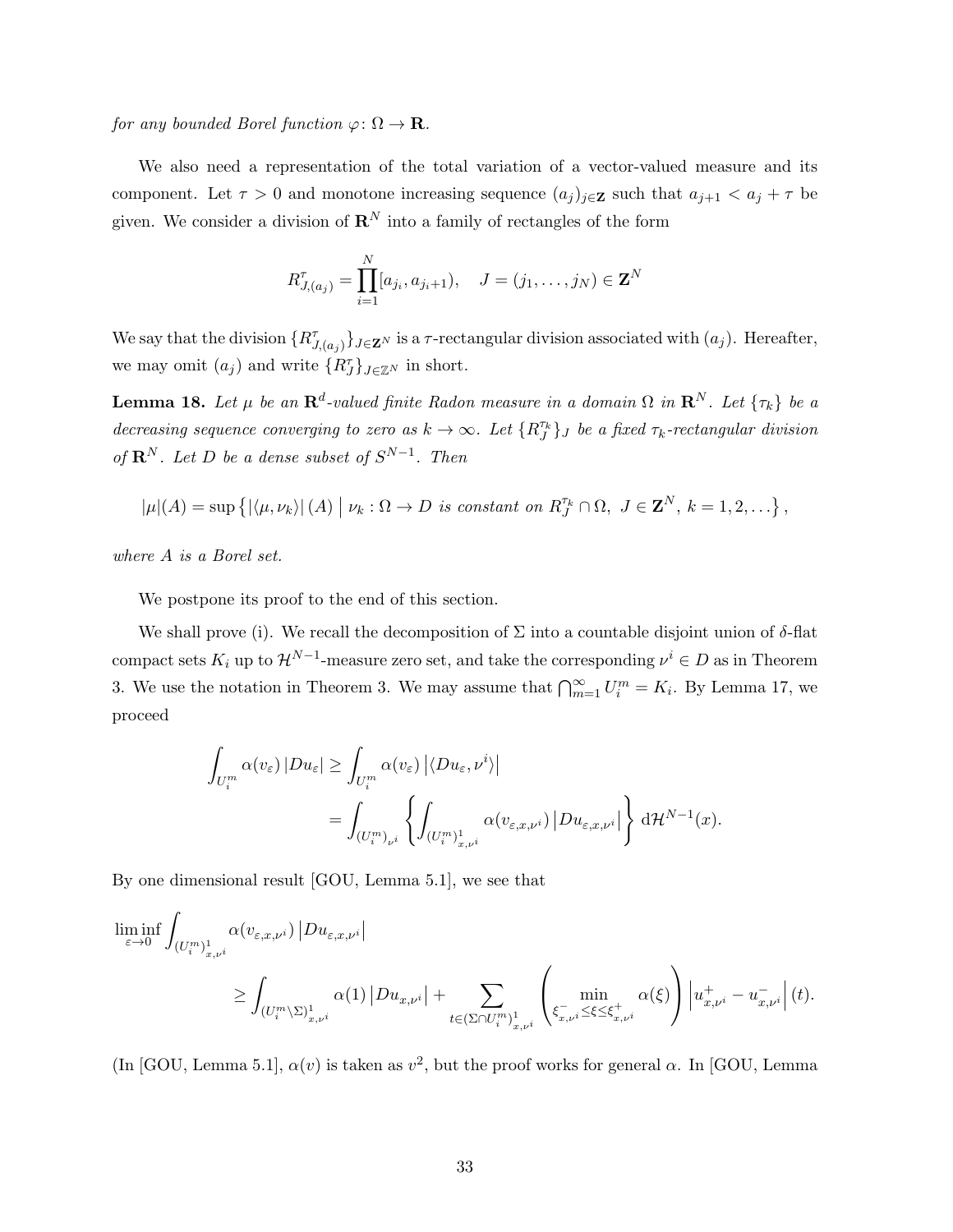5.1],  $|\xi_i^{-}|^2$  should be  $((\xi_i^{-})_{+})^2$ .) The last term is bounded from below by

$$
\alpha_0 \left( x + t_x^i \nu^i \right) \left| u^+ - u^- \right| \left( x + t_x^i \nu^i \right)
$$

since  $(K_i^m)_{x,\nu^i}^1$  ( $\subset (\Sigma \cap U_i^m)_{x,\nu^i}^1$ ) is a singleton  $\{t_x^i\}$ . By the area formula, we see

$$
\int_{K_i^m} \alpha_0 \left| u^+ - u^- \right| \, \mathrm{d} \mathcal{H}^{N-1} \leq \sqrt{1 + (2\delta)^2} \int_{(K_i^m)_{\nu^i}} \alpha_0 \left( x + t_x^i \nu^i \right) \left| u^+ - u^- \right| \left( x + t_x^i \nu^i \right) \, \mathrm{d} \mathcal{H}^{N-1}(x).
$$

Combining these observations, by Fatou's lemma, we conclude that

$$
\liminf_{\varepsilon \to 0} \int_{U_i^m} \alpha(v_\varepsilon) |Du_\varepsilon| \ge \frac{1}{\sqrt{1 + (2\delta)^2}} \int_{K_i^m} \alpha_0 |u^+ - u^-| \, \mathrm{d} \mathcal{H}^{N-1}.
$$

Adding from  $i = 1$  to m, we conclude that

$$
\liminf_{\varepsilon \to 0} \int_{V^m} \alpha(v_{\varepsilon}) |Du_{\varepsilon}| \ge \frac{1}{\sqrt{1 + (2\delta)^2}} \int_{\Sigma^m} \alpha_0 |u^+ - u^-| \, d\mathcal{H}^{N-1}
$$

for  $V^m = \bigcup_{i=1}^m U_i^m$ .

For  $W^m = \Omega \backslash V^m$ , we take  $\nu \in D$  and argue in the same way to get

$$
\begin{split} \liminf_{\varepsilon \to 0} \int_{W^m} \alpha(v_{\varepsilon}) \, |Du_{\varepsilon}| &\geq \int_{(W^m)_{\nu}} \left\{ \int_{(W^m \backslash \Sigma)_{x,\nu}^1} \alpha(1) \, |Du_{x,\nu}| \right. \\ &\quad \left. + \sum_{t \in (\Sigma \cap W^m)_{x,\nu}^1} \left( \min_{\xi_{x,\nu}^-\leq \xi \leq \xi_{x,\nu}^+} \alpha(\xi) \right) \left| u_{x,\nu}^+ - u_{x,\nu}^- \right| (t) \right\} \mathrm{d} \mathcal{H}^{N-1}(x) \\ &\geq \alpha(1) \int_{(W^m)_{\nu}} \left\{ \int_{(W^m \backslash \Sigma)_{x,\nu}^1} |Du_{x,\nu}| \right\} \mathrm{d} \mathcal{H}^{N-1}(x) \\ &= \alpha(1) \int_{W^m \backslash \Sigma} |\langle Du, \nu \rangle| \, . \end{split}
$$

The last equality follows from Lemma 17. Since  $W^m \cap \Sigma_m = \emptyset$ , combining the estimate of the integral on  $V^m$ , we now observe that

$$
\liminf_{\varepsilon \to 0} \int_{\Omega} \alpha(v_{\varepsilon}) |Du_{\varepsilon}| \ge \liminf_{\varepsilon \to 0} \int_{W^{m} \setminus (\Sigma \setminus \Sigma_{m})} \alpha(v_{\varepsilon}) |\langle Du, \nu \rangle| + \liminf_{\varepsilon \to 0} \int_{V^{m}} \alpha(v_{\varepsilon}) |Du_{\varepsilon}|
$$
  
\n
$$
\ge \alpha(1) \int_{W^{m} \setminus (\Sigma \setminus \Sigma_{m})} |\langle Du, \nu \rangle| + \frac{1}{\sqrt{1 + (2\delta)^{2}}} \int_{\Sigma_{m}} \alpha_{0} |u^{+} - u^{-} | d\mathcal{H}^{N-1}.
$$

Passing m to  $\infty$  yields

$$
\liminf_{\varepsilon \to 0} \int_{\Omega} \alpha(v_{\varepsilon}) |Du_{\varepsilon}| \ge \alpha(1) \int_{\Omega \setminus \Sigma} |\langle Du, \nu \rangle| + \frac{1}{\sqrt{1 + (2\delta)^2}} \int_{\Sigma} \alpha_0 |u^+ - u^-| \, d\mathcal{H}^{N-1}
$$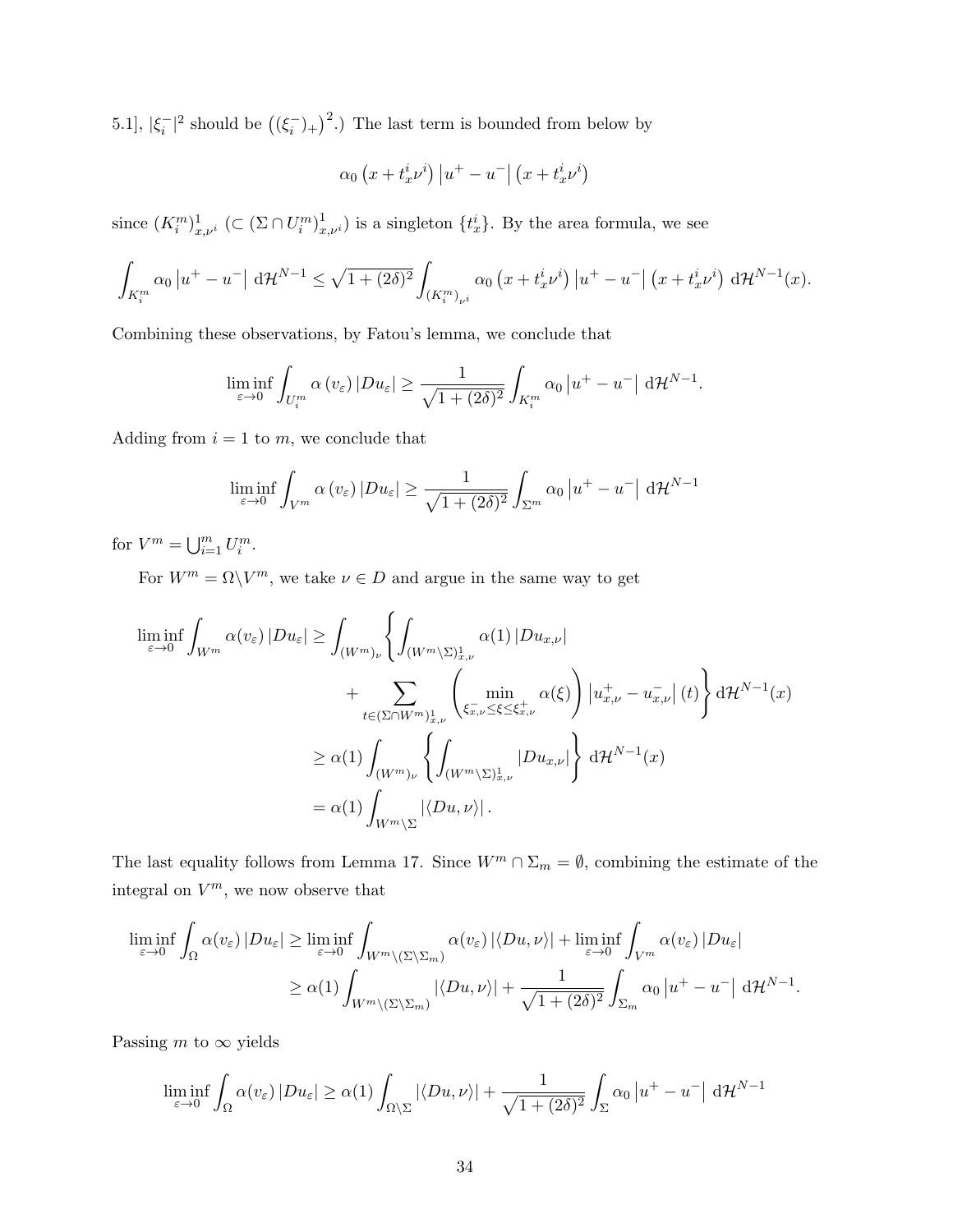by Fatou's lemma. Since  $\delta > 0$  can be taken arbitrarily, we now conclude that

$$
\liminf_{\varepsilon \to 0} \int_{\Omega} \alpha(v_{\varepsilon}) |Du_{\varepsilon}| \ge \alpha(1) \int_{\Omega \setminus \Sigma} |\langle Du, \nu \rangle| + \int_{\Omega \cap \Sigma} \alpha_0 |u^+ - u^-| \, d\mathcal{H}^{N-1}.
$$

For any  $\nu \in D$ , we may replace  $\Omega$  with an open set in  $\Omega$ , for example,  $\Omega_0 \cap \Omega$  where  $\Omega_0$ is an open rectangle. Applying the co-area formula (or Fubini's theorem) to the projection  $(x_1, \ldots, x_N) \mapsto x_i$ , we have  $\mathcal{H}^{N-1}(\Sigma \cap \{x_i = q\}) = 0$  for  $\mathcal{L}^1$ -a.e. q, since otherwise,  $\mathcal{L}^N(\Sigma) > 0$ . Thus, for any  $\tau > 0$ , there is a  $\tau$ -rectangular division  $\{R_J^{\tau}\}\$ , with  $\mathcal{H}^{N-1}(\partial R_J^{\tau} \cap \Sigma) = 0$ . Since  $\mathcal{H}^{N-1}(\partial R_J^{\tau} \cap \Sigma) = 0$ , by dividing  $\Omega$  into  $\{\Omega \cap R_J^{\tau}\}_J$ , we conclude that

$$
\liminf_{\varepsilon \to 0} \int_{\Omega} \alpha(v_{\varepsilon}) |Du_{\varepsilon}| \ge \alpha(1) \int_{\Omega \setminus \Sigma} |\langle Du, \nu(x) \rangle| + \int_{\Omega \cap \Sigma} \alpha_0 |u^+ - u^-| \, d\mathcal{H}^{N-1}
$$

where  $\nu : \Omega \to D$  is a constant on each rectangle. Applying Lemma 18, we now conclude that

$$
\liminf_{\varepsilon \to 0} \int_{\Omega} \alpha(v_{\varepsilon}) |Du_{\varepsilon}| \ge \alpha(1) \int_{\Omega \setminus \Sigma} |Du| + \int_{\Omega} \alpha_0 |u^+ - u^-| \, d\mathcal{H}^{N-1}.
$$

Since we already obtained

$$
\liminf_{\varepsilon \to 0} E_{\text{sMM}}^{\varepsilon}(v_{\varepsilon}) \ge E_{\text{sMM}}^{0}(\Xi, \Omega)
$$

by Theorem 3 and since

$$
E_{\text{KWC}}^{\varepsilon}(v) = E_{\text{sMM}}^{\varepsilon}(v) + \int_{\Omega} \alpha(v) |Du|,
$$

the desired liminf inequality follows.

*Proof of Lemma 18.* We may assume that A is open since  $\mu$  is a Radon measure. By duality representation,

$$
|\mu|(A) = \sup \left\{ \sum_{i=1}^d \int_A \varphi_i \, \mathrm{d}\mu_i \; \middle| \; \varphi = (\varphi_1, \dots, \varphi_d) \in C_c(A), \; ||\varphi||_{L^\infty} \leq 1 \right\},\,
$$

where  $C_c(A)$  denotes the space of  $(\mathbf{R}^d)$ -valued) continuous functions compactly supported in A and  $\|\varphi\|_{\infty} := \sup_{x \in \Omega} |\varphi(x)|$  with the Euclidean norm  $|a| = \langle a, a \rangle^{1/2}$  for  $a \in \mathbf{R}^d$ . Since  $\mu(A) < \infty$ , by this representation, we see that for any  $\delta > 0$ , there exists  $\varphi \in C_c(A)$  with  $\|\varphi\|_{\infty} \leq 1$  satisfying

$$
|\mu|(A) \le \sum_{i=1}^d \int_A \varphi_i \, \mathrm{d}\mu_i + \delta.
$$

Since  $\varphi$  is uniformly continuous in A and D is dense, for sufficiently large k, there is  $\tau_k$ -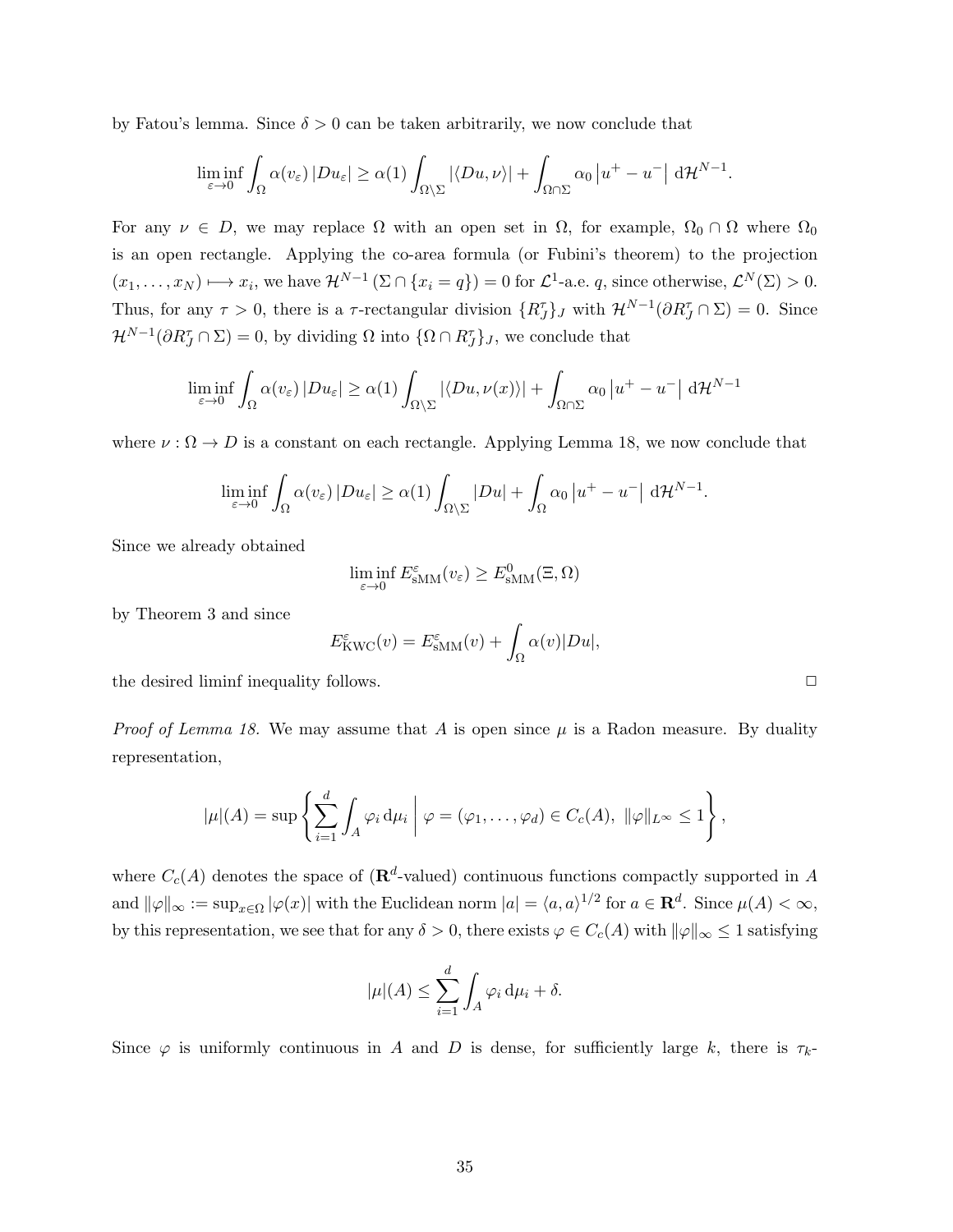rectangular division  $\{R_J^{\tau_k}\}\$  and  $\nu_k^{\delta}:\Omega\to D$ , which is constant on  $R_J^{\tau_k}\cap\Omega$  such that

$$
\left|\varphi-\nu_k^{\delta}c_k\right|<\delta\quad\text{in}\quad R_J^{\tau_k}\cap\Omega
$$

with some constant  $0 \leq c_k \leq 1$ . This inequality implies that

$$
\sum_{i=1}^{d} \int_{A} \varphi_{i} d\mu_{i} \leq \sum_{J} \int_{R_{J}^{\tau_{k}} \cap A} c_{k} \langle \mu, \nu_{k}^{\delta} \rangle + \delta |\mu|(A) \leq \left| \langle \mu, \nu_{k}^{\delta} \rangle \right| (A) + \delta |\mu|(A).
$$

Thus we obtain that

$$
|\mu|(A) \leq \left| \langle \mu, \nu_k^{\delta} \rangle \right| (A) + \delta + \delta |\mu|(A).
$$

Hence, by  $\mu(A) < \infty$  and the arbitrariness  $\delta > 0$ , we have

$$
|\mu|(A) \leq \sup\left\{ |\langle \mu, \nu_k \rangle| (A) \mid \nu_k : \Omega \to D, \ \nu_k \text{ is constant on } R_J^{\tau_k} \cap \Omega, \ J \in \mathbf{Z}^N, \ k = 1, 2, \ldots \right\}.
$$

The reverse inequality is trivial, so the proof is now complete.  $\Box$ 

## Acknowledgments

The work of the first author was partly supported by the Japan Society for the Promotion of Science through the grants KAKENHI No. 19H00639, No. 18H05323, No. 17H01091, and by Arithmer Inc. and Daikin Industries, Ltd. through collaborative grants. The work of the second author was done when he was a graduate student at the University of Tokyo and a Junior Research Associate at RIKEN. His work was partly supported by the Program for Leading Graduate Schools, MEXT, Japan. The work of the third author was partly supported by the Japan Society for the Promotion of Science through the grants KAKENHI No. 18K13455 and No. 22K03425.

## References

- [AHM] M. Alfaro, D. Hilhorst, H. Matano, The singular limit of the Allen–Cahn equation and the FitzHugh–Nagumo system. J. Differential Equations 245, no. 2 (2008), 505–565.
- [AFP] L. Ambrosio, N. Fusco and D. Pallara, Functions of bounded variation and free discontinuity problems. Oxford Mathematical Monographs. The Clarendon Press, Oxford University Press, New York, 2000.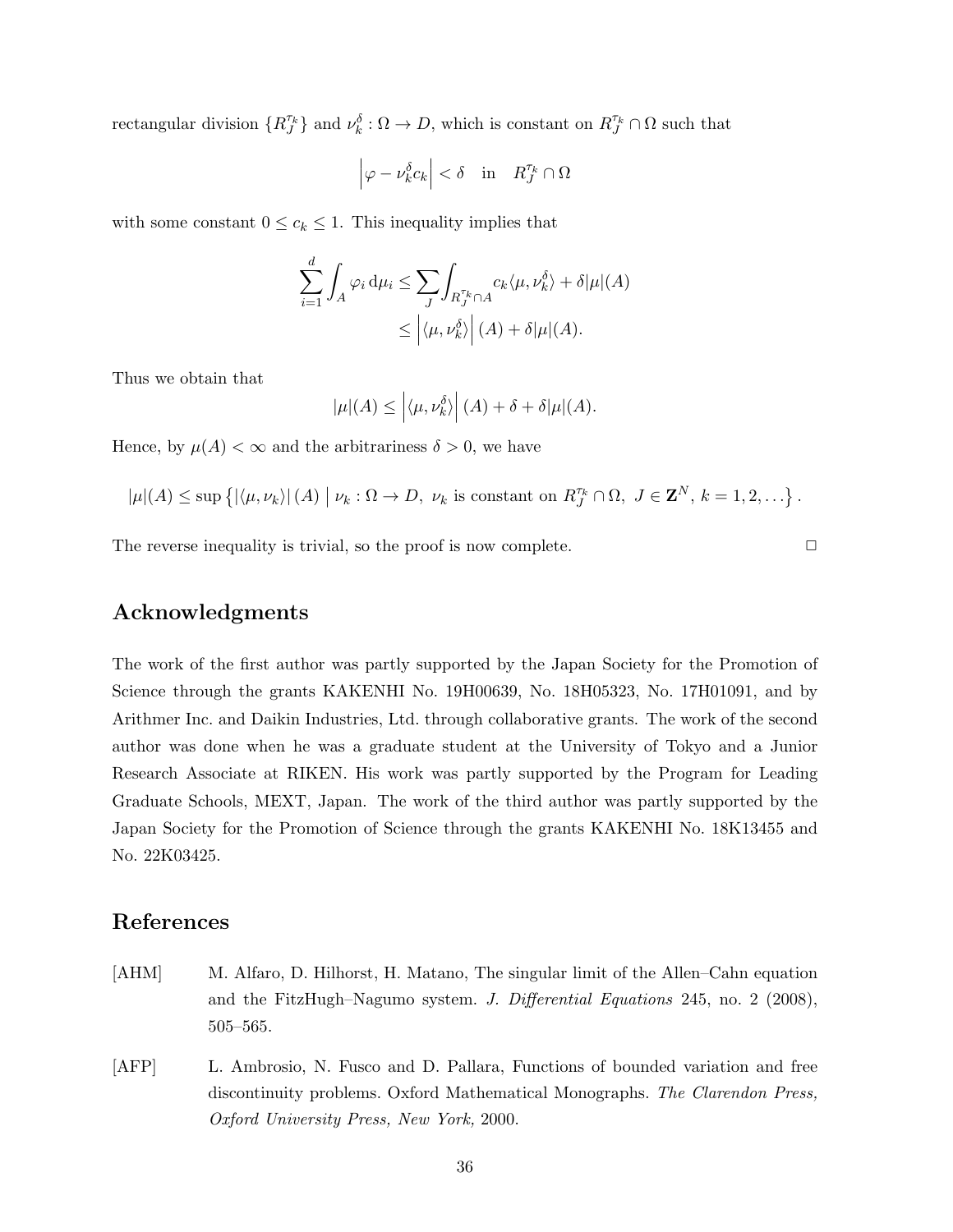- [AT] L. Ambrosio and V. M. Tortorelli, Approximation of functionals depending on jumps by elliptic functionals via Γ-convergence. Comm. Pure Appl. Math. 43 (1990), no. 8, 999–1036.
- [AT2] L. Ambrosio and V. M. Tortorelli, On the approximation of free discontinuity problems. Boll. Un. Mat. Ital. B (7) 6 (1992), no. 1, 105–123.
- [AF] J.-P. Aubin and H. Frankowska, Set-valued analysis. Modern Birkhäuser Classics. Birkhäuser Boston, Inc., Boston, MA, 2009.
- [BMR] J.-F. Babadjian, V. Millot and R. Rodiac, On the convergence of critical points of the Ambrosio–Tortorelli functional. Lecture at the workshop "Free boundary problems and related evolution equations" organized by G. Bellettini et al., Erwin Schrödinger Institute, Feb. 21–25, 2022, Vienna.
- [BLM] M. Bonnivard, A. Lemenant and V. Millot, On a phase field approximation of the planar Steiner problem: Existence, regularity, and asymptotic of minimizers. Interfaces Free Bound. 20 (2018), no. 1, 69–106.
- [BL] L. Bronsard and R. V. Kohn, Motion by mean curvature as the singular limit of Ginzburg–Landau dynamics. J. Differential Equations 90 (1991), no. 2, 211–237.
- [XC] X. Chen, Generation and propagation of interfaces for reaction-diffusion equations. J. Differential Equations 96 (1992), no. 1, 116–141.
- [CFHP1] R. Cristoferi, I. Fonseca, A. Hagerty and C. Popovici, A homogenization result in the gradient theory of phase transitions. Interfaces Free Bound. 21 (2019), no. 3, 367–408.
- [CFHP2] R. Cristoferi, I. Fonseca, A. Hagerty and C. Popovici, Erratum to: A homogenization result in the gradient theory of phase transitions. Interfaces Free Bound. 22 (2020), no. 2, 245–250.
- [ELM] Y. Epshteyn, C. Liu, and M. Mizuno, Motion of grain boundaries with dynamic lattice misorientations and with triple junctions drag. SIAM J. Math. Anal. 53 (2021), 3072–3097.
- [ESS] L. C. Evans, H. M. Soner and P. E. Souganidis, Phase transitions and generalized motion by mean curvature. Comm. Pure Appl. Math. 45 (1992), no. 9, 1097–1123.
- [Fe] H. Federer, Geometric measure theory. Die Grundlehren der mathematischen Wissenschaften, Band 153 Springer-Verlag New York Inc., New York, 1969.
- [FL] I. Fonseca and P. Liu, The weighted Ambrosio–Tortorelli approximation scheme. SIAM J. Math. Anal. 49 (2017), 4491–4520.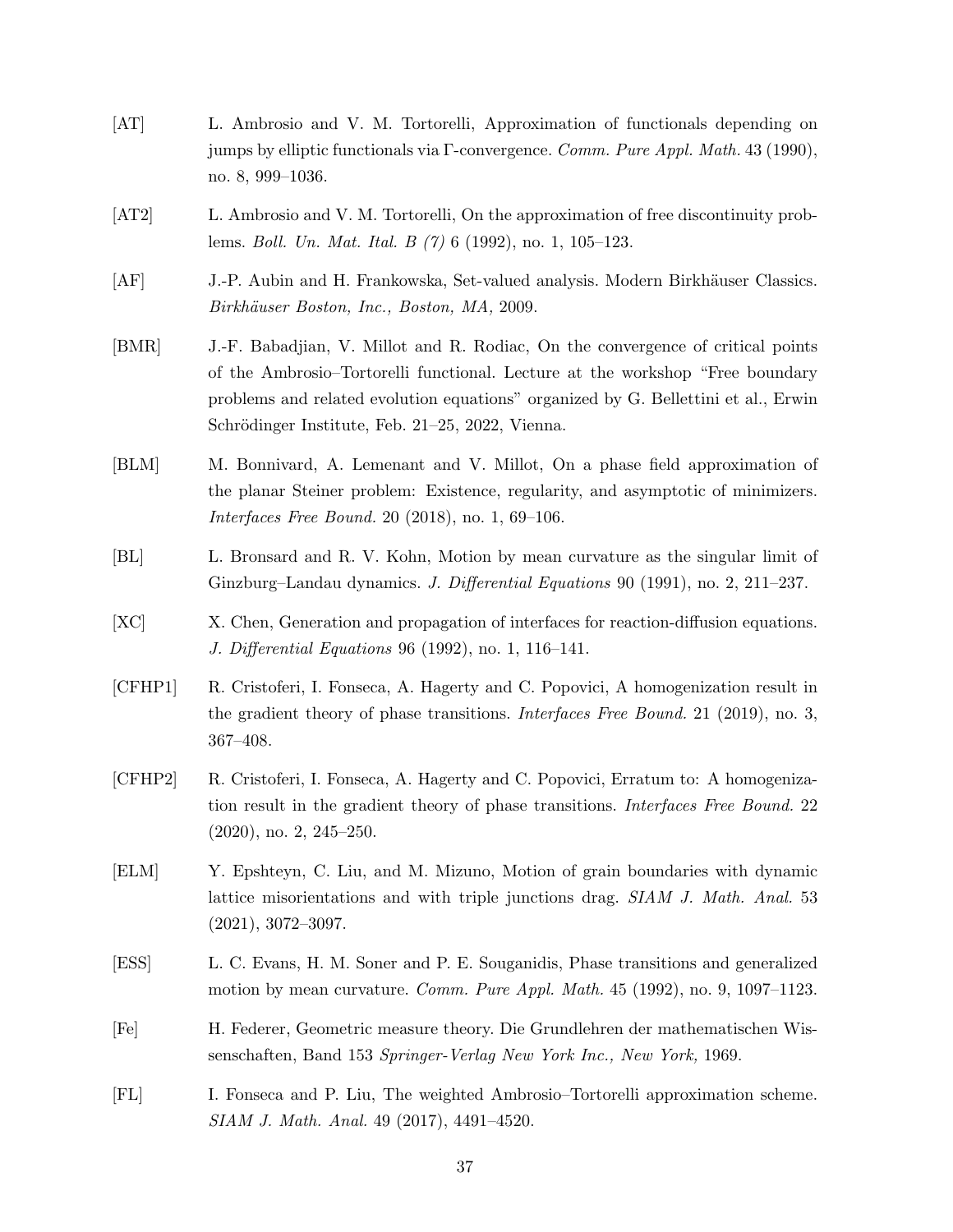| $[{\rm FLS}]$ | G. A. Francfort, N. Q. Le and S. Serfaty, Critical points of Ambrosio–Tortorelli<br>converge to critical points of Mumford–Shah in the one-dimensional Dirichlet case.<br>ESAIM Control Optim. Calc. Var. 15 (2009), no. 3, 576–598.                                                  |
|---------------|---------------------------------------------------------------------------------------------------------------------------------------------------------------------------------------------------------------------------------------------------------------------------------------|
| [FMa]         | G. A. Francfort and J.-J. Marigo, Revisiting brittle fracture as an energy minimiza-<br>tion problem. <i>J. Mech. Phys. Solids</i> 46 (1998), no. 8, 1319–1342.                                                                                                                       |
| [GaSp]        | A. Garroni and E. Spadaro, Derivation of surface tension of grain boundaries in<br>polycystals. Lecture at the workshop "Free boundary problems and related evolu-<br>tion equations" organized by G. Bellettini et al., Erwin Schrödinger Institute, Feb.<br>$21-25$ , 2022, Vienna. |
| [Gia]         | A. Giacomini, Ambrosio–Tortorelli approximation of quasi-static evolution of brit-<br>tle fractures. Calc. Var. Partial Differential Equations 22 (2005), no. 2, 129–172.                                                                                                             |
| [G]           | Y. Giga, Surface Evolution Equations: A Level Set Approach. Monogr. Math. 99,<br>Birkhäuser, Basel, 2006.                                                                                                                                                                             |
| [GOU]         | Y. Giga, J. Okamoto and M. Uesaka, A finer singular limit of a single-well Modica-<br>Mortola functional and its applications to the Kobayashi–Warren–Carter energy.<br>Adv. Calc. Var., published online (2021).                                                                     |
| [HT]          | J. E. Hutchinson and Y. Tonegawa, Convergence of phase interfaces in the van der<br>Waals–Cahn–Hilliard theory. Calc. Var. Partial Differential Equations 10 (2000),<br>no. 1, 49–84.                                                                                                 |
| [IKY]         | A. Ito, N. Kenmochi and N. Yamazaki, A phase-field model of grain boundary<br>motion. <i>Appl. Math.</i> 53 (2008), no. 5, 433-454.                                                                                                                                                   |
| [KG]          | R. Kobayashi and Y. Giga, Equations with singular diffusivity. J. Stat. Phys. 95<br>$(1999)$ , no. 5–6, 1187–1220.                                                                                                                                                                    |
| [KWC1]        | R. Kobayashi, J. A. Warren and W. C. Carter, A continuum model of grain bound-<br>aries. Phys. D 140 (2000), no. 1-2, 141-150.                                                                                                                                                        |
| [KWC2]        | R. Kobayashi, J. A. Warren and W. C. Carter, Grain boundary model and singu-<br>lar diffusivity. in: Free Boundary Problems: Theory and Applications, GAKUTO<br>Internat. Ser. Math. Sci. Appl. 14, Gakkōtosho, Tokyo (2000), 283–294.                                                |
| [KWC3]        | R. Kobayashi, J. A. Warren and W. C. Carter, Modeling grain boundaries using a<br>phase field technique. J. Crystal Growth 211 (2000), no. 1–4, 18–20.                                                                                                                                |
| [KS]          | R. V. Kohn and P. Sternberg, Local minimisers and singular perturbations.<br><i>Proc. Roy. Soc. Edinburgh Sect. A</i> 111 (1989), no. 1–2, 69–84.                                                                                                                                     |
|               |                                                                                                                                                                                                                                                                                       |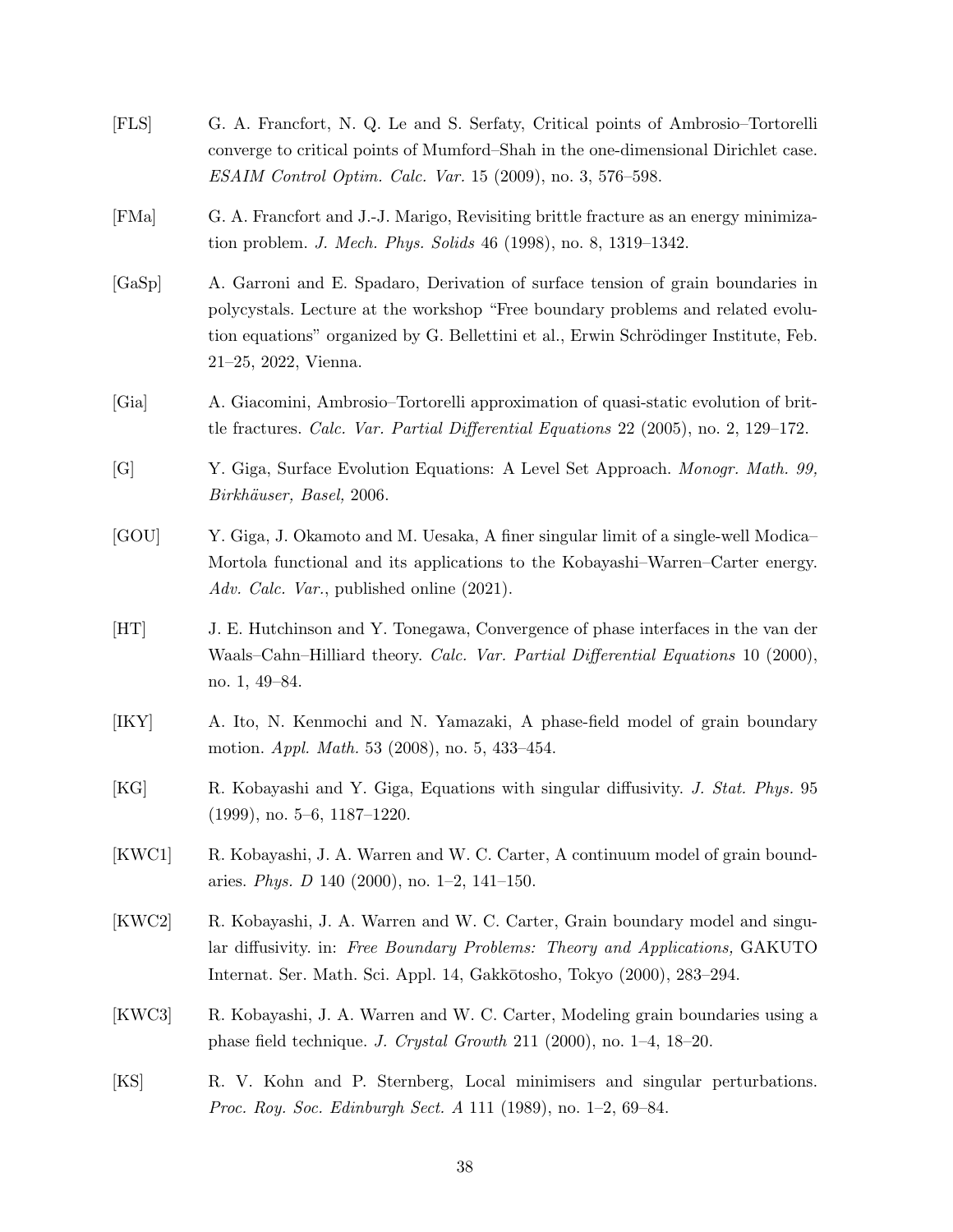[LL] G. Lauteri and S. Luckhaus, An energy estimate for dislocation configurations and the emergence of Cosserat-type structures in metal plasticity. arXiv: 1608.06155 (2016). [LSt] N. Q. Le and P. J. Sternberg, Asymptotic behavior of Allen–Cahn-type energies and Neumann eigenvalues via inner variations. Ann. Mat. Pura Appl. 198 (2019), no. 4, 1257–1293. [LS] A. Lemenant and F. Santambrogio, A Modica–Mortola approximation for the Steiner problem. C. R. Math. Acad. Sci. Paris 352 (2014), no. 5, 451–454. [M] L. Modica, The gradient theory of phase transitions and the minimal interface criterion. Arch. Ration. Mech. Anal. 98 (1987), no. 2, 123–142. [MM1] L. Modica and S. Mortola, Un esempio di Γ-convergenza. Boll. Un. Mat. Ital. B (5) 14 (1977), no. 1, 285–299. [MM2] L. Modica and S. Mortola, Il limite nella Γ-convergenza di una famiglia di funzionali ellittici. Boll. Un. Mat. Ital. A (5) 14 (1977), no. 3, 526–529. [MoSh] S. Moll and K. Shirakawa, Existence of solutions to the Kobayashi–Warren–Carter system. Calc. Var. Partial Differential Equations 51 (2014), no. 3–4, 621–656. [MoShW1] S. Moll, K. Shirakawa and H. Watanabe, Energy dissipative solutions to the Kobayashi–Warren–Carter system. Nonlinearity 30 (2017), no. 7, 2752–2784. [MoShW2] S. Moll, K. Shirakawa and H. Watanabe, Kobayashi–Warren–Carter type systems with nonhomogeneous Dirichlet boundary data for crystalline orientation, in preparation. [MSch] P. de Mottoni and M. Schatzman, Geometrical evolution of developed interfaces. Trans. Amer. Math. Soc. 347 (1995), no. 5, 1533–1589. [O] J. Okamoto, Convergence of some non-convex energies under various topology, PhD Thesis, The University of Tokyo (2022). [SWat] K. Shirakawa and H. Watanabe, Energy-dissipative solution to a one-dimensional phase field model of grain boundary motion. Discrete Contin. Dyn. Syst. Ser. S 7 (2014), no. 1, 139–159. [SWY] K. Shirakawa, H. Watanabe and N. Yamazaki, Solvability of one-dimensional phase field systems associated with grain boundary motion. Math. Ann. 356 (2013), no. 1, 301–330.